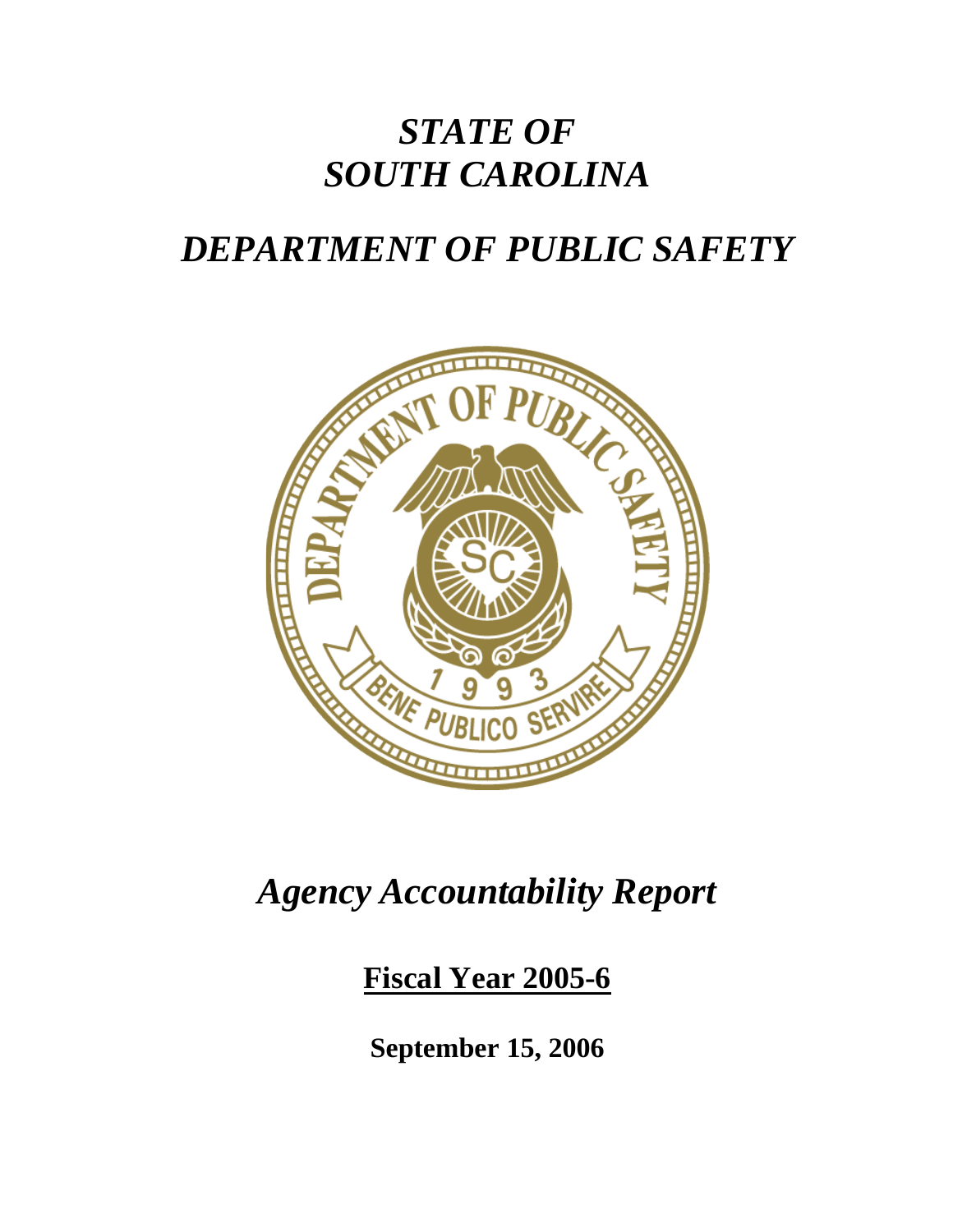#### **Accountability Report Transmittal Form**

Agency Name: South Carolina Department of Public Safety

Date of Submission: September 15, 2006

Agency Director: James K. Schweitzer

Agency Contact Person: Samantha Williams

Agency Contact's Telephone Number: S. Williams 896-8035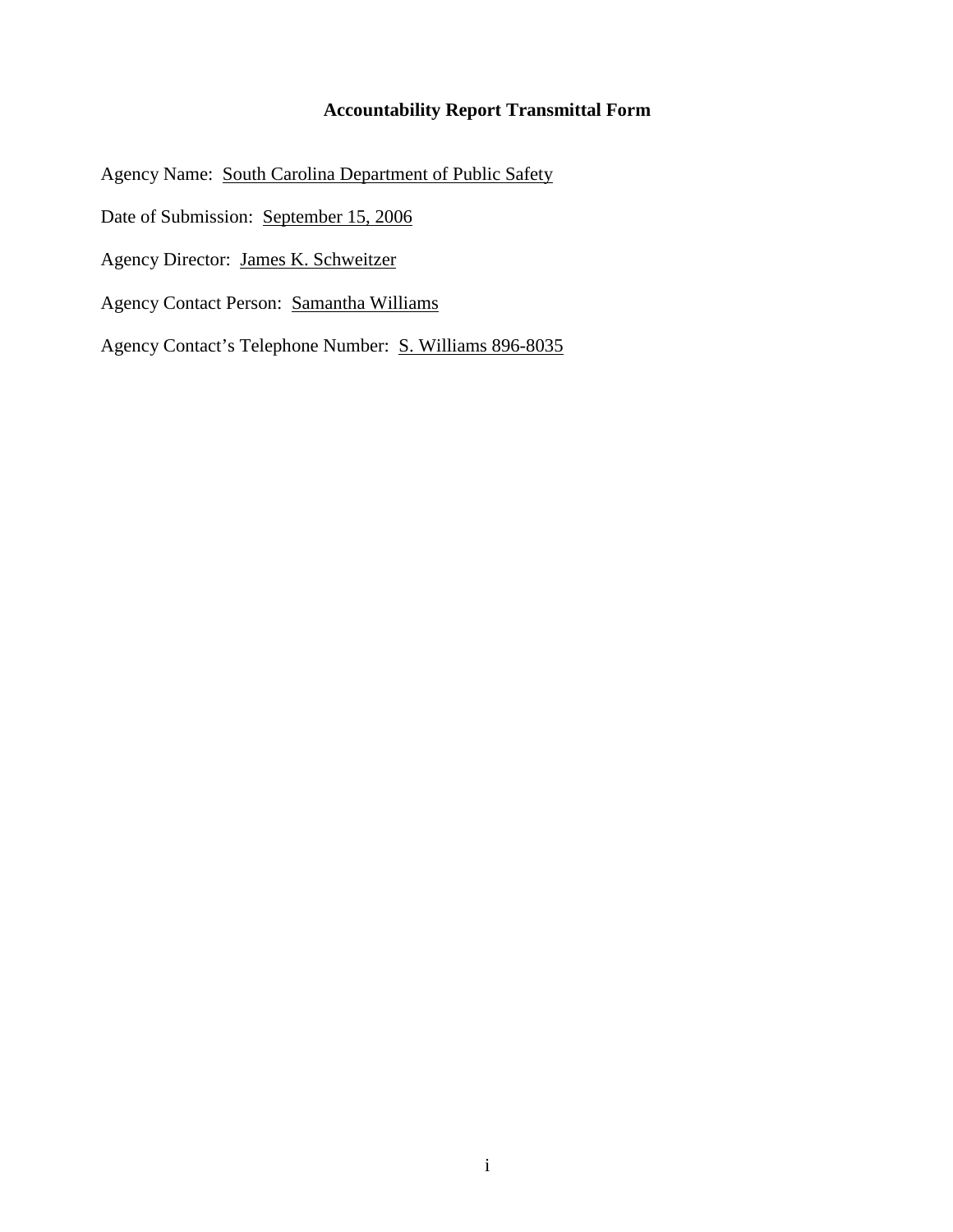# **Table of Contents**

# *Page*

|                                                                                                                                   |                                              | i<br>ii        |
|-----------------------------------------------------------------------------------------------------------------------------------|----------------------------------------------|----------------|
|                                                                                                                                   |                                              | $\mathbf{1}$   |
| $\blacksquare$<br>Major Accomplishments from past year<br>▪<br>п<br>How Accountability Report Is Used<br>п                        | 1<br>1<br>3<br>3<br>$\overline{4}$           |                |
|                                                                                                                                   |                                              | $\overline{4}$ |
| ٠<br>п<br>Expenditures/Appropriations Chart<br>٠<br>▪<br>п<br>п<br>п<br>Section III – Elements of Malcolm Baldrige Award Criteria | 5<br>5<br>6<br>7<br>5<br>5<br>5<br>6         | 10             |
| ■<br>п<br>٠<br>п<br>٠                                                                                                             | 10<br>13<br>15<br>18<br>20<br>22<br>24<br>27 |                |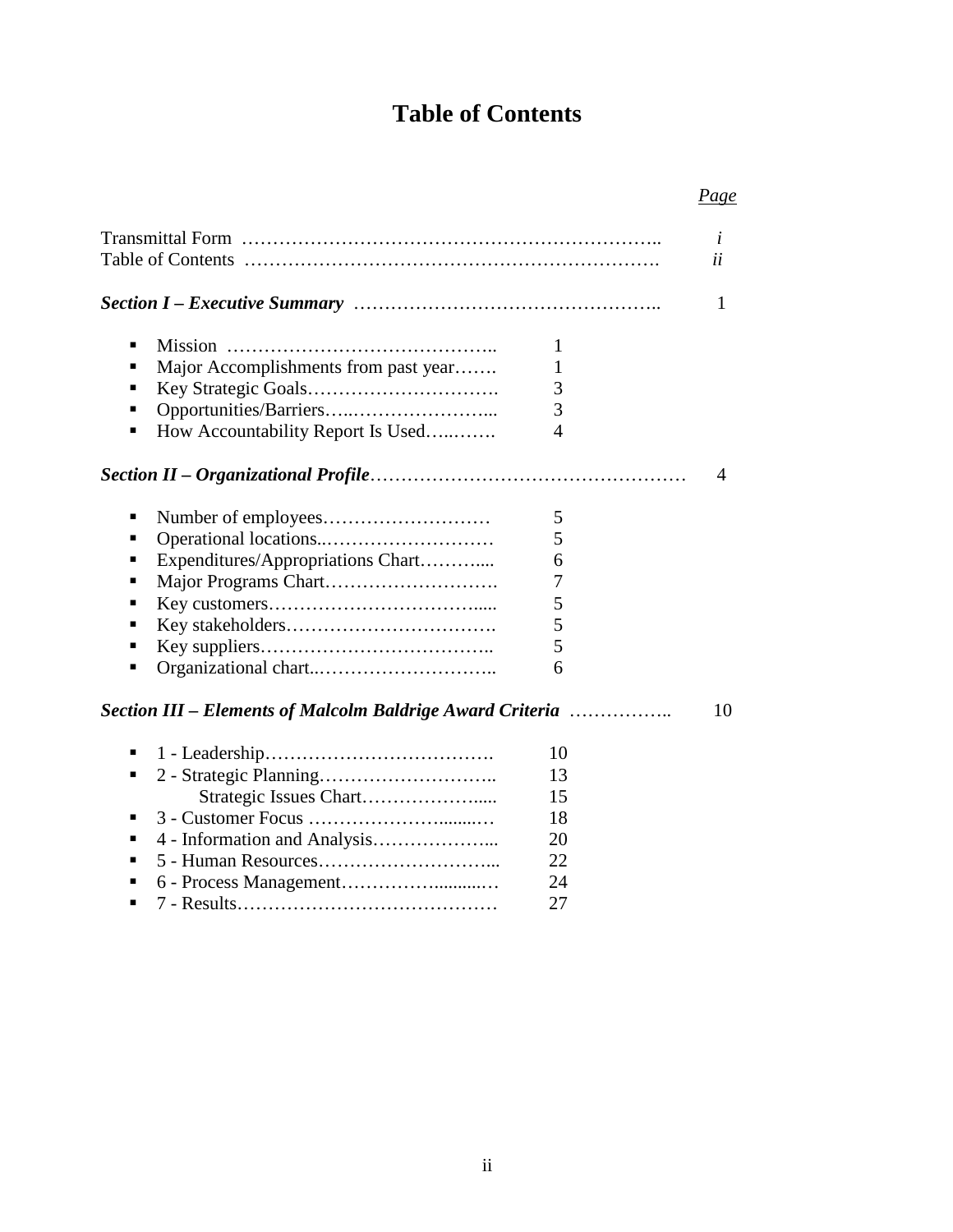# **Section I – Executive Summary**

Established in 1993 as part of The Government Restructuring Act, the S. C. Department of Public Safety (DPS) remains a distinct law enforcement agency focusing on highway and public safety. The Agency has experienced two major changes during its brief history: (1) The separation of the Division of Motor Vehicles (DMV) in 2003 and (2) the recent reestablishment of the **Criminal Justice Academy\* (CJA)** as a separate agency. DPS currently comprises five major operating divisions: **Highway Patrol (HP)**, **State Transport Police (STP)**, **Bureau of Protective Services (BPS)**, **Office of Highway Safety (OHS)**, **Office of Justice Programs (OJP)**, as well as the S. C. Law Enforcement Hall of Fame.

#### \**As part of DPS during this reporting year, CJA is included in this report.*

**1. Mission:** The South Carolina Department of Public Safety will serve and protect the public in South Carolina through training, education, prevention, and enforcement.

#### **The Department of Public Safety values:**

- **excellence in service to customers, relationships among its employees, continuous improvement of operations, communications inside and outside of the organization, and teamwork among its subordinate units and employees**
- **the provision of justice for its customers and stakeholders**
- **the trust put in it by the public**
- **a well-trained, professional workforce**
- **its reputation for integrity**

**2. Achievements from July 2005 to June 2006.** Because DPS comprises divisions with distinct functions and objectives, "Achievements" are reported by Division or Office:

#### *Highway Patrol (HP):*

- A total of *118 troopers graduated from the Academy* (between July 2005 June 2006)
- Successful joint efforts (with OHS) in implementing *enforcement campaigns* (e.g., increase of nearly 3% in shoulder style safety belt use from April 2006 (69.5%) to June 2006 (72.5%).
- *Santee Cooper Excellence in Law Enforcement Award*
- *Work Zone Safety Team* (partnership with SCDOT to provide protection in work zones)
- *Hispanic Outreach* implemented through public safety announcements
- *Awarded 3rd place in the state level category for traffic enforcement at the International Assoc. of Chiefs of Police Annual Conference* (reduced fatalities--11% speed-related and 18% alcoholrelated in designated counties with a 9% reduction in HP manpower)
- *Aerial Enforcement Program* (*See Chart 7.2K*.)
- Presented *collision animation sequences* to a jury for the first time resulting in defendant being found guilty of Felony DUI and sentenced to two concurrent terms of 17 years
- *Enforcement/educational efforts implemented to educate the public on the primary seatbelt law*
- Provided security for the State Emergency Operations Center during *Katrina relief effort*
- *Families of Highway Fatalities (FHF)* (See Section 3.2.)
- **Peer Support Team** (See Section 3.2.)

### *State Transport Police (STP):*

- **Increase in enforcement personnel** (hired two classes of nine certified officers)
- Continued *expansion and development of rad/nuc program at the Dorchester scale facility*
- *Working with SCDOT to improve existing scale facilities, as well as secure additional inspection sites on major commercial routes*
- Continued *expansion and development of the Commercial Vehicle Information Exchange Window (CVIEW)*—connectivity to databases with SCDMV and SCDOT Permit Offices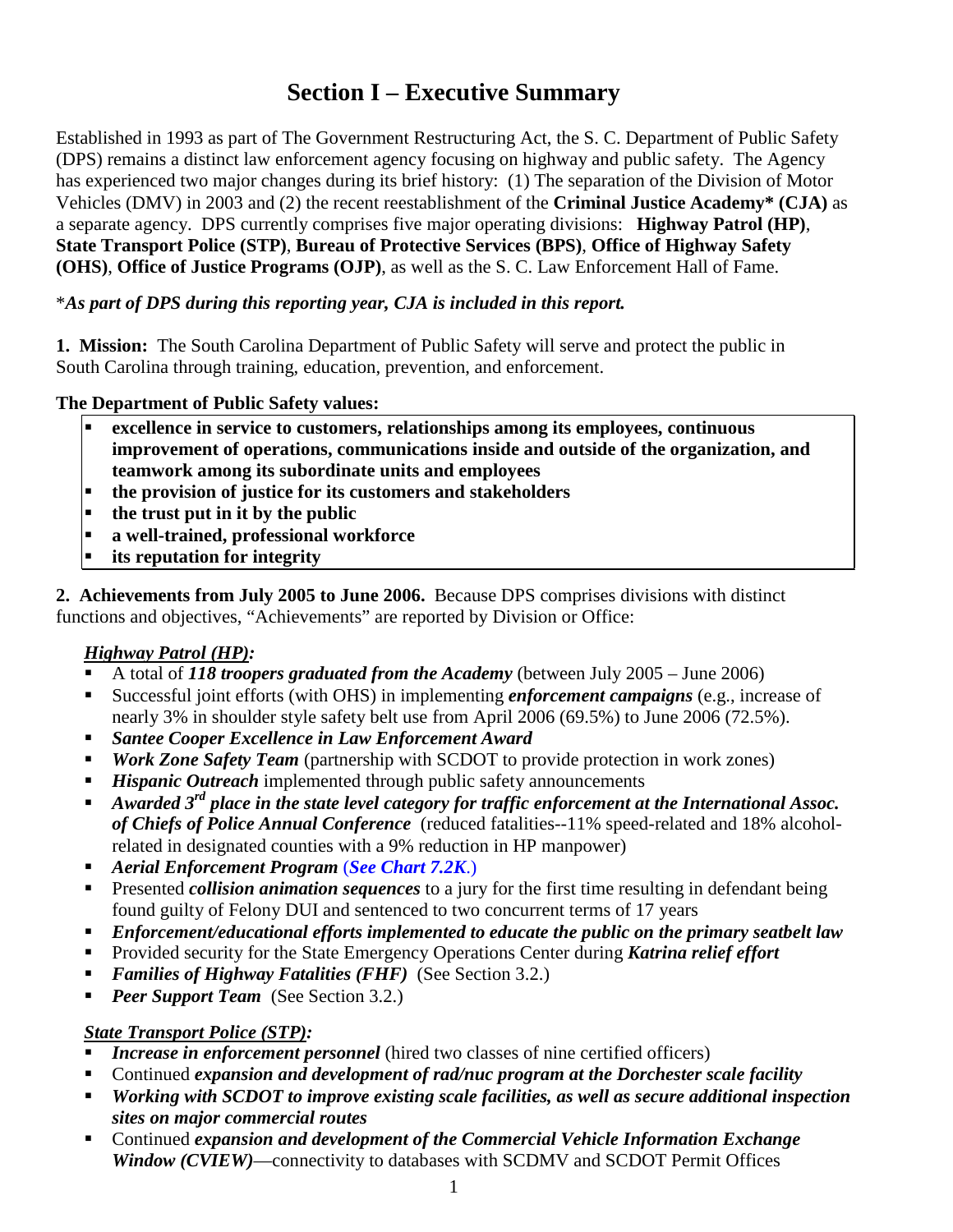- **•** *Officers are now using computer "air cards"* (supports CVIEW; "real-time" access to databases)
- *Grant funding obtained to increase number of officers certified to conduct inspections* on Passenger Carriers and to pay for additional enforcement hours

### *Bureau of Protective Services (BPS):*

- *Homeland Security Grant* funds expended *to enhance security upgrades*
- *Upgraded security checkpoints* with new magnetometers at State Capitol and Supreme Court
- *Streamlined BPS supply operations* into DPS supply to eliminate duplication of effort
- *Implemented a trained Special Response Team and Intelligence Unit*
- **New K-9 dog** with dual-purpose capabilities for patrol and explosives detection
- **Surveillance Van upgrade** to control and assist during rallies and demonstrations
- *Spanish Language Program* (in tandem with local law enforcement)
- *Secured \$6,000,000 for security upgrades at the State House Complex*

## *Criminal Justice Academy (CJA):*

- *LETS on-line registration for training* (savings in manpower and improved efficiency)
- **Improved tracking system** for review of certification eligibility
- **LIVESCAN connection with SLED and FBI** reducing turnaround time for fingerprint checks
- *Physical Abilities Testing protocol adopted and operational*
- Conducted *86 additional tele-classes and broadcasts* from July 1, 2005, to June 30, 2006
- *Implemented Traffic Safety Officer Grant*
- *Implemented \$990,000 Homeland Security grant* to include conference-oriented classes in Critical Incident Response, Threat & Risk Assessment, and Palmetto 800 Interoperability
- **Phase I of dormitory renovations** funded by \$1.5 million allocated by the legislature began November 2005; court monies supplemented funding and project is near completion
- \$2 million from legislature (Sinking Fund) allowed *progress in correcting drainage problems, resurfacing Geology Road from Broad River Rd to the Academy Range Complex, and sealing the Driving Range Track* to extend its usefulness (expected completion FY2007)
- *Security System upgrade was initiated* and scheduled for completion in FY2007

## *Office of Highway Safety (OHS):*

- *Continued work of S.C. Impaired Driving Prevention Council (SCIDPC) to address DUI problems in South Carolina*
- *Conducted statewide campaign to promote safety in and around school zones* (e.g., Chart 7.2M)
- *High-visibility safety campaigns*, such as *"Buckle up, South Carolina. It's the Law and It's Enforced,"* complementing national *"Click It or Ticket"* campaign to increase seatbelt use; *"Target Zero,"* traffic enforcement and *"Sober or Slammer!"* targeting impaired drivers
- *Piloted the DWI Standards Assessment Program* (a National Highway Traffic Safety Administration initiative) in Spartanburg County addressing DUI issues
- *Implemented initiative to inform citizens about the new primary safety belt law and its lifesaving potential* (effective December 9, 2005), including diversity outreach reminding law enforcement agencies of DPS's stance against differential enforcement; efforts to reach minority groups ("*Mission Critical"*) reached regional, national and international recognition
- *Motorcycle safety campaigns* during major bike rallies
- *Negotiated \$11 million in additional federal funding* for several program areas
- *Negotiated agreement with Carfax, Inc., to provide data regarding vehicles involved in collisions to benefit buyers*; inspired interest of other companies to acquire similar data

### *Office of Justice Programs (OJP)*

 Successful leadership efforts have *reduced the number of children held in secure confinement for truancy*. *Significant advances in the deinstitutionalization of status offenders* continue and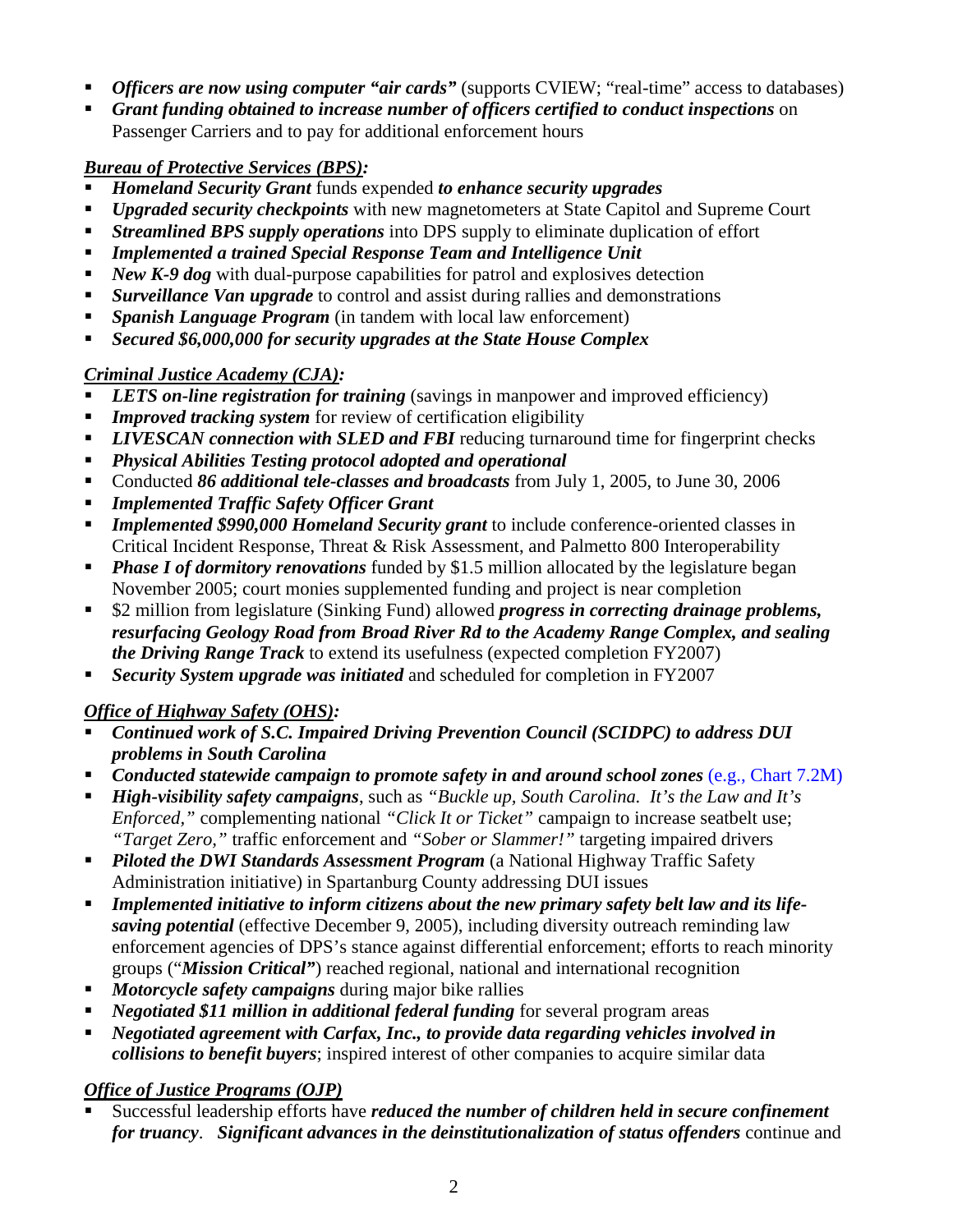the *number of truancy cases to the Department of Juvenile Justice has been reduced by 60 percent in two years*. Truancy has fallen from the second most common offense referral to eighth.

- Continual improvement of the Grants Management Information System (GMIS) has resulted in even greater *reductions in time and paperwork for county, city and state applicants*.
- Provided leadership in combating methamphetamine by sponsoring *Clandestine Lab Certification courses* (to train law enforcement officers to safely enter meth labs, avoid contamination and explosion); *co-sponsored the Statewide Methamphetamine Summit*

#### *Administrative Offices*

- *ITO:* New IT Director leads *restructuring of the IT Office to consolidate resources and increase IT capability and efficiency*; worked with DMV to *establish a fault-tolerant configuration for both agencies' primary administrative applications*; *implemented new web-access capability for driver/vehicle data through DMV*; *assisted law enforcement divisions to be certified by SLED as NIBRS/SCIBRS compliant* (for incident reports); *implemented evidence tracking database*
- *HR*: *new Equal Employment Opportunity reporting program* ("Balance AAP");" *computerized report to monitor full-time equivalent (FTE) positions* resulting in balanced FTEs; implemented *new Grievance Procedure Policy* relying on an employee panel to review grievances from disciplinary actions; *assisted law enforcement divisions with incentive program to retain retirement-eligible officers* (to transfer knowledge to less experienced officers)
- *OFS*: *enhanced response time for budget requests*; *separated DMV warehouse functions; Fleet Utilization Committee* assesses requests for vehicle purchases/replacements; new reporting for procurement card purchases results in *quicker turnaround time in payments/ financial transfers*.

#### **3. Key Strategic Goals for present and future years:**

- **Become a unified agency:** continue improving cohesiveness; enhancing internal communication
- **Provide excellent customer service**: identify changing needs; improve capacity to respond to emergencies; develop ways to better match resources to workload demands; empower front-line supervisors to make decisions and hold them accountable
- **Improve Traffic Safety:** educate high-risk drivers; enhance awareness of the public and legislature; increase visibility and number of officers; enhance partnerships; initiate vehicle safety improvements; improve technology used by law enforcement; work with DOT to build additional commercial vehicle monitoring facilities
- *Use relevant, timely data in making decisions*: improve capacity to collect/analyze data to make informed decisions and improve reporting; update strategic plan and ensure programs and reports (including Accountability Report) are aligned and serve to guide the Agency's activities
- *Ensure the Professional Development of Employees*: foster a learning environment; ensure the employee development to enhance performance of job duties and acquire new skills
- **Make the Best Use of Technology:** ensure technology is sufficient to support the DPS mission; train employees (including IT staff) to effectively use available technology; improve effectiveness and use of technology throughout the Agency
- *Establish a Coherent Identity ("brand") for DPS*: establish baseline of citizens who can identify DPS and its mission and components, as well as what makes it distinct from other agencies
- *Develop Workforce Planning*: enhance ability to attract and keep the most qualified people; improve forecasting (staffing needs) and better prepare a pool of new leadership; ensure workforce represents the population it serves
- **4.** *Opportunities:* alternative revenue sources; awareness in public/highway safety; support for law enforcement through media, the public, legislature and Governor's Office; enhanced employee recognition; better use of technology; working partnerships; workforce planning; employee training and development; better methods to assess needs and evaluate effectiveness of programs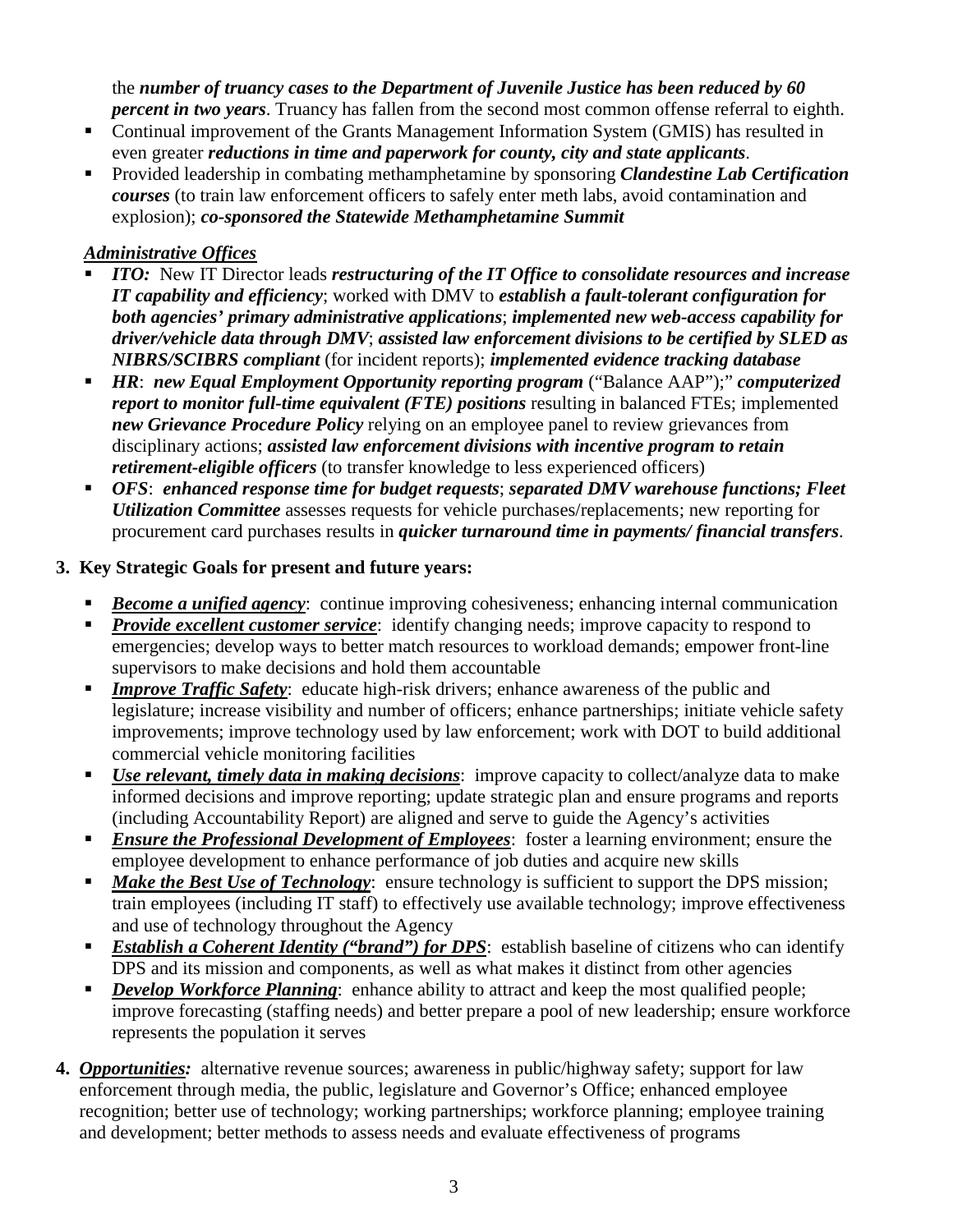*Barriers*: funding; recruitment/retention; confusion regarding DPS functions; keeping up with changes in technology; allocation of limited resources; inadequate training/professional development; lack of system to effectively assess/monitor customer and employee satisfaction

**5.** The Accountability Report is a valuable resource providing the opportunity to learn more about the Agency's mission, operational functions, services and changes, as well as achievements, challenges, and performance results. The format based on the Malcolm Baldrige Award Criteria ensures consistency with all state agencies referencing current, relevant data throughout state government. A tool used by the Legislative Ways & Means Committee and others to help determine budget allocation and address questions/concerns of legislators, constituents and the general public, the Report is useful in communicating program status and critical needs. Director Schweitzer has spearheaded many improvement efforts, including the Agency's strategic planning process and organizational development. Although DPS is still somewhat fragmented due to distinct divisional components, the Director and his management team have made great strides toward operating with optimal cohesiveness and efficiency—which remains the common thread running through most efforts to improve organizational performance.

# **Section II – Organizational Profile**

- **1. DPS** enforces speeding/trafficking laws on S. C. roadways, inspects commercial motor vehicles; protects the Governor's residence and State Capitol complex; educates local/state law enforcement officers in criminal justice; promotes highway/public safety education/awareness; conducts public/highway safety campaigns across the state, and administers grants.
- *2.* **Key Customers and their key requirements/expectations:** *Besides the "citizens" of South*  *Carolina, key customers are listed by division or key services.* 
	- *Highway Patrol*: S. C. motorists; violators; traveling citizens/visitors requiring assistance; public schools; those involved in motor vehicle crashes; other law enforcement agencies
	- **State Transport Police:** S.C. motoring public; owners and drivers of commercial vehicles; federal, state and local enforcement agencies; vehicle trade and safety organizations
	- **Bureau of Protective Services:** Governor, his family and staff; legislature; visitors to state buildings; contracted agencies; court personnel
	- *Criminal Justice Academy*: law enforcement students
	- **•** *Office of Highway Safety*: law enforcement; K-12 public schools; highway safety advocates; Safe Communities participants
	- *Office of Justice Programs*: sub-grantees (350 projects totaling \$15 million); local government (police, sheriff's offices, solicitor's offices); criminal justice agencies; non-profit organizations in juvenile delinquency prevention; victims of crime service providers
	- **Administrative Offices:** DPS employees; bidders; suppliers; contractors; applicants; other state, local and federal government agencies/organizations

To some degree, requirements are dictated by laws governing highway/public safety. Meeting CALEA standards is required to maintain accreditation. Like any state agency, making the best use of resources is expected. As a first responder in many highway safety/security situations, expectations include quick response, professionalism, fairness, competency and compassion. DPS has been expected to deliver state-of-the art criminal justice training to ensure well-qualified police/law enforcement officers in South Carolina. Enforcement efforts target specific audiences/locations to improve safety. Law enforcement units continue contributing to advocacy, victims' services and community groups.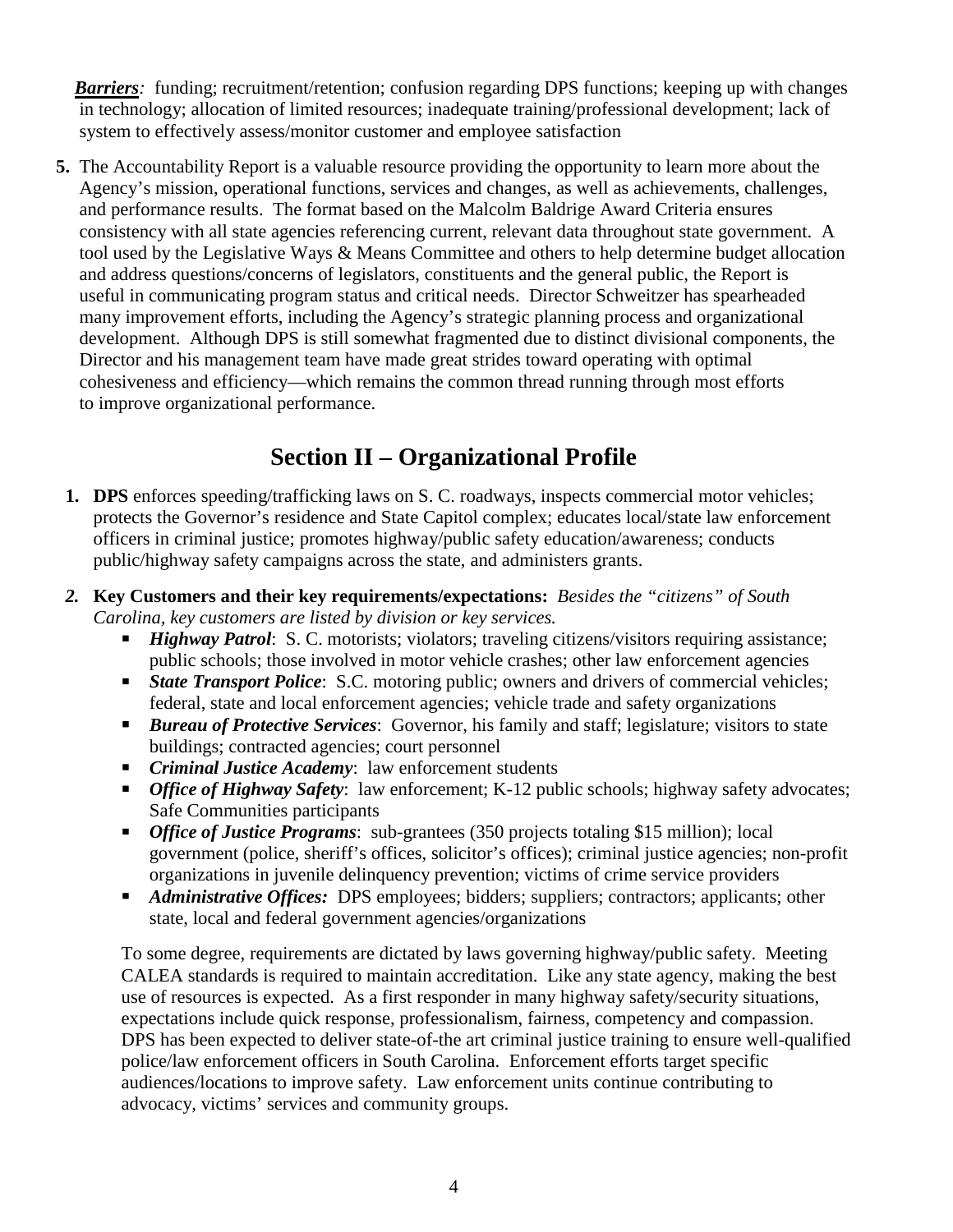- **3. DPS key stakeholders (and other customers):** the media; insurance companies and financial institutions; the medical community; public and private educational institutions; driving schools; sheriffs, chiefs of police and law enforcement community; commercial vehicle industry; Ports Authority; Governor's Office and General Assembly; federal, state and local government; judicial and correctional systems; suppliers, contractors and vendors.
- **4. Key suppliers/partners** include other state agencies; city, county and federal agencies; the judicial system; local, regional and national associations; vendors/contactors; the legislature; local state and federal law enforcement; volunteers; profit/non-profit business and industry; R&D organizations.
- **5. Operational locations:** DPS operates in some capacity in 71 locations across the state.
- **6. Number of employees:** Classified: 1,442; Unclassified: 5; Temporary: 68
- **7. The regulatory environment:** As with all state agencies, DPS is regulated by the S. C. Budget & Control Board guidelines and mandates, as well as the Comptroller General, State Treasurer, State CIO for technical standards and project management requirements, and General Services. In addition, DPS is a cabinet agency and under the jurisdiction of the Governor. As previously mentioned, DPS is nationally accredited and must follow CALEA standards and requirements. With its distinct law enforcement functions, DPS complies with appropriate sections in the S. C. Code of Laws and S. C. Regulations, CFR of the Federal Motor Carrier Safety Regulations (governing the commercial motor vehicle industry and transportation), NCIC/SLED for NIBRS/SCIBRS incident reporting, Law Enforcement Training Advisory Council, and federal grant guidelines.

#### **8. Key strategic challenges (operational, HR, financial, and community-related):**

- funding highway safety campaigns and programs of sub-grantees to benefit citizens
- Agency-wide IT and project coordination
- funding of IT global services and operating costs
- **Indementation of equipment replacement cycles**
- Agency-wide training issues (insufficient professional development, including technical training)
- Additional CJA staffing/infrastructure is needed to meet the increased demands and expectations for mandated basic training
- classification and compensation alignment
- Agency-wide coordination of equipment deployment
- increased manpower needed for command/control ratios for effective resource allocation and continued community activities (such as C.O.P.S.) and the Compstat Multi-Jurisdictional Program to facilitate more efficient law enforcement operations in the Greater Columbia Metropolitan Area
- need to increase number of officers through recruitment and retention
- increasing expectations and demand to educate partners and stakeholders on a broader level regarding highway safety, particularly when operating on highways around CMVs
- **9. Your performance improvement system(s):** Director Schweitzer has instilled a management philosophy of continuous improvement and has emphasized the need for training and employee development, as well as enhanced use of technology, to improve performance. Under the Director's leadership, centralized project management and coordination in all Divisions is anticipated through IT reorganization efforts. Investment in technical solutions for enhanced efficiency of key processes and services is ongoing. The EPMS, along with regular feedback, is used to evaluate job performance and identify need(s) for improvement. Some divisions use cross training to ensure consistent work flow and enhanced efficiency. Financial Services is working with B&CB to adopt the State's new financial package SCEIS, which could ultimately improve financial key processes through state government.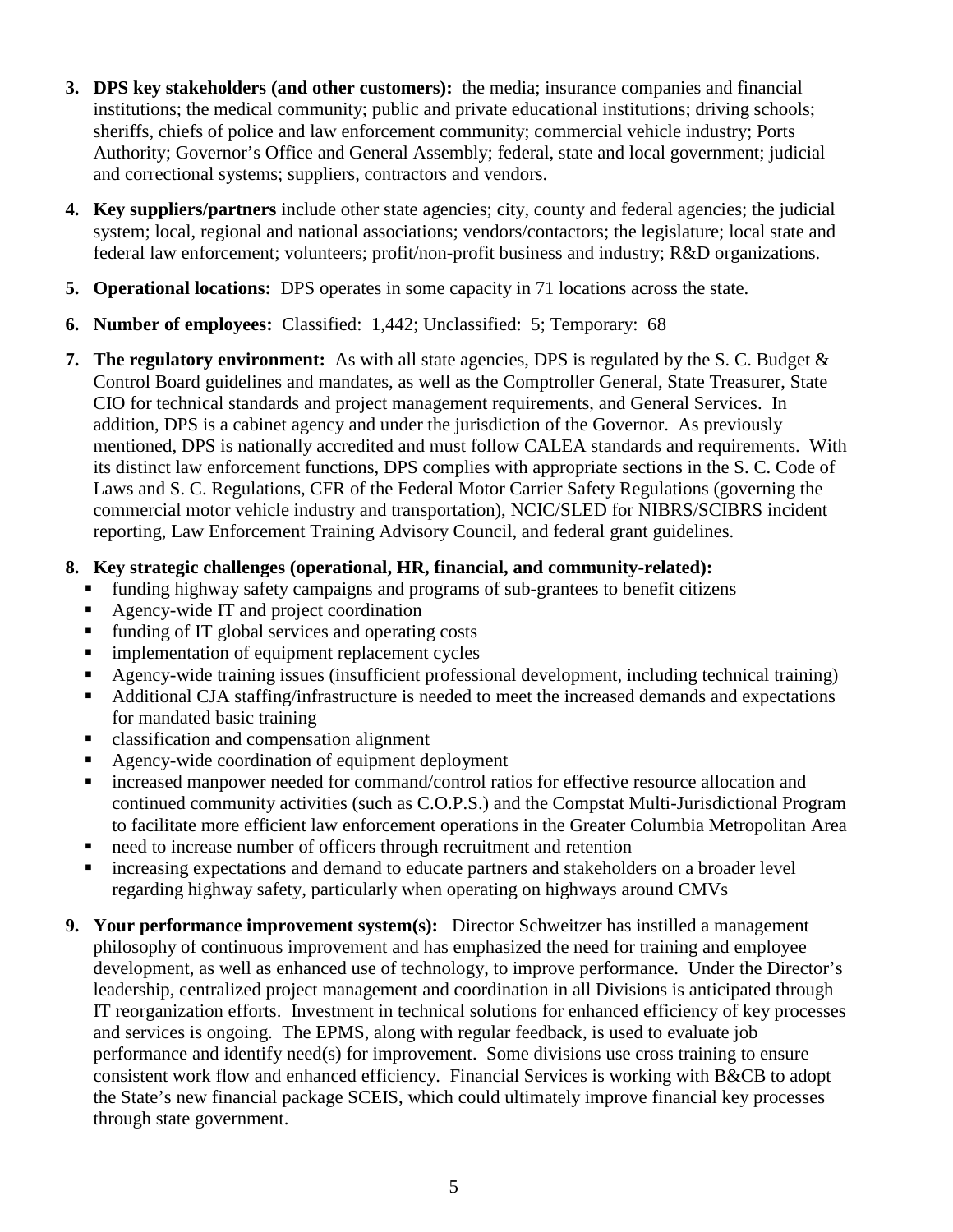



**\*Note:** *S.C. Hall of Fame (not shown) remains part of DPS through the recent separation of CJA.*

#### **11. Expenditures/Appropriations Chart:**

| <b>Base Budget Expenditures and Appropriations</b> |                              |                                |                              |                                |                    |                                |  |  |  |
|----------------------------------------------------|------------------------------|--------------------------------|------------------------------|--------------------------------|--------------------|--------------------------------|--|--|--|
|                                                    | FY 04-05 Actual Expenditures |                                | FY 05-06 Actual Expenditures |                                |                    | FY 06-07 Appropriations Act    |  |  |  |
| <b>Major</b><br><b>Budget</b><br><b>Categories</b> | <b>Total Funds</b>           | <b>General</b><br><b>Funds</b> | <b>Total Funds</b>           | <b>General</b><br><b>Funds</b> | <b>Total Funds</b> | <b>General</b><br><b>Funds</b> |  |  |  |
| Personal<br>Service                                | 55,155,926.96                | 40,102,698.95                  | 60,069,366.35                | 47,737,231.93                  | 64,397,184.00      | 51,532,342.00                  |  |  |  |
| Other<br>Operating                                 | 25,310,036.38                | 2,895,274.82                   | 31,978,592.98                | 2,701,957.83                   | 37,149,786.00      | 6,708,484.00                   |  |  |  |
| Special Items                                      |                              |                                | 230,806.80                   |                                | 2,364,717.00       | 107,317.00                     |  |  |  |
| Permanent<br>Improvements                          | 3,719,449.43                 |                                | 4,710,099.80                 | ٠                              |                    |                                |  |  |  |
| Case Services                                      |                              |                                |                              |                                |                    |                                |  |  |  |
| Distribution -<br>Subdivisions                     | 18,838,048.24                | ٠                              | 18,633,480.16                |                                | 24,611,635.00      |                                |  |  |  |
| Fringe<br><b>Benefits</b>                          | 20, 265, 943. 34             | 15,211,546.29                  | 21,142,562.71                | 17,202,943.03                  | 22,811,256.00      | 18,588,670.00                  |  |  |  |
| Non-recurring                                      |                              |                                |                              |                                |                    |                                |  |  |  |
| <b>Total</b>                                       | 123,289,404.35               | 58,209,520.06                  | 136,764,908.800              | 67, 642, 132. 79               | 151,334,578.00     | 76,936,813.00                  |  |  |  |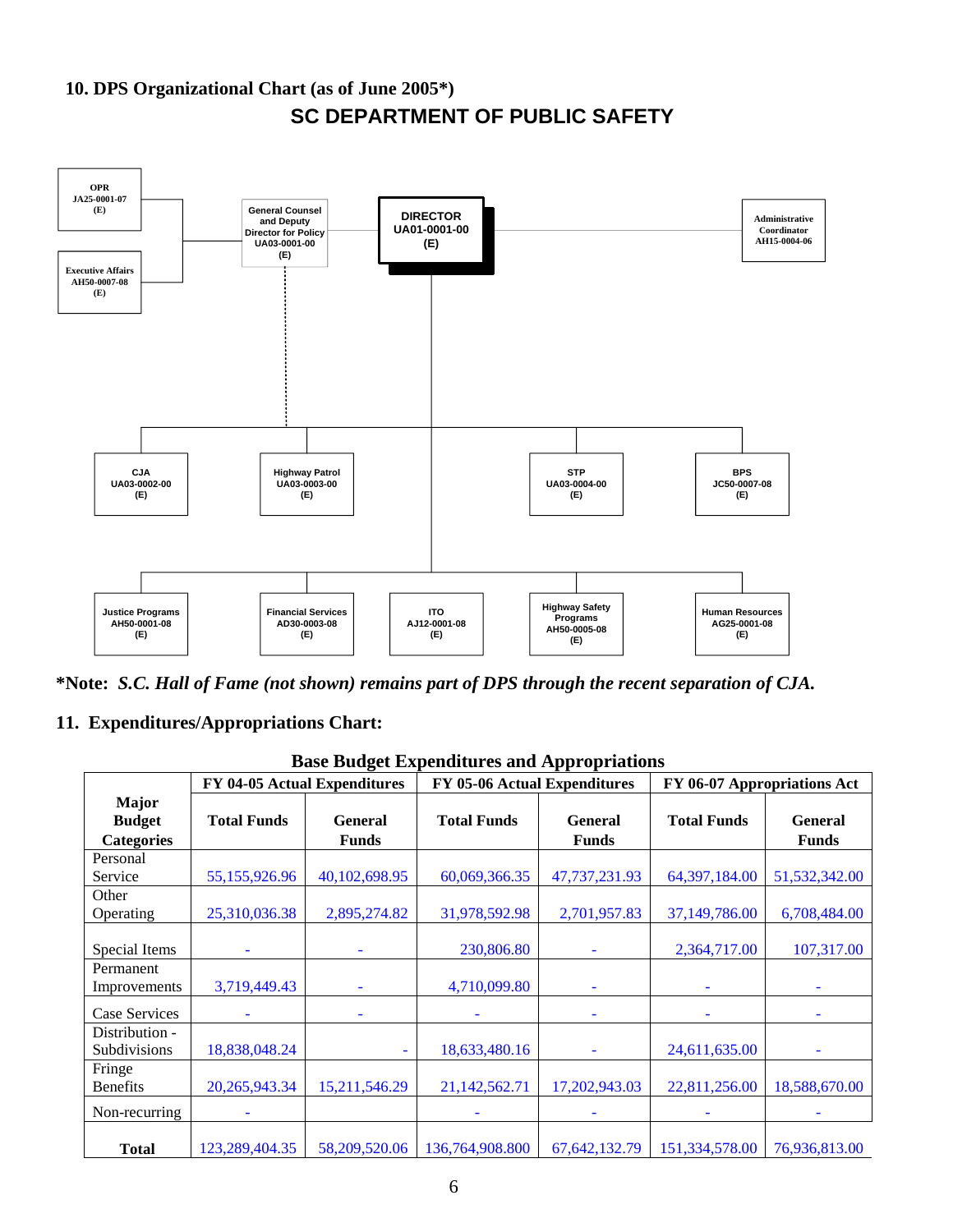# **Expenditures/Appropriations Chart (Continued)**

| Sources of                      | FY 04-05<br>Actual  | FY 05-06<br>Actual  |
|---------------------------------|---------------------|---------------------|
| <b>Funds</b>                    | <b>Expenditures</b> | <b>Expenditures</b> |
| Supplemental<br><b>Bills</b>    |                     | 109,559.00          |
| Capital<br><b>Reserve Funds</b> |                     | 6,427,225.00        |
| <b>Bonds</b>                    | 170,751.71          |                     |

# **Other Expenditures**

# **12. Major Program Areas**

| Program       | Major<br>Program                  | FY 04-05        |                            |       | FY 05-06        |                            |       | <b>Key Cross</b> |
|---------------|-----------------------------------|-----------------|----------------------------|-------|-----------------|----------------------------|-------|------------------|
| <b>Number</b> | <b>Area Purpose</b>               |                 | <b>Budget Expenditures</b> |       |                 | <b>Budget Expenditures</b> |       |                  |
| and Title     | (Brief)                           |                 |                            |       |                 |                            |       | <b>Financial</b> |
|               |                                   |                 |                            |       |                 |                            |       | Results*         |
|               |                                   | State:          | 5,574,392.00               |       | State:          | 5,204,659.00               |       |                  |
|               | <b>Administrative</b>             | <b>Federal:</b> | 21,180,439.00              |       | <b>Federal:</b> | 20,972,502.00              |       |                  |
| 01000000      | <b>Operations</b>                 | Other:          | 3,996,655.00               |       | Other:          | 3,844,898.00               |       |                  |
|               |                                   | <b>Total:</b>   | 30,751,486.00              |       | <b>Total:</b>   | 30,022,059.00              |       |                  |
|               |                                   |                 | % of Total Budget:         | 24.9% |                 | % of Total Budget:         | 22.0% |                  |
|               | S.C. Highway<br>Patrol            | State:          | 33,690,512.00              |       | State:          | 40,663,387.00              |       |                  |
|               |                                   | <b>Federal:</b> | 1,738,988.00               |       | <b>Federal:</b> | 792,986.00                 |       |                  |
| 10100000      |                                   | Other:          | 22,104,728.00              |       | Other:          | 16,304,337.00              |       |                  |
|               |                                   | <b>Total:</b>   | 57,534,228.00              |       | <b>Total:</b>   | 57,760,710.00              |       |                  |
|               |                                   |                 | % of Total Budget:         | 46.7% |                 | % of Total Budget:         | 42.2% |                  |
|               |                                   | State:          | 2,447,360.00               |       | State:          | 2,834,789.00               |       |                  |
|               | S.C. State                        | <b>Federal:</b> | 2,491,406.00               |       | <b>Federal:</b> | 3,088,504.00               |       |                  |
| 10300000      | <b>Transport</b><br><b>Police</b> | Other:          | 3,008,888.00               |       | Other:          | 2,702,296.00               |       |                  |
|               |                                   | <b>Total:</b>   | 7,947,654.00               |       | <b>Total:</b>   | 8,625,589.00               |       |                  |
|               |                                   |                 | % of Total Budget:         | 6.4%  |                 | % of Total Budget:         | 6.3%  |                  |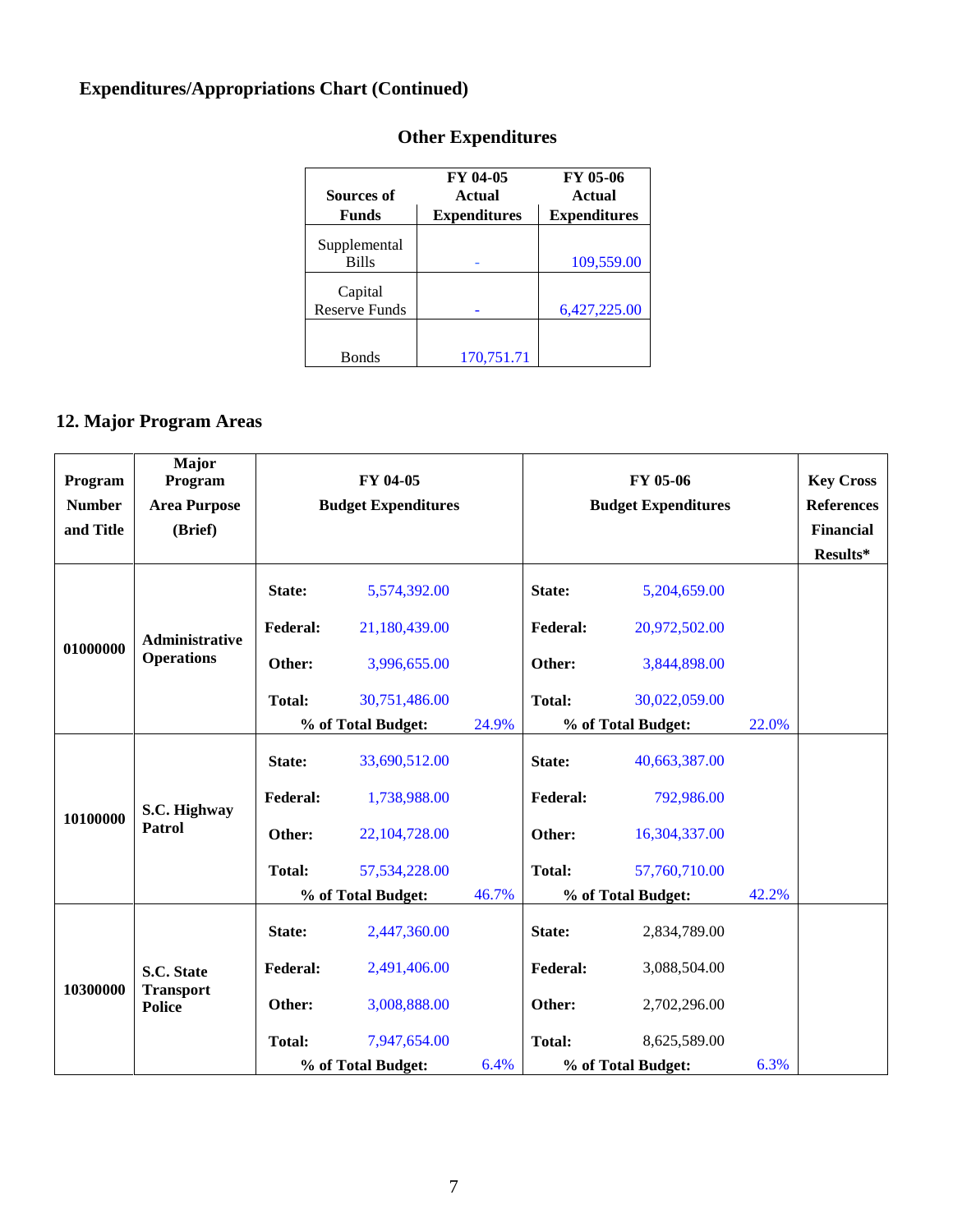# **Major Program Areas – Continued**

| Program<br><b>Number</b><br>and Title | <b>Major</b><br>Program<br><b>Area Purpose</b><br>(Brief) | FY 04-05<br><b>Budget Expenditures</b> |                    |       | FY 05-06<br><b>Budget Expenditures</b> |                    |       | <b>Key Cross</b><br><b>References</b><br><b>Financial</b><br>Results* |
|---------------------------------------|-----------------------------------------------------------|----------------------------------------|--------------------|-------|----------------------------------------|--------------------|-------|-----------------------------------------------------------------------|
|                                       |                                                           | State:                                 | 474.00             |       | State:                                 | 40,406.00          |       |                                                                       |
| 10400000                              | <b>Criminal</b><br><b>Justice</b>                         | <b>Federal:</b>                        | 53,726.00          |       | Federal:                               | 162,914.00         |       |                                                                       |
|                                       | <b>Academy</b>                                            | Other:                                 | 6,922,056.00       |       | Other:                                 | 6,446,898.00       |       |                                                                       |
|                                       |                                                           | <b>Total:</b>                          | 6,976,256.00       |       | <b>Total:</b>                          | 6,650,218.00       |       |                                                                       |
|                                       |                                                           |                                        | % of Total Budget: | 5.7%  |                                        | % of Total Budget: | 4.9%  |                                                                       |
|                                       |                                                           | State:                                 | 1,183,223.00       |       | State:                                 | 1,480,652.00       |       |                                                                       |
|                                       | S.C. Bureau of<br><b>Protective</b>                       | <b>Federal:</b>                        | 65,000.00          |       | <b>Federal:</b>                        | 28,497.00          |       |                                                                       |
| 10500000                              | <b>Services</b>                                           | Other:                                 | 1,853,734.00       |       | Other:                                 | 1,578,192.00       |       |                                                                       |
|                                       |                                                           | <b>Total:</b>                          | 3,101,957.00       |       | <b>Total:</b>                          | 3,087,341.00       |       |                                                                       |
|                                       |                                                           |                                        | % of Total Budget: | 2.5%  |                                        | % of Total Budget: | 2.3%  |                                                                       |
|                                       |                                                           | State:                                 | 102,020.00         |       | State:                                 | 105,738.00         |       |                                                                       |
|                                       | <b>The Hunley</b><br>Project                              | <b>Federal:</b>                        |                    |       | <b>Federal:</b>                        | 0.00               |       |                                                                       |
| 10500500                              |                                                           | Other:                                 |                    |       | Other:                                 | 0.00               |       |                                                                       |
|                                       |                                                           | <b>Total:</b>                          | 102,020.00         |       | <b>Total:</b>                          | 105,738.00         |       |                                                                       |
|                                       |                                                           | % of Total Budget:                     |                    | 0.1%  | % of Total Budget:                     |                    | 0.1%  |                                                                       |
|                                       |                                                           | State:                                 |                    |       | State:                                 | 0.00               |       |                                                                       |
|                                       | S.C. Hall of                                              | <b>Federal:</b>                        |                    |       | Federal:                               | 0.00               |       |                                                                       |
| 10700000                              | Fame                                                      | Other:                                 | 168,969.00         |       | Other:                                 | 150,400.00         |       |                                                                       |
|                                       |                                                           | <b>Total:</b>                          | 168,969.00         |       | <b>Total:</b>                          | 150,400.00         |       |                                                                       |
|                                       |                                                           |                                        | % of Total Budget: | 0.1%  |                                        | % of Total Budget: | 0.1%  |                                                                       |
|                                       |                                                           | State:                                 | 15,211,547.00      |       | State:                                 | 17,203,156.00      |       |                                                                       |
|                                       | S.C. Employer                                             | <b>Federal:</b>                        | 1,173,073.00       |       | <b>Federal:</b>                        | 872,461.00         |       |                                                                       |
| 95050000                              | <b>Contributions</b>                                      | Other:                                 | 3,656,569          |       | Other:                                 | 3,066,946.00       |       |                                                                       |
|                                       |                                                           | Total:                                 | 20,041,189.00      |       | <b>Total:</b>                          | 21,142,563.00      |       |                                                                       |
|                                       |                                                           |                                        | % of Total Budget: | 12.3% |                                        | % of Total Budget: | 15.5% |                                                                       |
|                                       |                                                           | State:                                 |                    |       | State:                                 |                    |       |                                                                       |
|                                       | <b>Increased</b><br><b>Enforcement</b>                    | <b>Federal:</b>                        |                    |       | Federal:                               |                    |       |                                                                       |
| 98010000                              | <b>Collections</b>                                        | Other:                                 |                    |       | Other:                                 |                    |       |                                                                       |
|                                       | <b>PV73.9</b>                                             | <b>Total:</b>                          |                    |       | <b>Total:</b>                          |                    |       |                                                                       |
|                                       |                                                           |                                        | % of Total Budget: | 0.0%  |                                        | % of Total Budget: | 0.0%  |                                                                       |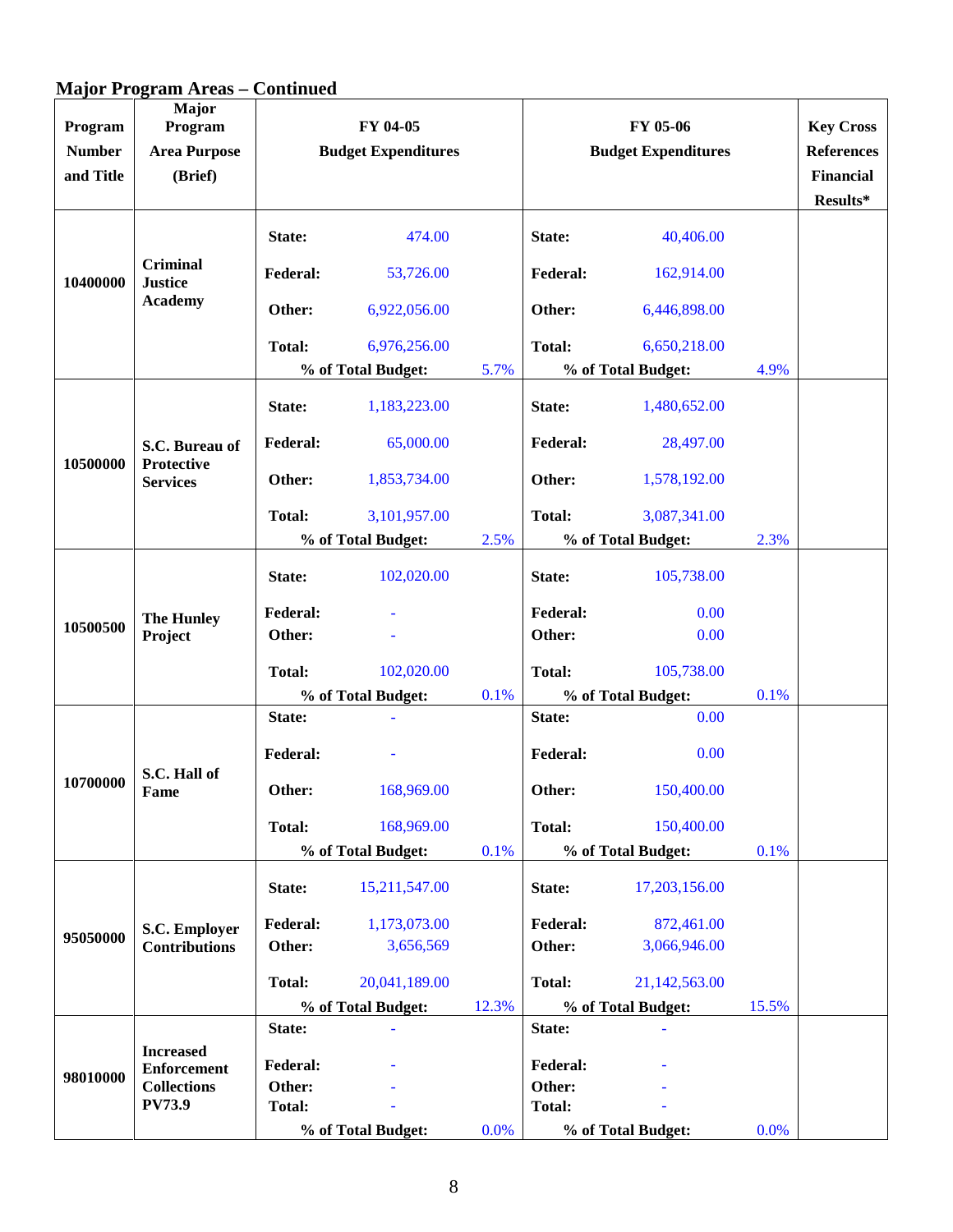# **Major Program Areas – Continued**

| Program<br><b>Number</b><br>and Title | <b>Major</b><br>Program<br><b>Area Purpose</b><br>(Brief) | FY 04-05<br><b>Budget Expenditures</b> |                     | FY 05-06<br><b>Budget Expenditures</b> |                    |                    | <b>Key Cross</b><br><b>References</b><br>Financial<br>Results* |  |
|---------------------------------------|-----------------------------------------------------------|----------------------------------------|---------------------|----------------------------------------|--------------------|--------------------|----------------------------------------------------------------|--|
|                                       |                                                           | State:                                 | $\bar{\phantom{a}}$ |                                        | State:             |                    |                                                                |  |
|                                       |                                                           | <b>Federal:</b>                        |                     |                                        | <b>Federal:</b>    |                    |                                                                |  |
| 98070000                              | <b>Vehicles</b> for<br><b>New Officers</b>                | Other:                                 |                     |                                        | Other:             | 3,616,753.00       |                                                                |  |
|                                       |                                                           | <b>Total:</b>                          |                     |                                        | <b>Total:</b>      | 3,616,753.00       |                                                                |  |
|                                       |                                                           |                                        | % of Total Budget:  | 0.0%                                   |                    | % of Total Budget: | 2.6%                                                           |  |
|                                       |                                                           | State:                                 |                     |                                        | State:             |                    |                                                                |  |
|                                       | <b>Vehicles to</b><br><b>Replace High</b>                 | <b>Federal:</b>                        |                     |                                        | <b>Federal:</b>    |                    |                                                                |  |
| 98080000                              | <b>Mileage</b><br><b>Vehicles</b>                         | Other:                                 |                     |                                        | Other:             | 2,610,472.00       |                                                                |  |
|                                       |                                                           | <b>Total:</b>                          |                     |                                        | <b>Total:</b>      | 2,610,472.00       |                                                                |  |
|                                       |                                                           |                                        | % of Total Budget:  | 0.0%                                   |                    | % of Total Budget: | 1.9%                                                           |  |
|                                       |                                                           | State:                                 |                     |                                        | State:             |                    |                                                                |  |
|                                       | Consolidate<br><b>Dispatch</b><br><b>Offices</b>          | <b>Federal:</b>                        |                     |                                        | <b>Federal:</b>    |                    |                                                                |  |
| 98090000                              |                                                           | Other:                                 |                     |                                        | Other:             | 200,000.00         |                                                                |  |
|                                       |                                                           | <b>Total:</b>                          |                     |                                        | <b>Total:</b>      | 200,000.00         |                                                                |  |
|                                       |                                                           |                                        | % of Total Budget:  | 0.0%                                   |                    | % of Total Budget: | 0.1%                                                           |  |
|                                       |                                                           | State:                                 |                     |                                        | State:             |                    |                                                                |  |
|                                       | <b>High Mileage</b><br><b>Vehicle</b>                     | <b>Federal:</b>                        |                     |                                        | <b>Federal:</b>    |                    |                                                                |  |
| 98110000                              | Replacement -<br><b>Increased</b>                         | Other:                                 |                     |                                        | Other:             | 230,807.00         |                                                                |  |
|                                       | <b>Enforcement</b>                                        | <b>Total:</b>                          |                     |                                        | Total:             | 230,807.00         |                                                                |  |
|                                       |                                                           |                                        | % of Total Budget:  | 0.0%                                   | % of Total Budget: |                    | 0.2%                                                           |  |
|                                       | <b>Bureau of</b><br><b>Protective</b>                     | State:                                 |                     |                                        | State:             | 109,559.00         |                                                                |  |
| 98120000                              | Services -                                                | <b>Federal:</b>                        |                     |                                        | <b>Federal:</b>    |                    |                                                                |  |
|                                       | <b>Operating</b><br><b>Expense PV</b>                     | Other:                                 |                     |                                        | Other:             |                    |                                                                |  |
|                                       | 73.18                                                     | <b>Total:</b>                          |                     |                                        | <b>Total:</b>      | 109,559.00         |                                                                |  |
|                                       |                                                           |                                        | % of Total Budget:  | 0.0%                                   |                    | % of Total Budget: | 0.1%                                                           |  |
|                                       |                                                           | State:                                 |                     |                                        | State:             |                    |                                                                |  |
|                                       | Capital                                                   | <b>Federal:</b>                        | 150,000.00          |                                        | <b>Federal:</b>    |                    |                                                                |  |
| 99000000                              | Projects                                                  | Other:                                 | 1,345,297.00        |                                        | Other:             | 2,452,700.00       |                                                                |  |
|                                       |                                                           | Total:                                 | 1,495,297.00        |                                        | <b>Total:</b>      | 2,452,700.00       |                                                                |  |
|                                       |                                                           |                                        | % of Total Budget:  | 1.2%                                   |                    | % of Total Budget: | 1.8%                                                           |  |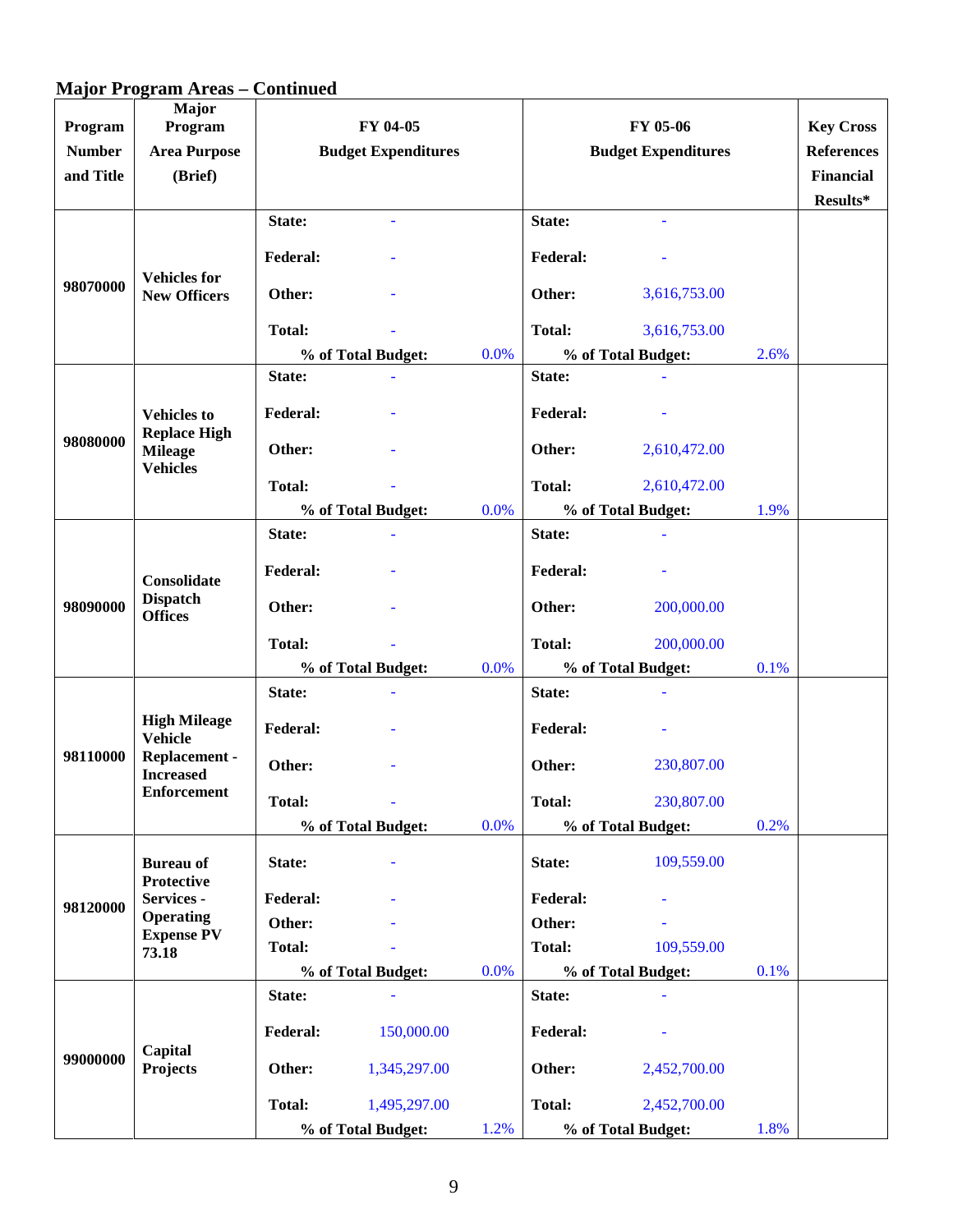| $\cdot$<br>Program<br><b>Number</b><br>and Title | o<br>Major<br>Program<br><b>Area Purpose</b><br>(Brief) | FY 04-05<br><b>Budget Expenditures</b> |                    |        | FY 05-06<br><b>Budget Expenditures</b> |                    |        | <b>Key Cross</b><br><b>References</b><br><b>Financial</b><br>Results* |
|--------------------------------------------------|---------------------------------------------------------|----------------------------------------|--------------------|--------|----------------------------------------|--------------------|--------|-----------------------------------------------------------------------|
|                                                  |                                                         |                                        |                    |        |                                        |                    |        |                                                                       |
|                                                  |                                                         | State:                                 | 58,209,528.00      |        | State:                                 | 67,642,346.00      |        |                                                                       |
|                                                  |                                                         | <b>Federal:</b>                        | 25,679,559.00      |        | <b>Federal:</b>                        | 25,917,864.00      |        |                                                                       |
|                                                  | <b>Summary</b>                                          | Other:                                 | 39,400,327.00      |        | Other:                                 | 43,204,699.00      |        |                                                                       |
|                                                  |                                                         | <b>Total:</b>                          | 123,289,414.00     |        | <b>Total:</b>                          | 136,764,909.00     |        |                                                                       |
|                                                  |                                                         |                                        | % of Total Budget: | 100.0% |                                        | % of Total Budget: | 100.0% |                                                                       |

#### **Major Program Areas – Continued**

**\* Key Cross-References are a link to the Category 7 - Business Results.** 

**These References provide a Chart number that is included in the 7th section of this document.**

# **Section III – Elements of Malcolm Baldrige Award Criteria**

**1. Leadership.** Director Schweitzer leads DPS with a top management team of Deputy Directors and Administrators. He has an open-door policy, welcomes new ideas, promotes employee development and empowerment, regularly recognizes employees, and leads by example. His leadership style demonstrates his high regard for employees and their contributions.

#### How do senior leaders set, deploy and communicate:

- *(a) short- and long-term direction and organizational priorities?* Director Schweitzer has led a renewed strategic planning process. A new DPS Strategic Plan becomes effective January 2007 and focuses on broad Agency-wide goals. Division liaisons are charged with facilitating division plans to accomplish overarching strategic goals, as well as establishing appropriate division goals and objectives. Leaders share information through staff meetings, as well as e-mail and the Intranet. DPS complies with CALEA standards, communicated according to involvement and responsibility. Legislative mandates, relevant feedback, data/statistics and available resources help set short- and long-term direction. Homeland Security and Emergency Preparedness affects priorities and direction based on external circumstances. The level of complexity and urgency largely determine how key issues are set, deployed and communicated.
- *(b) performance expectations?* Along with informal communication and directives, the completion of the planning stage and annual EPMS is a joint effort between supervisors and employees to address individual and organizational goals. Completion of the EPMS process is now part of each supervisor's success criteria. Supervisors are encouraged to request and give feedback. Human Resources uses the Personnel Early Warning System to identify employees needing intervention due to performance issues and determine remedial action to help employees perform at optimal levels. PEWS is a proactive approach and helps avoid crisis situations. HP uses the Crash Reduction Enforcement Plan (CREP) requiring regular reporting to analyze enforcement activities and campaigns to determine performance.
- *(c) organizational values?* Organizational values are at the core of the DPS mission and philosophy. Reporting, safety initiatives, enforcement/prevention techniques and continuous improvement are aligned with core values and play a key part in strategic planning. Along with DPS Values,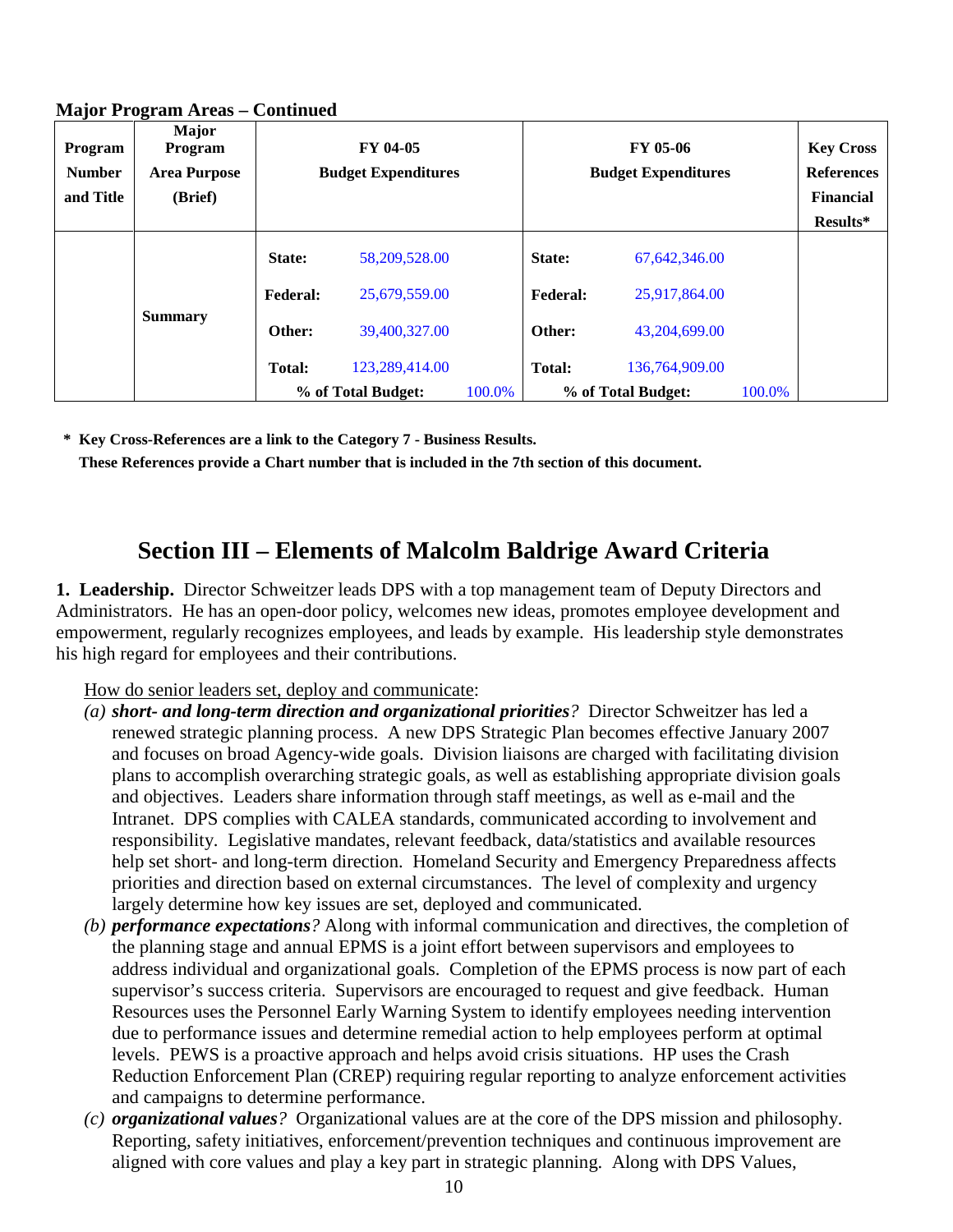divisions establish core values unique to their functions (e.g., HP Core Values: *Selfless Service, Integrity and Responsibility*). Leaders instill these values through strategic planning, including employee involvement at all levels; staff meetings; marketing efforts and other communication tools, such as the Intranet and distributing material and displaying posters throughout the Agency.

- *(d) empowerment and innovation?* Director Schweitzer believes in empowering employees to do their jobs and encourages continuous improvement. Senior leaders welcome new ideas and are accessible to address issues that may interfere with efficiency and/or effectiveness.
- *(e) organizational and employee learning?* Director Schweitzer has created an environment that fosters learning and employee development, as well as building partnerships to share ideas/best practices. Geared to law enforcement, CJA implemented a 3-level leadership program for law enforcement to enhance performance in progressive leadership roles. In conjunction with CJA, HP also developed a new supervisor training program. Law enforcement continues inservice/mandatory training to meet regulatory requirements. DPS sponsors key staff to attend special programs, such as the Executive Institute. Although funding and reduced staff limit internal training, the State Agency Training Consortium (SATC) continues to be a resource for training opportunities. ITO recognizes the critical need for technical training and is working to reestablish training for employees to include application training for HP.
- (f) *ethical behavior?* Employees receive the Ethics Policy (displayed in all offices) and training specific to public service has been offered. Office of Professional Responsibility's hotline allows anonymous reporting of unethical conduct by employees, vendors or others. The EEO/ Affirmative Action direct line allows employees to report violations and questionable behavior. Senior leaders create a climate where integrity and honesty are valued and expected.
- 1.2 How do senior leaders establish and promote a focus on customers and other stakeholders?
	- Keenly aware of its public image, DPS has a strong focus on customers and strives to improve customer service. Partnering has become a top priority. Town hall meetings, advisory councils and other collaborative groups address specific issues, as well as ways to educate citizens in highway/public safety. DPS provides hands-on assistance to industry, drivers, sub-grantees and other customers/stakeholders. Routine communication with the legislature and other state agencies facilitate feedback. A State House Security Committee is working to improve security at the State House complex. With media assistance, DPS promotes numerous highway safety initiatives. The National Highway Traffic Safety Administration and other entities provide current data to ensure stakeholders are well informed. Major conferences and meetings establish forums to address customer needs and trends. Upstate, Midlands and Low Country steering committees serve to advise CJA. CALEA requirements and Baldrige Criteria, both followed by DPS, include a customer focus. DPS is currently restructuring the IT function to enhance service and technical support, project management and allocation of resources. DPS continues to monitor progress and integrate processes to improve service to external and internal customers via web sites, network bulletins and other modes of communication.
- 1.3 How does the organization address the current and potential impact on the public of its programs, services, facilities and operations, including associated risks?
	- **OHS's** Statistical Analysis Center generates data (e.g., CREPS and fatality reports) to determine if grant-funded campaigns and countermeasures positively impact highway safety on S.C. **HP** conducts numerous safety initiatives and the HP web site fosters participation. Results from initiatives in DUI/Speed enforcement are monitored. Effect on workload, impact on customers, personnel levels, capital improvement and equipment needs are documented to comply with CALEA. **STP** compiles data to identify areas of greatest need and uses the Annual Commercial Vehicle Safety Plan (performance-based incorporating risk management) and CMV Collision Fact Book comprising CMV crash statistics. **CJA** training, crucial to the competence of law enforcement personnel statewide, is continually reviewed and revised. All law enforcement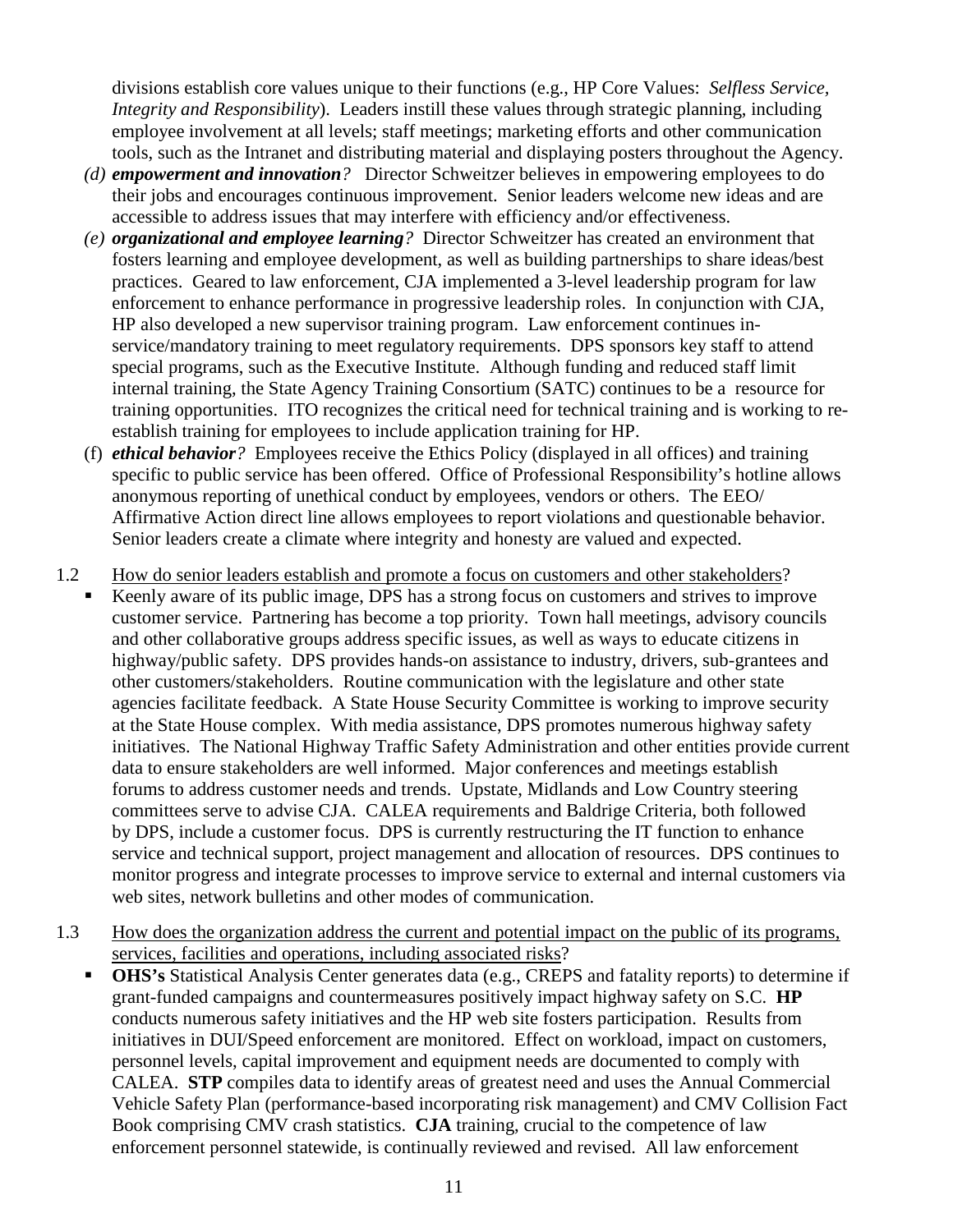candidates are appropriately tested before serving in law enforcement. **OJP** is subject to review and audit at state and federal levels. Social, demographic and economic trends are monitored. Legislative updates and Governor's objectives are also used in decision making.

- HR uses PEWS (Personnel Early Warning System) to identify employees involved in multiple incidents and ensure supervisors receive training in preventing discrimination/harassment and EEO/Affirmative Action. Financial Services units participate in trade shows and vendor training to ensure operational changes do not negatively impact potential vendors or contractors.
- 1.4 How do senior leaders maintain fiscal, legal and regulatory accountability?
	- Reporting structure promotes accountability. B&CB guidelines, legislative mandates and DPS policies are followed. General Counsel monitors legal issues, CALEA requirements and the Training Act & Regulations governing certification of SC law enforcement officers. The HP activity console provides data to ensure efficient use of time by troopers. Budget reports, signature authority, audits and studies ensure efficiency and accountability. Court fine revenue and expenses are tracked for accurate reports to the Law Enforcement Training Advisory Council and DPS Director. Grant operations are subject to audits by state and federal regulatory agencies. DPS maintains a solid fiscal reputation ensured through an annual independent financial audit. Procurement has completed their 3-year Board audit and again received an excellent evaluation resulting in DPS doubling procurement certification. IT approves technical purchases over \$50,000 to ensure compliance and processes the transfer and surplus of technical equipment to include the secure removal of all data prior to disposal.
- 1.5 What key performance measures are regularly reviewed by your senior leaders?
	- Highway safety statistics; enforcement activity/reports; customer satisfaction data; key strategic measures; financial reports; data tracked by Office of Professional Responsibility; compensation studies (to determine inequities); quarterly EEO manual (to analyze workforce components and identify underutilized groups); national law enforcement benchmarks (to monitor progress and performance); Crash Reduction/Enforcement Planning (CREPS) and the Personnel Early Warning System (PEWS) to review performance; exit interviews; performance measures tracked for the Commercial Vehicle Safety Plan (CVSP)
- 1.6 How do leaders use org. performance reviews and feedback to improve leadership effectiveness? How do personal actions reflect a commitment to the organizational values?
	- **DPS** has made progress in becoming more unified but is still fairly fragmented; therefore, challenges do exist. Tools, such as the Intranet, are *improving communication and feedback*; divisions use links to share information. HR implemented a *new exit interview form* to identify weaknesses and trends. *Results of S.W.O.T. analyses* are used in strategic planning. *HP CREP Impact Analysis* determines a trooper's effectiveness in crash reduction and provides an avenue for feedback. The "Ask the Colonel" link on the SCHP Intranet allows an exchange of questions and ideas from the troopers to the Colonel. *CJA's Employee Relations Representative* meets with employees and acts as liaison with directors. The *STP Advisory Council* is a way STP encourages feedback and shares information. *BPS employee surveys* identify concerns and recommendations. Hands-on leadership from the top down promotes core values. Senior leaders make every effort to acknowledge and recognize employee contributions and encourage employee involvement, reminding them that they are DPS Ambassadors to the public, as well as with each other.
- 1.7 How does senior leadership promote and personally participate in succession planning and the development of future organizational leaders?
	- A key strategic goal for the 2007 Strategic Plan is workforce planning, including forecasting staffing needs, establishing methods for the transfer of knowledge and preparing future leaders. CJA's 3-level leadership program provides comprehensive training for law enforcement. Senior leaders actively promote opportunities for employee growth. Mentoring and cross-training have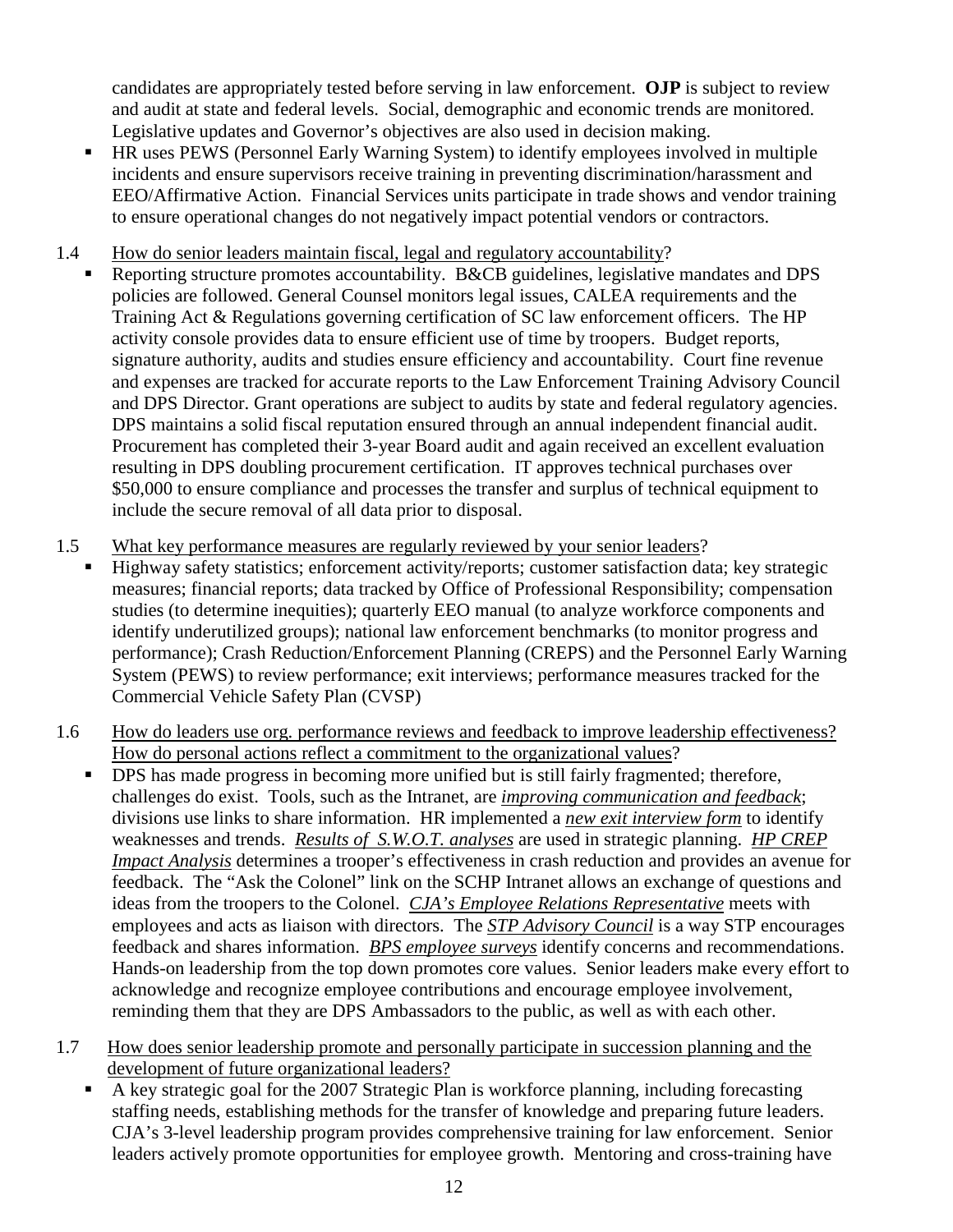begun in some divisions allowing managers to better assess additional training needs to develop employees for future leadership roles. Employees at all levels, particularly mid-level managers, are involved in decision-making activities. Employee suggestions are used to help monitor and gauge planning and development. Highly motivated officers are encouraged to seek out additional training, such as the F.B.I. Command College and other leadership programs. Funds have been earmarked to provide executive leadership training to mid-level law enforcement supervisors through the University of Louisville (Southern Police Institute), NC State University (Administrative Officers Mgmt Program) and Northwestern University (School of Police Staff and Command). (See Chart 7.2O.) In addition, supervisors have attended the FBI National Academy and the B&CB's CPM program.

- 1.8 How do senior leaders create an environment for performance improvement, accomplishment of strategic objectives and innovation?
	- Senior leaders promote continuous improvement, accomplishment and innovation by involving employees at all levels in strategic planning and problem solving. Increased emphasis is being placed on keeping employees informed regarding policies and changes, as well as empowering and equipment them to do their jobs and holding them accountable. Quarterly Recognition Ceremonies, training opportunities and competitions provide avenues for additional recognition. Individual encouragement and support are part of the management philosophy. Individuals and units are rewarded for initiative shown in meeting agency goals, problem solving and recommendations resulting in cost savings and/or increased efficiency.
- 1.9 How do senior leaders support/strengthen communities in which your organization operates? Include how senior leaders and employees contribute to improving these communities:

| ٠ |                                           | A highly visible Agency, DPS is involved in communities across the state. *Senior leaders not     |
|---|-------------------------------------------|---------------------------------------------------------------------------------------------------|
|   |                                           | only support but also actively participate in many of the following activities. (See Chart 7.2S.) |
|   | --*United Way Campaign (agency-wide)      | --First Ladies Walk for Life                                                                      |
|   | --Free child safety seat inspections      | --America Supports You (for oversees military)                                                    |
|   | --Harvest Hope Food Bank                  | --Buck-a-Cup (See Chart 7.2R)                                                                     |
|   | --Habitat for Humanity                    | --Community Health Charities                                                                      |
|   | --Public Information Phone System         | --Muscular Dystrophy Campaign (Chart 7.2S)                                                        |
|   | --March of Dimes Walk America             | --American Cancer Society Relay for Life                                                          |
|   | --School Bus Safety Initiative            | --Adopt-a-School                                                                                  |
|   | --Education Program for Civic Groups      | --CRO/PIO                                                                                         |
|   | --Victim's Rights Week                    | --Joint volunteer blood bank with CSC                                                             |
|   | --100 Days of Summer Heat                 | --Final Exam High School Initiative                                                               |
|   | --Family Christmas Baskets                | --Supplies for Active Military Employees                                                          |
|   | --Families of Fallen Officers Seminars    | --Make-a-Wish Foundation                                                                          |
|   | --PEER Team                               | --Fatality Victims Memorial                                                                       |
|   | --School-to-Work Internship Program       | --Mentoring Programs                                                                              |
|   | --Summer Transportation Institute         | --Annual Santa Claus Event (for military children)                                                |
|   | --Public outreach programs                | --Community and neighboring sporting events                                                       |
|   | $\sim$ $\sim$ $\sim$ $\sim$ $\sim$ $\sim$ | **********************                                                                            |
|   |                                           |                                                                                                   |

\* Col. Anna Amos, STP, serves as Steward/Council Member on the United Way's Food, Shelter, Safety and Transportation Council.

#### **2. Strategic Planning**

- 2.1 What is your strategic planning process, including KEY participants and how does it address:
	- *(a) Your organizational strengths, weaknesses, opportunities and threats:* Director Schweitzer believes the DPS Strategic Plan should be concise and flexible and comprise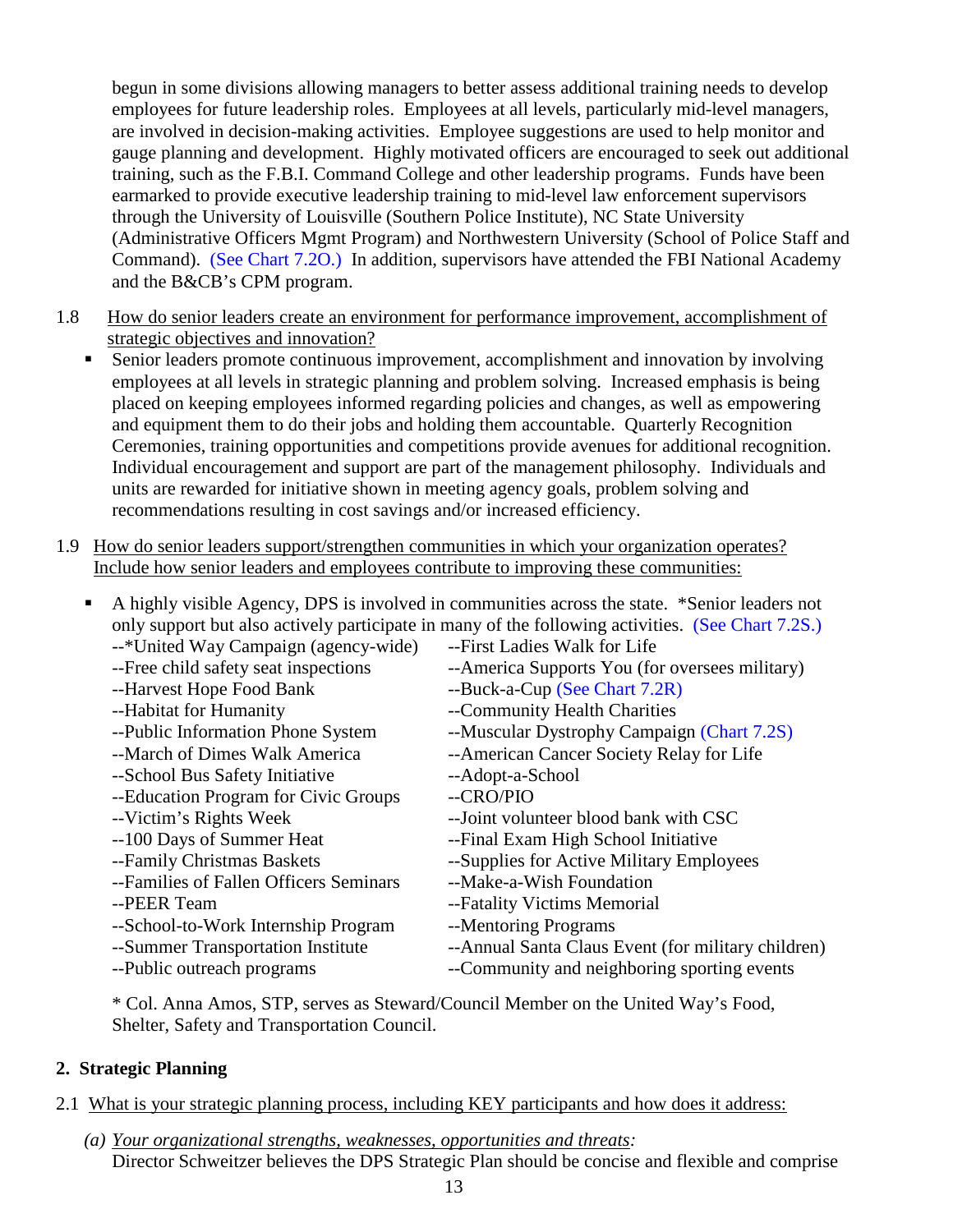broad, overarching goals. The current strategic plan (established in 2001) has been updated and remains effective through 2006. A two-day retreat was held in April 2006 and facilitated by USC consultants who directed the management team in a S.W.O.T. analysis. From the results, four new overarching strategic goals were established. Division liaisons will facilitate completion of divisional plans comprising strategies and action plans to meet the Agency's overarching strategic goals for the new DPS Strategic Plan (to become effective January 2007).

(b) *Financial, regulatory, societal and other potential risks*:

Ongoing challenges affect capacity to meet critical needs and expectations. DPS recognizes risks involving public safety and works aggressively to improve education, prevention and enforcement. Factors include analyzing speeding/fatality statistics, CMV vehicle collisions, DUI data, age-specific factors (under 21 and over 55), seat belt usage, as well as supporting appropriate legislation. Exploring funding sources is essential to meet mounting demands resulting from the increase in population, roadways, travel, number of drivers and vehicles. Homeland Security has increased responsibility for DPS, and Emergency Preparedness continues to be a major focus given potential risks to the public. Ensuring accurate, complete data is communicated to enhance legislative and administrative decision-making remains critical and impacts what can be accomplished to promote public safety.

#### (c) *Shifts in technology or the regulatory environment*:

The Agency must respond to a changing regulatory environment regarding funding and the effects on planning for campaigns and other programs. It must also find ways to stay connected with changing technology affecting behaviors of the motoring public and how the law enforcement community submits data for statistical purposes. Two employees are participating in the design and implementation of the State's new financial management system that will automate all budget, accounting, procurement, supply and receiving functions. Emphasis now on real-time data access and collection through laptop computers and wireless Internet connections demands "intelligent" highway integration with weigh stations and inspection sites through mainline weigh-in-motion and electronic screening programs.

#### (d) *Human resource capabilities and needs*:

The Director places tremendous importance on employees and their contributions. The challenge remains to recruit and retain qualified personnel, as well as address training needs, transfer of knowledge and succession planning. Although an increase in base pay helps attract applicants, strategic planning will focus on additional incentives and opportunities to strengthen the workforce, such as developing career path initiatives and leadership programs, as well as establishing ways to accommodate unique and changing needs.

#### (e) *The opportunities and barriers you described in the Executive Summary*:

DPS explores alternative funding and new ways to heighten public awareness (including the legislature and other stakeholders) in public/highway safety. A new IT Director is spearheading reorganization of the Agency's IT structure to increase efficiency and effectiveness. Workforce Planning is a key strategic goal and is being further addressed through strategic planning efforts, which include recruitment and retention. Strides have been made in internal communication and duplication of effort but these are ongoing challenges and will continue to be addressed, particularly by the new IT department. Training, limited due to funding, has been addressed by the development of comprehensive leadership programs for law enforcement and the continued success of the State Agency Training Consortium. However, providing professional development, including technical training, for all employees continues to be a critical need and challenge.

(f) *Business continuity in emergencies*: As a first responder, key employees now have cell phones and access to laptops to manage duties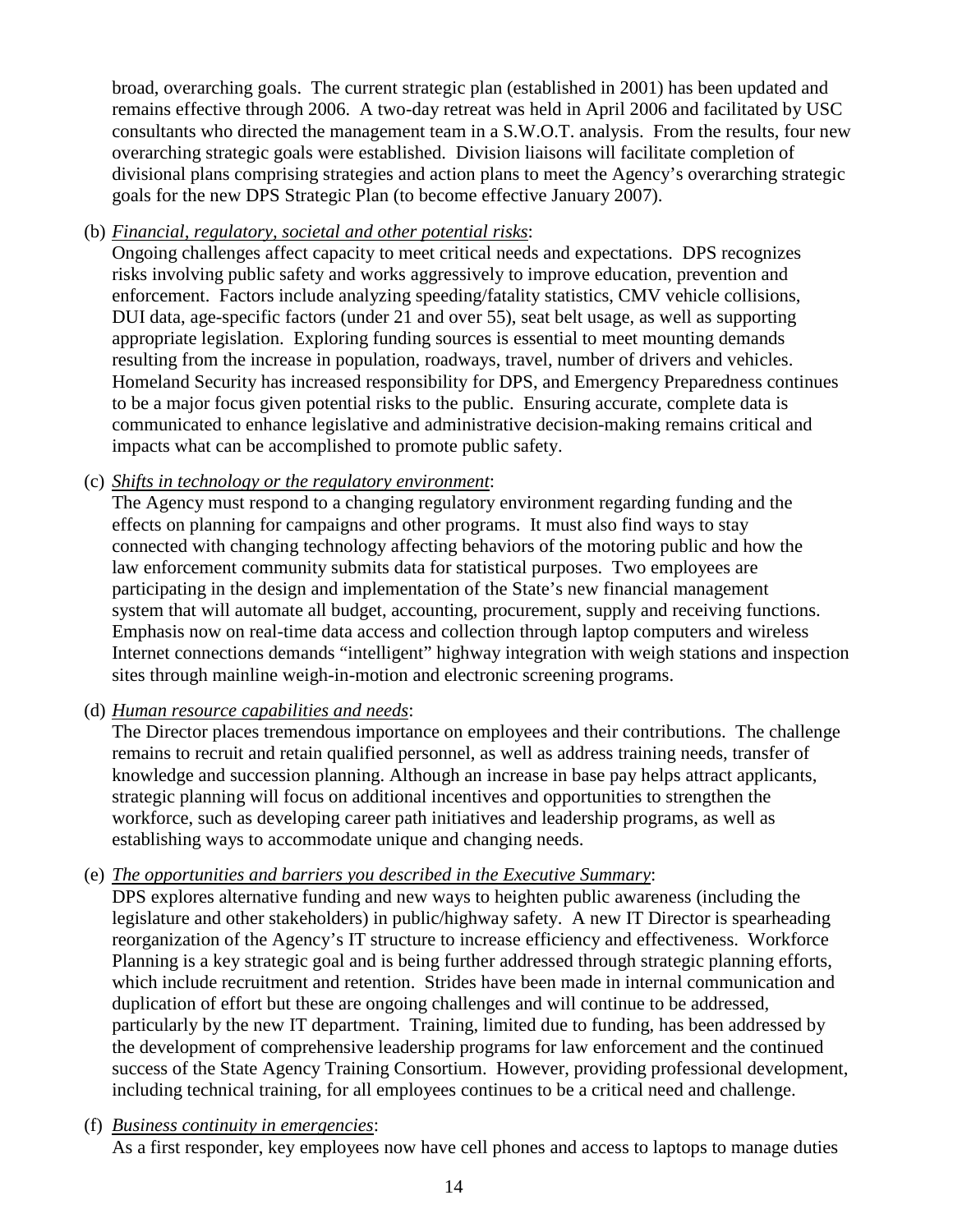while away from the office in case of an emergency. STP has a Community of Operations Plan with federal partners in place (S. C. Division Office of the FMCSA) that allows them to continue business from our Blythewood facility.

(g) *Your ability to execute the strategic plan*:

The Strategic Planning Committee comprising two key individuals oversees the strategic planning process, trains and informs management and liaisons, develops reports for the Director. Each Division has designated a liaison to assist in facilitating strategic planning at the Division level and is responsible for ensuring other staff members are informed of their responsibilities regarding strategic planning and the role of their respective divisions.

2.2 and 2.3 What are your key strategic objectives? Because the new Strategic Plan will not be effective until January 2007, this chart includes existing critical issues from the current Plan and incorporates new strategic objectives.

| Program                   | <b>Supported Agency</b>            | Related FY 05-06                                                                                  | <b>Key Cross</b>   |
|---------------------------|------------------------------------|---------------------------------------------------------------------------------------------------|--------------------|
| <b>Number</b>             | <b>Strategic Planning</b>          | <b>Key Agency</b>                                                                                 | Ref. For           |
| and Title                 | Goal/Objective                     | <b>Action Plan/Initiative(s)</b>                                                                  | <b>Performance</b> |
|                           |                                    |                                                                                                   | Measures*          |
|                           | --Continue finding methods to      | -- Web sites continue improving communication                                                     |                    |
|                           | improve vertical and horizontal    | --HP/IT units enhancing efficiency/effectiveness                                                  |                    |
| <b>Critical Issue #1:</b> | communications                     | --Headquarters building continues its positive                                                    |                    |
| <b>Become a unified</b>   |                                    | effect on operations and organizational culture;                                                  |                    |
| agency                    | --Enhance use of technology        | --successfully consolidated TCCs to seven                                                         | Chart 7.2J         |
|                           |                                    | --STP cars now same color as HP (uniformity)                                                      |                    |
|                           | --Identify/use non-appropriated    | --OJP & OHS grant programs support acquisition                                                    |                    |
|                           | revenue to improve operations      | of modern equipment & operating systems                                                           |                    |
|                           | and reduce expenditures            | --STP's improved radiation detection equipment                                                    |                    |
|                           |                                    | and pagers have improved computer-based activity                                                  |                    |
|                           | --Continue initiating plans to     | and reporting systems                                                                             |                    |
|                           | increase efficiency, foster a more | --better use of data                                                                              |                    |
|                           | cohesive, team-oriented and        | --BPS's operations manual continues to increase                                                   |                    |
|                           | customer focused work force        | efficiency for the division                                                                       |                    |
|                           |                                    | --New K-9 improves safety and security                                                            |                    |
|                           |                                    | --Re-constituting a centralized IT group                                                          |                    |
|                           | --Enhance technological            | --CAD dispatch system increases response times                                                    |                    |
| <b>Critical Issue #2:</b> | solutions when feasible            | --RoIP, wireless 800 radio system ensures more                                                    | Charts 7.2L        |
| Provide excellent         |                                    | seamless law enforcement communication                                                            | and 7.2N           |
| customer service          | --Improve public safety/security   | --OJP continues to enhance web-based Grants                                                       |                    |
| at all times              | --Ensure professional, courteous   | Management Information System for local and                                                       |                    |
|                           | and ethical behavior at all times  | state agencies; well-qualified, professional staff                                                |                    |
|                           |                                    | provides hands-on workshops/training for users                                                    |                    |
|                           | --Provide training/development     | --CJA expands web-based training and distance                                                     | Chart 7.2H         |
|                           |                                    | learning programs and sites                                                                       |                    |
|                           | --Ensure community                 | --CJA coordinates additional training for SC via                                                  |                    |
|                           | involvement                        | FBI, FLETC and other state/federal resources, as                                                  |                    |
|                           | --Enhanced connectivity            | well as hosts major law enforcement conferences<br>--CJA has implemented a comprehensive, 3-level |                    |
|                           | solutions in the Columbia area     | leadership development program                                                                    |                    |
|                           | and the TCCs across the state      | --DPS is highly visible and involved in community                                                 | Chart 7.2R,        |
|                           |                                    | programs (See 1.8 p.12).                                                                          | 7.2S and 7.2K      |
|                           | -- Update and enhance GMIS for     | --HP Public Information Program now includes a                                                    |                    |
|                           | on-line grant application          | Community Relations Officer in each troop to                                                      | Chart 7.2P         |
|                           |                                    | ensure cohesive, uniform community relations                                                      |                    |
|                           | --Initiate redesign of Agency's    | --BPS-Governor's Mansion security upgrade is                                                      |                    |
|                           | web sites to comply with federal   | complete; BPS now working on new upgrades for                                                     |                    |
|                           | accessibility regulations          | State House and parking facility                                                                  |                    |
|                           |                                    |                                                                                                   |                    |

#### **Strategic Planning**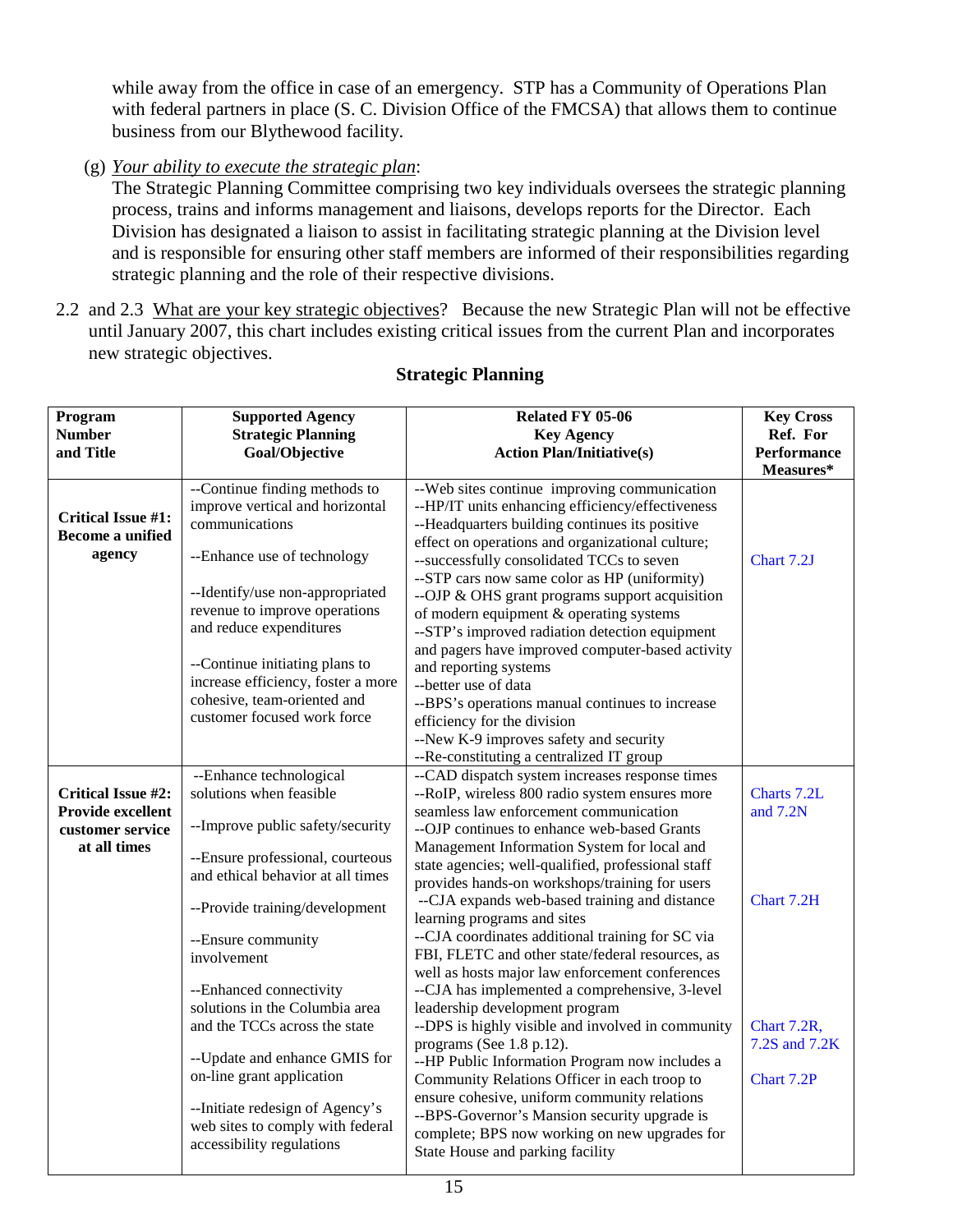| <b>Critical Issue #2:</b><br>Provide excellent<br>customer service<br>at all times<br>(Continued) |                                                                                                                                                                                                                                                                                                                                                                                                                                                                                                                                                                                                                                                              | --Specialized educational programs for law<br>enforcement; training opportunities for employee<br>through the SATC and other sources to provide<br>new skills to enhance performance and service<br>--Centralizing IT Division and provide for<br>Agency-wide coordination of projects<br>--STP ride-alongs, industry safety meetings; the<br>Inspector's Competition, along with Industries<br>Truck Diving Championship, allow STP to stay in<br>touch with customers--enhancing ability to get<br>feedback regarding service and customer needs                                                                                                                                                                                                                                                                                                                                                                                                                                                                           | Chart 7.2O                                                                                                                         |
|---------------------------------------------------------------------------------------------------|--------------------------------------------------------------------------------------------------------------------------------------------------------------------------------------------------------------------------------------------------------------------------------------------------------------------------------------------------------------------------------------------------------------------------------------------------------------------------------------------------------------------------------------------------------------------------------------------------------------------------------------------------------------|------------------------------------------------------------------------------------------------------------------------------------------------------------------------------------------------------------------------------------------------------------------------------------------------------------------------------------------------------------------------------------------------------------------------------------------------------------------------------------------------------------------------------------------------------------------------------------------------------------------------------------------------------------------------------------------------------------------------------------------------------------------------------------------------------------------------------------------------------------------------------------------------------------------------------------------------------------------------------------------------------------------------------|------------------------------------------------------------------------------------------------------------------------------------|
| <b>Critical Issue #3:</b><br><b>Improve traffic</b><br>safety                                     | --Reduce traffic crashes/fatalities<br>on roadways (including CMVs)<br>--Remove unsafe CMV drivers<br>from the road<br>--Reduce/prevent premature<br>deterioration of S.C. highway<br>infrastructure<br>--Prevent release or improper<br>use of hazardous materials<br>--Improve law enforcement<br>communications<br>-- Increase response time and<br>capacity to respond to<br>emergencies<br>--Educate customers, especially<br>high-risk drivers, regarding<br>highway safety<br>--Implement campaigns and<br>programs to enhance education,<br>safety and security<br>--Provide data to identify<br>patterns to determine law<br>enforcement activities | --HP Travel.org web site (hub for emergency<br>activity)<br>--Speed/Alcohol Overtime Enforcement Program<br>--Education and Safety Campaigns, including:<br>"Final Exam" Initiative; "100 Days of Summer<br>Heat" campaign<br>--Increased enforcement at bike rallies<br>--School Zone Safety Week<br>--Mobilizations: "Buckle Up, SC, It's the Law and<br>It's Enforced," "Sober or Slammer!"<br>--Improved dispatch system<br>--More seamless communication through radio and<br>voice systems<br>--Grant projects, including the HP Homeland<br>Security Grant Project, enhancing several<br>enforcement improvement programs<br>--STP has increased efforts recently to address<br>driver behavior at the time it occurs in order to<br>save lives; launched (with an overtime grant from<br>FMCSA) an aggressive driving campaign,<br>dedicated traffic enforcement for CMVs that<br>focuses on driver behavior, such as speeding,<br>improper line change, following too closely, and<br>failure to yield right of way | Charts 7.2A,<br>7.2B, 7.2.D,<br>7.2E, 7.2K,<br>7.2M<br>Chart 7.2C and<br>7.2E<br>Chart 7.2L and<br>7.2N<br>Charts 7.2F<br>and 7.2G |
| <b>Critical Issue #4:</b><br>Use relevant and<br>timely data in<br>making decisions               | --Improve financial and<br>statistical reporting<br>--Track highway safety data to<br>identify and target patterns &<br>trends to improve public safety<br>--Identify changes in activity to<br>determine appropriate action                                                                                                                                                                                                                                                                                                                                                                                                                                 | --CREP provides HP a process to effectively<br>manage crash data to support enforcement efforts<br>in reducing collisions and fatalities<br>--PEWS helps identify performance problems<br>--Track crash data regarding types of vehicles,<br>miles traveled, injury/death rate<br>--CMV Activity is tracked by year, month and<br>weather conditions, including differentials<br>--BPS reports statistical data regarding arrests,<br>criminal incidents, property loss, etc.<br>--CJA continues to track training data to<br>determined trends<br>--CJA has improved certification recordkeeping<br>process & officer tracking system by securing<br>added automated document management system                                                                                                                                                                                                                                                                                                                             | Charts 7.2A,<br>7.2B, 7.2C,<br>7.2D, 7.2E<br>Chart 7.2F<br>Chart 7.2G<br>Chart 7.2I                                                |

\*Key Cross References are a link to Category 7 – Business Results. These References provide a chart number that is included in Section 7 of this document.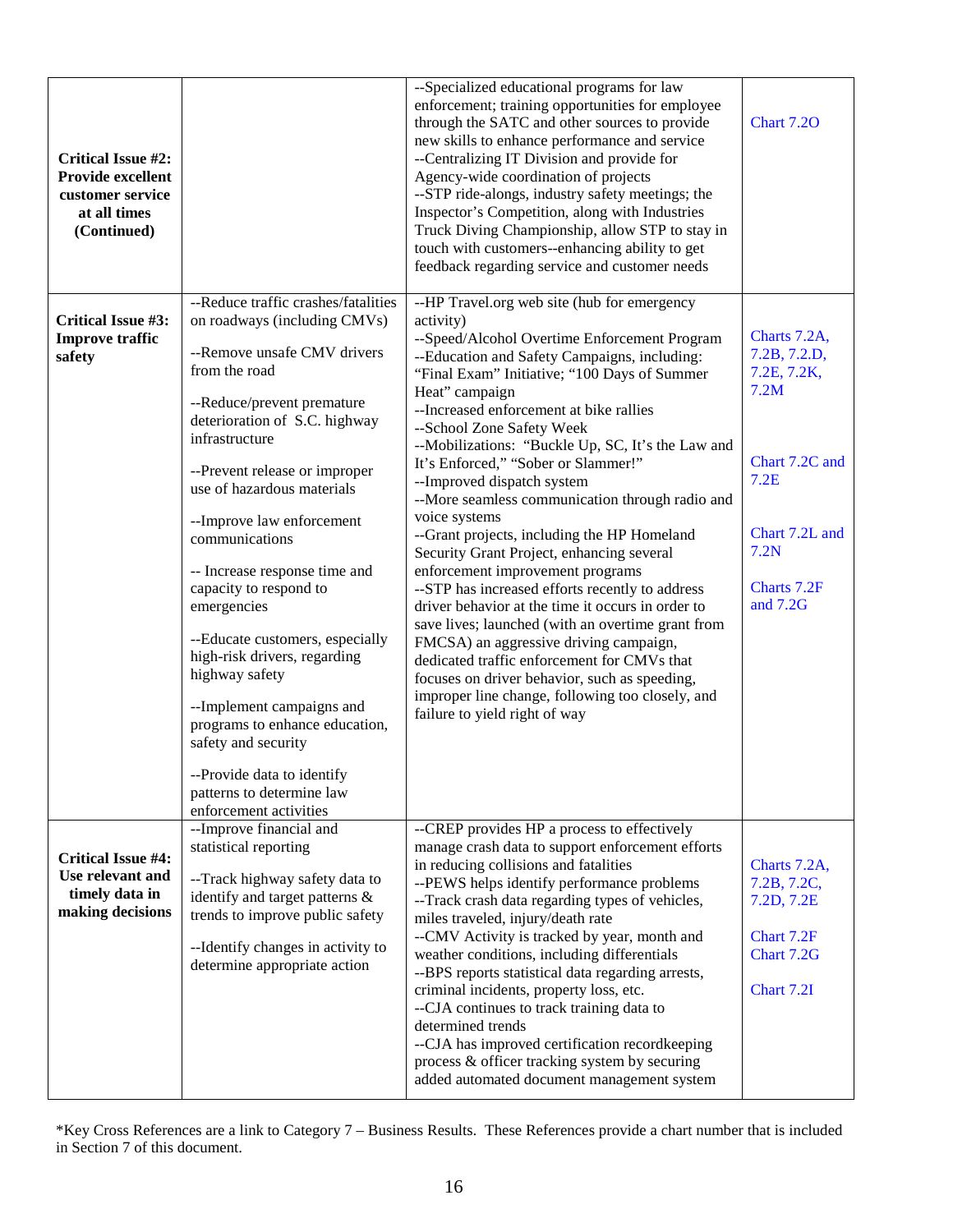- 2.4 How do you develop and track action plans that address your key strategic objectives? (Include how resources are allocated to ensure accomplishment of action plans.)
	- The Strategic Plan has been useful in sharing information and tracking progress of activities and goals. Division-specific objectives and measures are included in the plan and assigned to divisions. The plan was updated in 2003 and again in 2006 and posted on the Intranet. The Accountability Report references both the existing plan and new strategic planning efforts. Although some Divisions use operational plans, by December 2006 all Divisions will establish Division Plans to support and monitor progress in achieving the Agency's strategic goals.
	- Law enforcement uses task assignments, communication from the Command Staff, a research database and tracking system. Action plans are followed by evaluation and after-action reviews. To ensure performance of the HP mission and help manage efforts of field personnel, two Majors (reporting to the Lt. Col.) have been serving as liaisons between headquarters and field staff to enhance efficiency, accountability and communication. CREP analysis data identifies problems and the Impact Analysis Report provides a means to measure program success. A class, taught by a command staff member, educated subordinates on developing and executing Operation Plans. STP uses the SafetyNet Data System, Enforcement Plans, CVSP, Size & Weight Enforcement Plans, including how resources are allocated to ensure accomplishment of action plans.
	- Resources are allocated based on several factors including demands of customers/stakeholders related to the mission of public/highway safety; external circumstances, which may warrant funding to address responding to emergency situations; proposals for additional staffing and/or other resources that justify needs based on mission goals stated in action plans and data collected through enforcement and crash reports, security risks, and operational needs.

#### 2.5 How do you communicate/deploy strategic objectives, action plans, performance measures?

 As previously discussed, strategic planning involves Division Liaisons and a Strategic Planning Committee to communicate and deploy strategic objectives, actions plans and performance measures. Along with written directives, e-mails, and meetings, the Intranet is used as a communication tool. Division Plans serve to monitor progress for reporting to the Director. Data regarding projects is posted and feedback is requested. Several divisions post information on the site, serving as a convenient, effective method to share relevant data and activities. The budget process requires a breakdown by priority of operating and personal services needs. The Budget Office, along with the Agency Director and his staff, allocate resources based on relevance to strategic goals, availability of state and alternative funding sources.

#### 2.6 How do you measure progress on your action plans?

Division Plans will include action plans tracked by responsible individual(s) and facilitated by Division Liaisons and the Strategic Planning Committee. Plans will be flexible and reevaluated regularly to ensure they remain aligned with the Agency's strategic goals.

#### 2.7 How do strategic objectives address strategic challenges identified in your Org. Profile?

 An ongoing strategic objective is to provide all employees opportunities for *professional development*. *Workforce planning*, already being addressed to some degree, will become a major focus in 2007. Because DPS is a distinct law enforcement agency, separated from DMV and now CJA, a key strategic goal for 2007 is developing a *brand* to increase the percentage of citizens who can accurately identify DPS and its major components. Another daunting challenge for DPS is to keep up with technology and *use technology more effectively and efficiently*, necessitating technical training for employees, as well as technical staff. Challenges for these strategic goals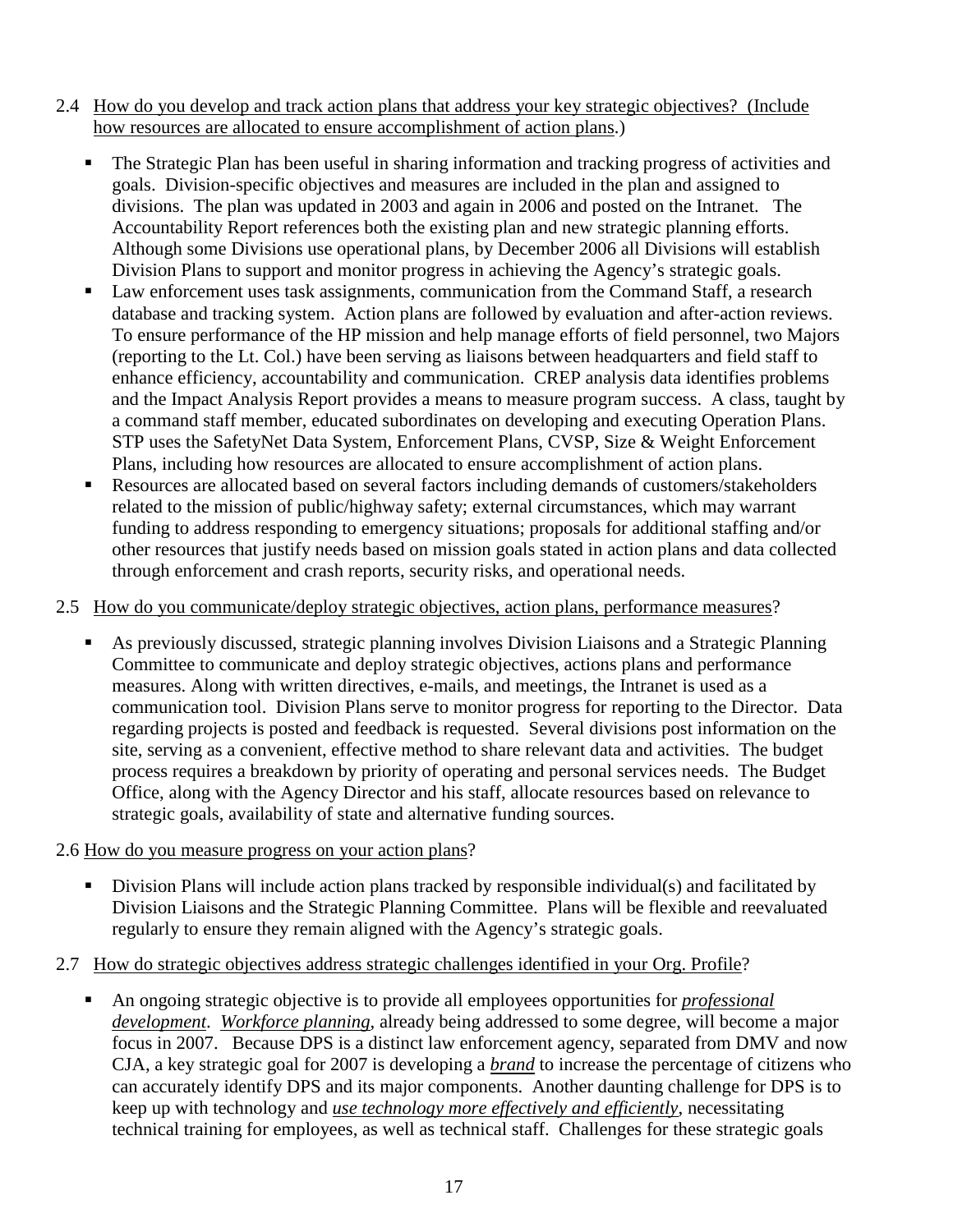include limited staff and funding for R&D, training, marketing initiatives, as well as technical equipment and software.

2.8 The Strategic Plan is available on the DPS web site: www.scdps.org\

#### **3. Customer Focus**

- 3.1 How do you determine who your customers are, as well as their key requirements?
	- DPS has more contact with citizens than many other agencies. Key customers and stakeholders are listed in Section II – 4 and 5. Along with efforts and initiatives discussed throughout this report, relevant legislative mandates affect key requirements related to the Agency's mission serving citizens and other customers through protection, education and enforcement.

#### 3.2 How do you keep listening and learning methods current with changing needs and expectations?

- Inquiries and feedback are monitored and used to identify problems and determine what is done well. Monitoring e-mails, faxes, phone calls and comments on the web site helps maintain rapport with customers. Collaborative partnerships, including those with other states, allow DPS to keep abreast of changing needs and expectations. A HP Law Enforcement Network Coordinator is assigned to OHS partner with law enforcement agencies to identify and combat problems in judicial circuits. The International Assoc. of Chiefs of Police State & Provincial Police Planning Officers Section is used by HP to share ideas related to highway safety.
- **DPS** created Families of Highway Fatalities (FHF) as a resource for families who have lost a loved one in a collision to provide *Support, Advocacy, Fellowship and Education*. A "Compassionate Guide for Families of Highway Fatalities" is being created to guide families through the days following a fatal collision. HP uses the Peer Support Team, an internal program comprising law enforcement and run by the Chaplaincy Program, to support first responders in crisis and recognize the tremendous loss associated with fatal collisions. It also encourages partnerships between private and public groups to raise awareness of mental health problems in our nation regarding this issue. With nearly 43,000 people killed each year in motor vehicle collisions, HP hopes to make this a nationwide model to help victims meet each other, share stories and move forward with education and advocacy to prevent future losses.

#### 3.3 How do you use information from customers/stakeholders to keep services or programs relevant and provide for continuous improvement?

- Once again, feedback is encouraged and critical in identifying problems, evaluating services and taking appropriate action. The DPS web site makes it easier for customers/stakeholders to be informed, voice opinions and make suggestions. Town hall meetings raise awareness of areaspecific issues. Community Relations Officers serve as direct links between HP and the public. Regular contact with industry, federal partners and involvement with the Commercial Vehicle Safety Alliance enables STP to respond to relevant needs. CJA continues using performancebased activities, such job task analyses, field reviews, training evaluations, participation in the Regional Training Steering Committees, the Training Officer Assoc., the Chiefs' Assoc., and the Sheriffs' Assoc., to keep abreast of current needs. OHS reviews data from Law Enforcement Network (LEN) Coordinators, campaign briefings, roundtable meetings, conferences, child passenger safety training, press events and other meetings. Feedback from sub-grantees, federal partners and stakeholders is considered in program improvements. OJP continues to monitor customer satisfaction through results of the grant request process.
- Administrative Offices monitors feedback of end users and incorporates suggestions into planning (e.g., Financial Services has improved the efficiency and timeliness of reports). The procurement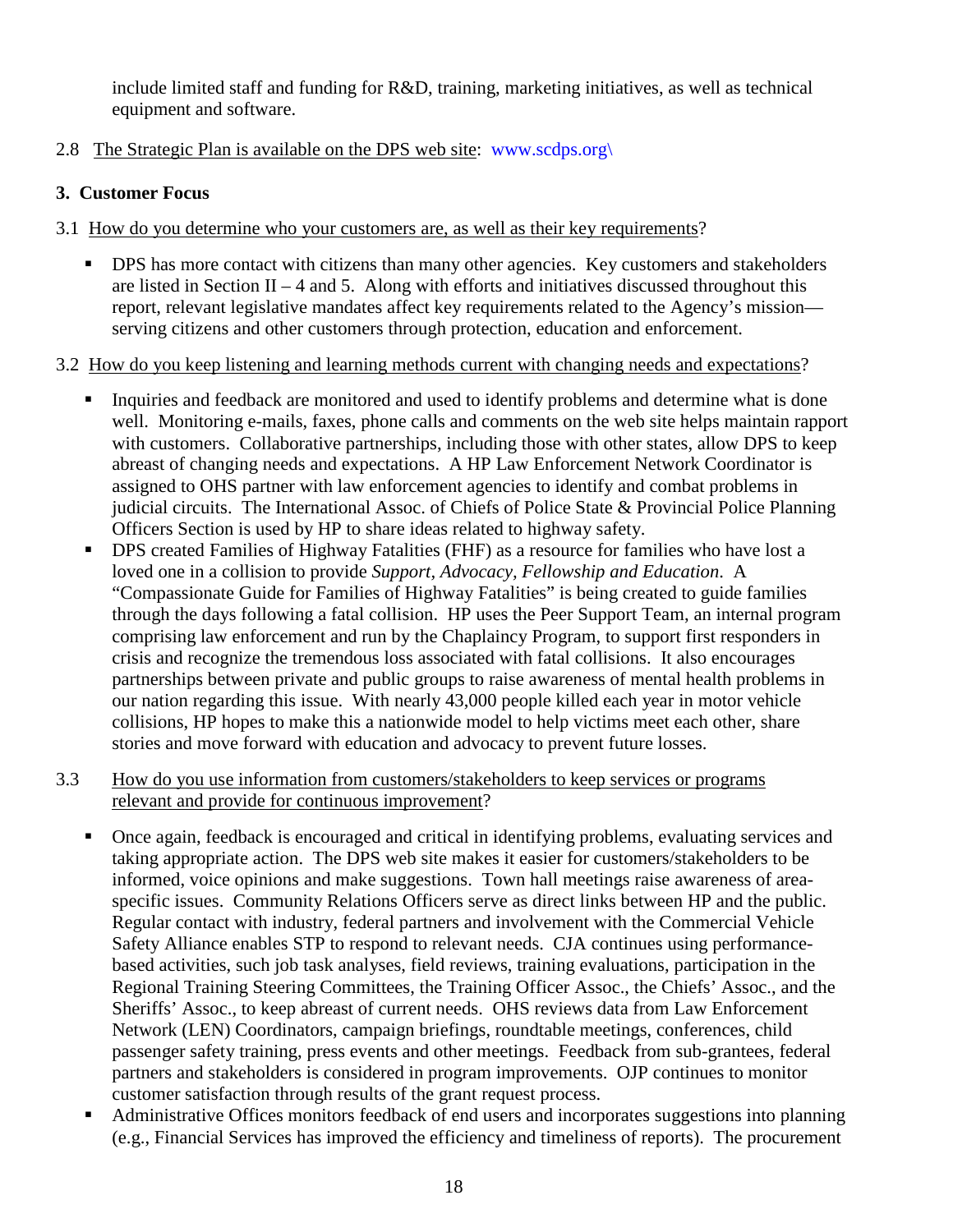unit attends trade shows and meets with vendors to find ways to improve. HR representative(s) regularly attend HR Advisory Meetings sponsored by B&CB's Office of Human Resources.

- 3.4 How do you measure customer/stakeholder satisfaction/dissatisfaction and use it to improve?
	- Customer/stakeholder (including the legislature) feedback and communication continues to be a primary source of measuring satisfaction; e.g., reduction or increase in complaints. Audits provide guidance and recommendations to improve processes affecting customer service. Letters of recognition/commendations indicate positive trends in accomplishing key measures and indicate good customer satisfaction. Highway safety data is used to plan proactive measures, thereby, enhancing public confidence. Troopers continue involvement in communities and CROs provide excellent contacts for feedback. STP uses CMV safety inspection/incident data to track and evaluate activity. Public relations activities and citizen surveys provide additional avenues for feedback. BPS measures customer satisfaction by contract renewals, citizen surveys and complaints. Commendations and letters of appreciation reinforce professionalism and exemplary service. CJA uses similar methods used by other divisions, as well as course critiques, to measure student satisfaction of training, facilities and experience at CJA. OHS uses program workshop evaluations and results of surveys, as well as letters of appreciation, to determine customer satisfaction. Along with assessing inquiries, OJP's in-person monitoring of all 350 projects in the field, workshop evaluations and quarterly reports also quantify customer satisfaction.
	- Administrative Offices use audit reviews and requests to improve processes/systems to enhance satisfaction (e.g., reducing response time to provide data). Financial Services strives to identify processes that, if automated, would enhance performance and expedite service delivery. Training evaluations, feedback from exit interviews, number of grievances/complaints, and turnover (retention issues) all provide HR data to decide how to best use resources to improve services.

#### 3.5 How do you build positive relationships with customers/stakeholders and make distinctions?

A key distinction is whether interaction is voluntary or involuntary:

- **HP** has daily involuntary contact with motorists who violate traffic laws or are affected by a collision. Professionalism and compassion shown by officers, as well as actions of the CRO and Traffic Accident Victim's Advocate, build public confidence. HP has voluntary contact with other law enforcement/government agencies during hurricane evacuation exercises, safety campaigns and other collaborative activities—improving communication, allocation of resources relationships. Ongoing contact with emergency management officials ensures effective solutions to natural disaster scenarios. Relationships are also established with other law enforcement agencies through classes taught by troopers regarded as subject-matter experts. In addition, HP is involved in numerous victim services activities, which will be major focus for HP in 2007.
- Partnering with local, state and federal agencies, **STP** is part of the Motor Carrier Advisory Committee promoting communication among State Transport Police, the trucking industry and business community to keep current and be proactive. Colonel Amos is a member of the Board of Directors for the International Registration Plan, Inc., and Sgt. Rhodes is Vice Chairman for Region 2 for CVSA. STP is active in the American Association of Motor Vehicle Safety Alliance. These organizations foster networking throughout the country, as well as Canada and Mexico. STP also designs and teaches classes in CMV Enforcement to other state/local agencies.
- By ensuring security at the Capitol Complex and other state properties, **BPS** builds positive relationships with the Governor, Lt. Governor, state legislature, employees and visitors. Additionally, BPS uses C.O.P.S., a community-oriented policing program, which includes meeting with customers to assess how their security/safety might be improved, thus strengthening relations and taking a proactive approach to providing a vital service.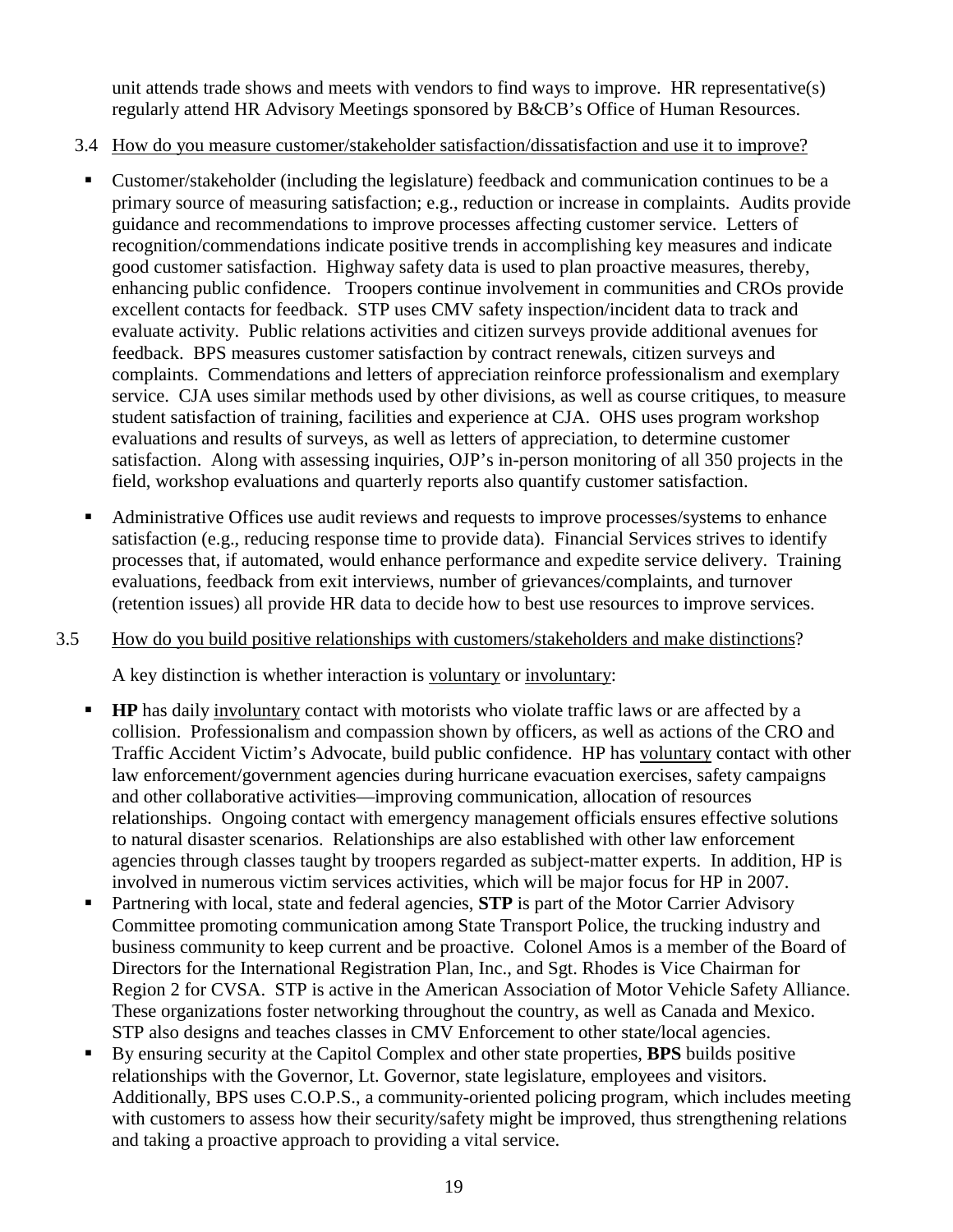- Directly serving students, **CJA**'s efforts affect the entire law enforcement community. CALEA accreditation sets them apart and enhances public confidence.
- Along with conducting safety campaigns, **OHS** partners with law enforcement, government, private/public sections, and the medical community to promote education and awareness in striving to reduce traffic-related deaths and injuries. The web site proves useful in informing target audiences about highway safety, including statistics on seat belt and child safety seat use.
- **OJP** builds positive relationships with grant applicants by assisting them with the grant funding process and engaging in outreach activities to assist criminal justice agencies and nonprofit organizations in applying for and implementing grant-funded projects. Rather than act simply as a grants management agency, OJP acts as a service agency to state and local jurisdictions.
- Administrative Offices: Progress has been made in unifying DPS and improving internal customer service. DPS partners with other agencies, vendors, public/private organizations to enhance services and programs statewide (e.g., State Agency Training Consortium, SATC).

#### **4. Information and Analysis**

- 4.1 How do you decide which operations, processes, systems to measure for tracking financial and operational performance, including progress relative to strategic objectives and action plans?
	- Key measures/activities related to the DPS mission are used to track financial/operational performance. National benchmarks, such as the National Highway Traffic Safety Administration, provide data regarding critical indicators (e.g., Mileage Death Rate - Chart 7.2A), are used to assess performance. Officer studies continue through analyzing statistics/activities tracked to ensure high crash areas are recognized. Enforcement data dictates success in support of the plan. Workload analysis continues in the telecommunications center consolidation effort (Chart 7.2J). HP's R&D Unit tests and monitors equipment to ensure optimal financial performance. STP uses a Size & Weight Enforcement Plan and the CVSP (Commercial Vehicle Safety Plan) to track operational performance. CJA is guided by CALEA standards and the Training Act and Regulations; activities are reviewed/refocused according to current income level. Feedback from the law enforcement community/stakeholders in terms of injuries, responses, and complaints helps identify operational processes in need of measurement, review or evaluation.

#### 4.2 How do you use data/information analysis to provide effective support for decision making?

- Data collection and analysis are continuous processes and results are consistently reviewed by management staff and influence decision making affecting intra-agency and interagency operations and subsequent delivery of service. Statistics from incident reports, crash reports, afteraction reports, manpower studies and budget analyses help gauge pending operations and projects. CREP Impact Analysis determines effectiveness in crash reduction and provides data for decision making. It helps measure program success and provides a method to effectively manage crash data to support enforcement efforts in reducing collisions and fatalities.
- 4.3 What are your key measures, how do you review and keep them current with business needs?
	- Along with education, prevention and enforcement activities, cost analyses are done before initiatives are enacted or equipment is purchased. Research provides measurable data to adequately allocate resources to the budget (Chart 7.2N). Comparisons show the impact of enforcement efforts compiled in the Impact Analysis Report from troop regions statewide. STP uses CMV size, weight and inspection activity to determine fiscal impact of operations and performance vs. revenues and budget allocations. Crash data is also used to determine how to most effectively use STP's manpower. BPS tracks criminal/non-criminal incidents on State property to determine trends and risk patterns (Chart 7.2I). Daily tracking has resulted in no notable damages to state property and monuments. Positive feedback from citizens is a key to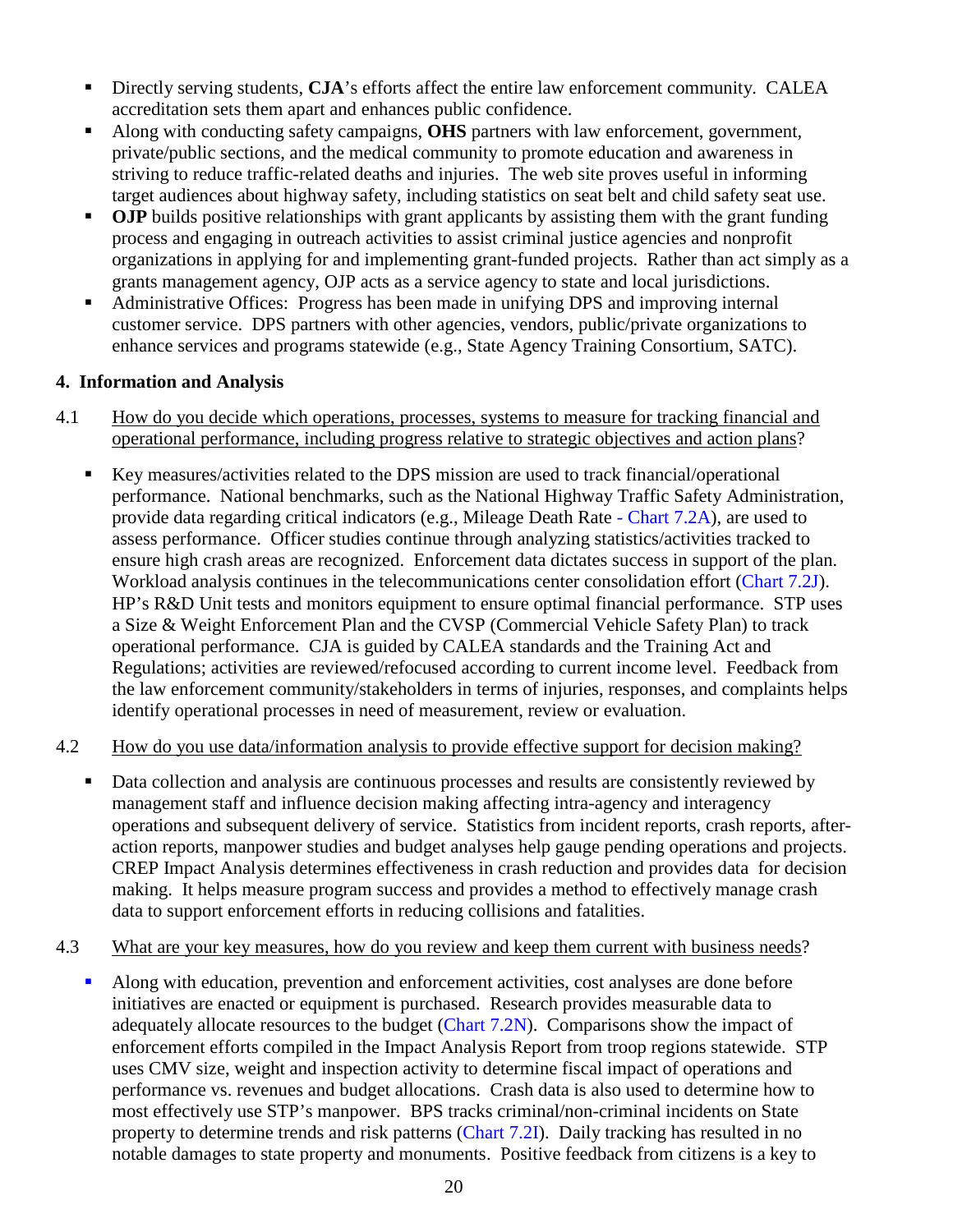confirm progress. OHS programs are funded by the National Highway Traffic Safety Administration (NHTSA), Federal Highway Administration (FHWA) and Federal Motor Carrier Safety Administration (FMCSA); success is measured by examining statistical data regarding traffic collisions, enforcement reports and results of surveys. Law enforcement divisions submit monthly and quarterly progress reports. CJA's key measures consist of (1) the number of officers trained and certified annually, and (2) the number of in-service training opportunities for recertification compliance for the total law enforcement community (Chart 7.2H.)

 Administrative Offices: HR uses law enforcement termination analyses to determine causes for officers leaving. A tracking system monitors applicant status by job code and vacancy, thereby reducing administrative and processing time. EEO reports monitor underutilized groups, and a compensation study compares salaries of minorities vs. non-minorities, males and females.

#### 4.4 How do you select/use key comparative data to support operational/strategic decision?

 The Director and management use the sources and tools discussed above regarding customer service, traffic safety data, public safety/security statistics, internal and external assessments, best practices, and technology to support decision making. This data is proactively sought and used in a timely manner by staff responsible for research and implementation of legislative mandates and other process changes. Data collected by HP's R&D and Strategic Planning Units assist in decision making and planning. STP uses its SafetyNet database and crash reporting system to identify trends, problem areas, and resource allocation. OHS monitors and places emphasis on statistical traffic collision data, which is key to justifying program attention and related financial support.

#### 4.5 How do you ensure data integrity, timeliness, security, and availability for decision making?

- The Statistical Analysis Center (SAC) in OHS is the core of data collection/validation for highway safety. SAC prepares the annual S.C. Traffic Collision Fact Book with over 130 pages of data on traffic crashes, deaths/injuries. Professional statisticians prepare this valuable tool—widely used by law enforcement, legislators, traffic safety advocates striving to improve highway safety. This data is used to develop highway safety initiatives, such as those aimed at seatbelt usage and driving under the influence (Chart 7.2C - example of this data collection.)
- Troopers enter data daily through the HP Console. This data is reviewed regularly and ensures integrity and availability for decision making. CREP enables supervisors to target specific violations on certain roads at specified times, itemize resources and evaluate Troop/Post performance qualitatively. Initiatives and grant funding are based on research ensuring the most cost effective use of funds and personnel. A system of checks and balances, required entries and monitoring tools enables STP to ensure data quality, reliability, completeness and availability. Along with expertise and leadership of the Agency Director and senior management, OFS assures accurate financial/operational data by using internal controls and reports, as well as audit reviews, to verify data is accurate and managed effectively.

#### 4.6 How do you use org. performance review findings to prioritize for continuous improvement?

 National law enforcement, motor vehicle and police training statistics are cornerstone resources for comparative data. HP compares salaries and studies retention and crash data. Additionally, HP, STP and BPS assess workloads and address supervisors' feedback to identify training needs. HP has conducted manpower assessments and developed a personnel allocation model to ensure proper supervisor-to-subordinate ratios. Data from state and national sources are maintained. CJA uses job task analysis and needs assessments from in-state law enforcement sources. Membership in the International Association of Directors of Law Enforcement Standards and Training provides a network of reference data with other Academies and POST organizations based on compilation of sourcebook and reciprocity guidelines among states.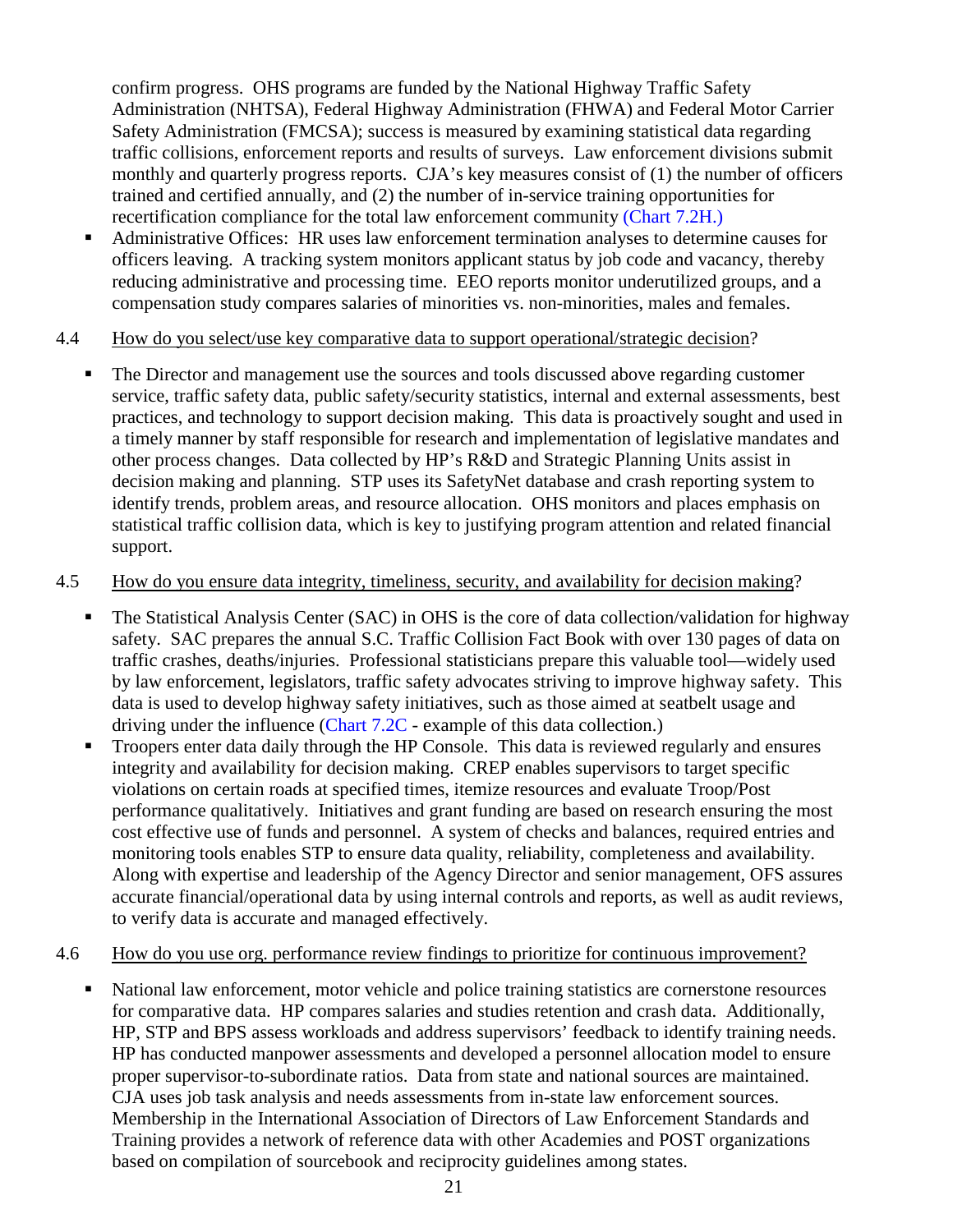- The B&CB's OHR and other Offices perform salary studies, EEO determinations and assess other indicators. This data provides internal, state, regional and national comparisons. HR has established policies/practices based on nondiscriminatory factors. An Affirmative Action Plan is in place to promote equal opportunity and guide managers. Based on these guidelines, DPS strives to recruit, hire, train and promote in all job classifications without discrimination; ensure employees are not subjected to harassment, intimidation or coercion for filing a complaint or assisting in an investigation; ensure promotion decisions are based on equal employment principles by imposing valid criteria; and ensure personnel actions, such as compensation, transfers, benefits, layoffs and training, are administered without discrimination (Chart 7.2Q).
- 4.7 How do you collect/transfer/maintain organizational and employee knowledge; identify/share best practices?
	- As a key strategic goal, the Agency has begun been using methods to transfer and maintain knowledge, as well as identify best practices. OHS posts data on a shared drive and maintains a public calendar of events and information pertinent to the entire staff, as well as stakeholders. Restructuring of the IT function involves documentation and informal knowledge transfer through employee communication on daily projects/tasks—forming a knowledge database. Cross training, desk manuals, mentoring, training and in-service programs are among methods used to collect, maintain and transfer knowledge, enhance emergency response and build a foundational network of experienced, cooperative-minded employees. As part of a network of state and national organizations that search for best practices, DPS shares knowledge and reviews programs on an ongoing basis.

#### **5. Human Resources**

- 5.1 How do you organize and manage work to enable employees to develop and use their full potential, aligned with the organization's objectives, strategies, and action plans; promote cooperation, initiative, empowerment, innovation and your desired organizational culture?
	- Director Schweitzer has emphasized the need for training, particularly in law enforcement leadership and supervisory skills. Career paths are established for law enforcement officers, telecommunications officers and CJA instructors. Grant opportunities are explored to support training needs and partnerships are promoted. One way innovation is created is through the "Ask the Colonel" link on the SCHP Intranet allowing exchange of questions/ideas from troopers to the Colonel. Involvement and cooperation is enhanced through employee participation in conducting a SWOT analysis (April 2006). Senior leaders and Divisional Liaisons compiled data and ideas submitted to address internal strengths and weaknesses, external opportunities and threats, trends and impacts for future planning.
	- Enhanced internal communications has made it easier for employees to be involved and has improved teamwork. Along with informal recognition, Director Schweitzer's Quarterly Recognition Ceremony gives senior leaders the opportunity to acknowledge the efforts and service of their employees—fostering an environment where employees feel appreciated and valued.
- 5.2 How do you evaluate and improve your organization's human resource related processes?
	- Changing needs and funding limitations continue to present new challenges. Under the direction of Mr. Schweitzer, employees experience the positive effects of hands-on leadership and empowerment, organizational restructuring to improve internal customer service, opportunities for growth and enhanced communication and recognition efforts. The new strategic planning process resulted in a major focus for 2007 on HR related issues/processes (including providing all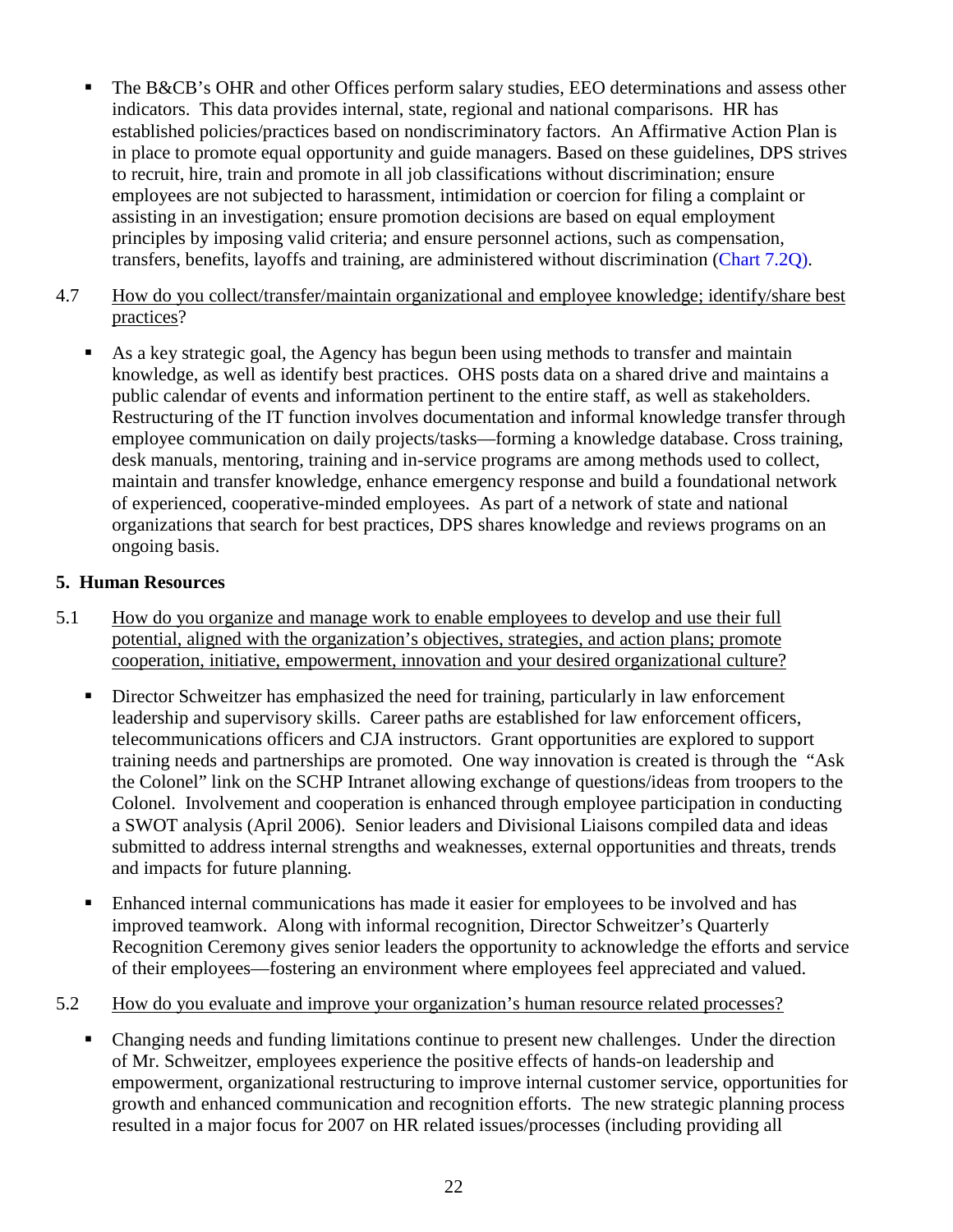employees with professional development opportunities, workforce planning, as well as enhanced use of technology (addressing technical competencies/training).

- 5.3 How do you identify key training needs (job skills, performance excellence, diversity training, leadership development, new employee orientation/safety training? How do you evaluate effectiveness and encourage on-the-job use of new skills?
	- **Through evaluation of S.W.O.T.** analyses and needs assessment surveys, as well as feedback from supervisors and employees, DPS works to address needed skills and training, which has been deemed a critical need throughout the Agency. Some programs have already been implemented to improve effectiveness, including Hispanic outreach programs, a comprehensive leadership program for law enforcement, a new employee orientation program, and safety initiatives. **HP**  uses national databases established by law enforcement professionals to obtain current trends in highway safety and determine additional enforcement skills/training needed. Efforts span the country to assess relevant, timely training and include sending officers to nationally recognized training programs (Chart 7.2O). Effectiveness is determined through success of enforcement programs, as well as turnover rates, preparedness for promotions and supervisory positions and ongoing comparisons with other HP programs nationwide. Along with monitoring performance and CMV activity, the frequent changes in federal regulations require **STP** officers to attend annual in-service training. Daily use of computer systems and online training encourage development of new skills. The **BPS** Training Officer uses feedback from supervisors to take a proactive approach to training and monitoring effectiveness. **CJA** continually assesses and revises curricula—with a number of programs viewed as models among peers. Managers encourage employees to seek out and participate in training, and effectiveness is measured by use of new skills on the job. The IT Director is working to address the critical need in technical training. OFS provides user training in DPS systems. The HR Administrator and key staff participate in the B&CB's OHR initiatives and Advisory Council, which aid in identifying training needs. The DPS Affirmative Action Plan continues addressing underutilized groups. Additional training opportunities are offered throughout the State Agency Training Consortium and links on the HR web site.
- 5.4 How does your employee performance management system support high performance and contribute to the achievement of your action plans?
	- The Probationary Quarterly Evaluation Form is used to evaluate new employees, ensure regular communication and establish clear performance standards. Employees are involved in the annual planning/performance review, and supervisors are encouraged to communicate expectations through discussion and informal reviews, as well. As the primary tool used to measure performance, the EPMS notes achievements, evaluates performance against success criteria, and points out areas for improvement. To further acknowledge the significance of the EPMS process, supervisors are rated on the completion of performance reviews to ensure they are completed in a fair, impartial, and timely manner. EPMS training is offered to educate supervisors in using the EPMS as a management, coaching and communication tool.
- 5.5 How do you motivate your employees to reach their full potential?
	- The Director fosters a learning environment where employees are also valued and empowered to do their jobs. In addition, employee needs are considered through approval of flexible work schedules, training to improve job skills, and avenues to provide feedback. Strategic planning promotes involvement at all levels. This involvement enhances growth and ownership and prepares employees for progressive roles. Increased employee recognition has positive effects, and additional efforts are being made to encourage career enhancement.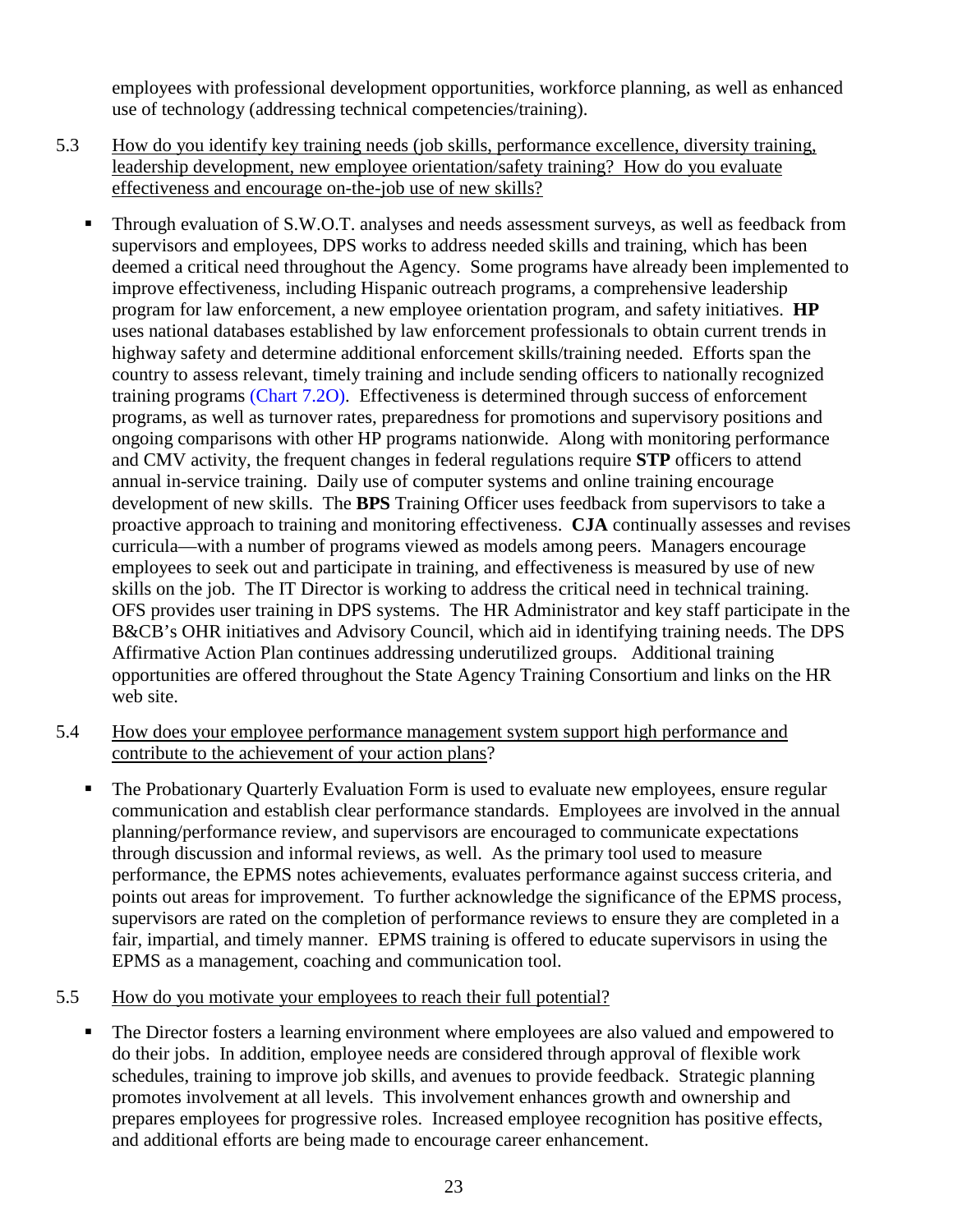- **HP** uses a career path through non-supervisory ranks and competitive supervisory vacancies are a future goal. Officer/Trooper of the Year awards further recognize service and performance. HP core values (*Selfless Service, Integrity and Responsibility*) promote uniformity and commitment. Instilling these values into the mindset of the Division ensures troopers understand their purpose and how they fit into the overall vision of the HP. Along with officer recognition programs, **STP**'s Colonel has a hands-on approach to working with employees and delegating appropriate assignments to foster employee growth. **BPS** uses comment boxes as a barometer of satisfaction. Although used to promote candidness about problems and encourage suggestions, participation, in and of itself, shows enthusiasm. Additional assignments are encouraged and offered to promote employee growth. **CJA** employees are encouraged to employ new solutions to problems and think creatively and employees are recognized when positive activities take place. **OJP** and **OHS**  employees are encouraged to seek opportunities that challenge them and improve their skills, as well as find new ways to address tasks and offer new strategies to address challenges faced by their Offices and the Agency.
- 5.6 What formal or informal assessment methods and measures do you use to determine employee well being, satisfaction and motivation? How do you use other measures, such as employee retention and grievances? How do you determine priorities for improvement?
	- HR and other divisions review exit interview forms to identify retention concerns, as well as satisfaction. The number of grievances, as well as root problems, is monitored to ensure appropriate action is taken. Informal and formal reviews, absenteeism, turnover and job performance reflect satisfaction and motivation to some degree. The Intranet enhances communication and encourages employees to provide input. Positive feedback has been received regarding the Quarterly Employee Recognition program initiated by Director Schweitzer. Efforts have been made to join DMV to provide health and wellness events and programs, including lunch-hour sessions (e.g., weight management). The S.C. Law Enforcement Assistance Program (LEAP) offers free counseling and a resource for supervisors to better identify employee problems that may affect job performance. BPS also uses voluntary assignments to gauge employee satisfaction. Direct, consistent interaction with the majority of its customer base provides BPS firsthand knowledge of satisfaction.

#### 5.7 How do you maintain a safe/secure/healthy work environment (and emergency preparedness)?

 The DMV/DPS Safety Manager located at Blythewood Headquarters is responsible for a comprehensive safety and health program for DPS and DMV facilities statewide; assisting in creating, planning, overseeing and monitoring activities related to occupational safety and health; and ensuring compliance with OSHA, ADA and other state/federal safety regulations and labor laws. Facilities are monitored to ensure appropriate safety measures are taken and safety initiatives are coordinated with DMV, including inspecting equipment/facilities, implementing life safety programs, monitoring major support systems (such as fire detection, fire alarms). The Safety Manager ensures operational readiness and efficiency and directs system support during a life safety event. HP's Emergency Preparedness Unit monitors the environment and takes a proactive approach to prevent or avoid a crisis or potential disaster.

#### **6. Process Management**

- 6.1 What key processes create or add value for customers/organization and how do you ensure use?
	- Efforts to redesign processes and organizational structure are in place to reduce duplication of effort and ensure optimal efficiency and effectiveness—ultimately making better use of state dollars. Collaborative efforts involve customers, stakeholders, contractors and others. Focusing on improving communication and technology (particularly in law enforcement) ensures optimal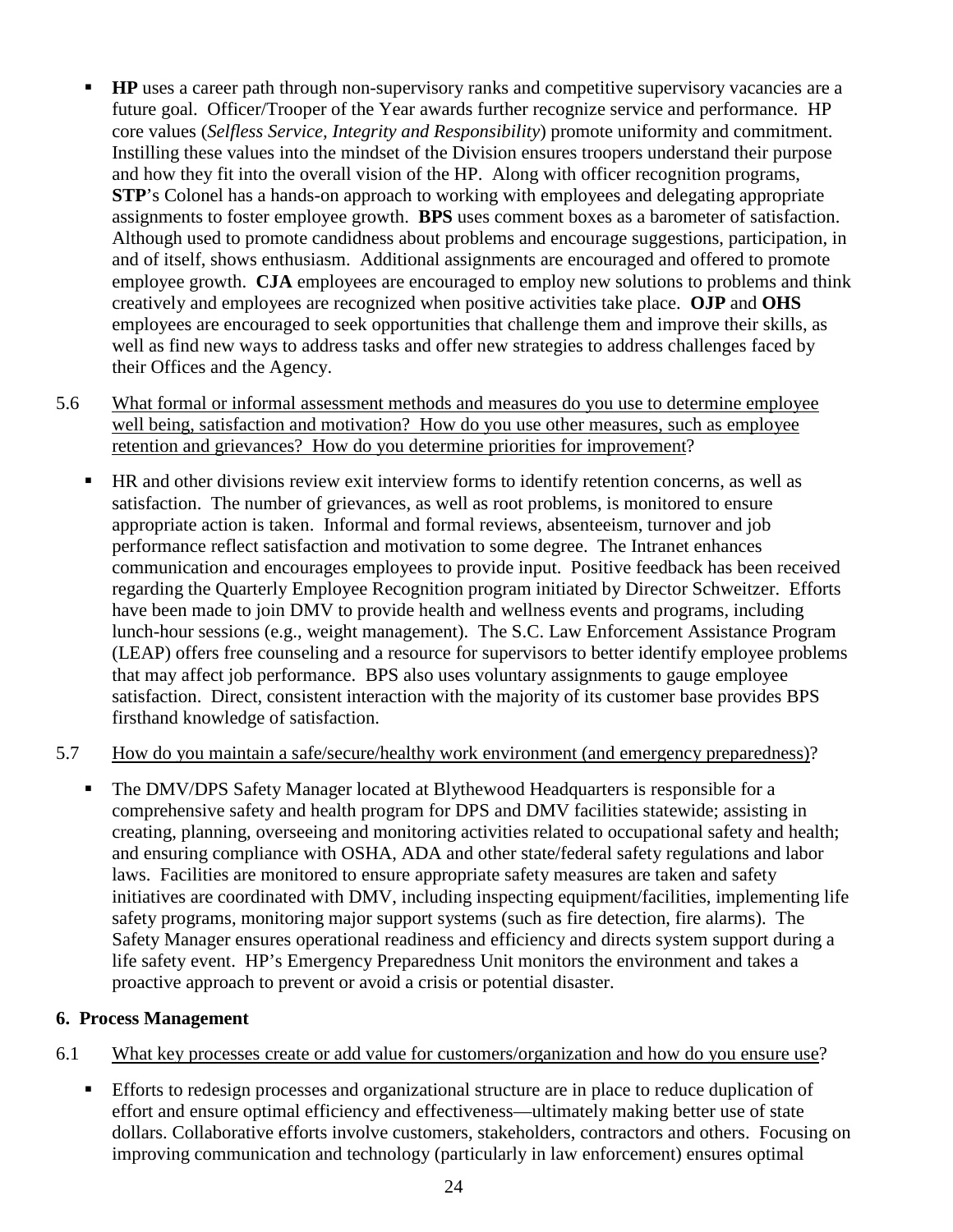service and capacity. Program funding for highway safety, established by the S.C. Public Safety Coordinating Council (PSCC), provides funding to eligible recipients and establishes responsibility for ensuring problems are identified and prioritized. Job responsibilities and staffing are regularly evaluated to ensure challenges are met and systems are strengthened.

- HP's Emergency Traffic Management Unit strives to better identify and respond to public safety emergency situations. Hispanic outreach is implemented through public safety campaign efforts. The Uniform Highway Safety Curriculum aimed at various audiences (particularly Hispanics) has been updated. Initiatives advocating victim services is a key goal for HP who partners with and helps families who have lost loved ones in collisions (FHF); HP also hosts the Annual Memorial Service for troopers killed in the line of duty.
- STP's HazMat Unit is challenged to improve response to incidences and security concerns.
- Internationally recognized CALEA accreditation raises DPS standing among law enforcement agencies and provides a yardstick to measure effectiveness and uniformity. Standards are designed to increase capability to prevent/control crime and work with other law enforcement agencies. Accreditation reinforces confidence that DPS is operating with the highest standards. It assures policies/procedures are solidly documented, indicates a well-trained and professional staff, assures government leaders and the public of the quality of law enforcement, makes South Carolina more attractive to economic and community development, provides dollar/cents return on liability insurance coverage, and ensures a sense of well being and safety in the hearts and minds of communities. As the training facility for law enforcement in the state, CJA fulfills the training needs of the South Carolina law enforcement community.
- 6.2 How do you incorporate org. knowledge, technology, customer requirements, cost controls  $\&$ other efficiency/effectiveness factors, such as cycle time, into process design and delivery?
	- As stated above, DPS continuously explores new ways to enhance efficiency and effectiveness. Through assessment of organizational structure, policies/procedures, and goals, the Director has initiated programs/changes to make the best use of the Agency's resources and expertise.
	- Under Colonel Roark's direction, **HP** assesses the troop concept to effect a more efficient operation. HP Strategic Planning Unit ensures effective resource allocation through program development, research projects, and procedural changes—allowing HP to organize, communicate and implement strategic plans systematically in times of expansion and retrenchment. This Unit ties HP's vision/goals to resource needs. Telecommunications Centers use updated technology to improve efficiency and reduce costs through consolidation. R&D tests and monitors equipment to ensure financial performance is maximized.
	- Colonel Amos uses a comprehensive program within **STP** to ensure components are working together to meet goals, which are articulated and disseminated to the lowest level to ensure everyone understands expectations and future direction. STP has evolved and continues to focus on its mission and how to best achieve it—partly by being willing to change and adapt to an everchanging environment. Activity is reported in multiple plans/reports and this data is aligned with strategic planning so it becomes part of the fabric of how STP operates.
	- **OHS** works with federal, state and local authorities to address critical highway safety needs. As needs are identified, strategies are developed, partnerships are established, and action plans with built-in reviews are implemented (depending on availability and amount of funding).
- 6.3 How does daily operation of these processes ensure meeting key performance requirements?
	- The Office of General Counsel Policy Section, HR, and OFS collaborate to ensure new policies and initiatives are implemented according to legal and regulatory requirements. Divisions follow operational plans, guidelines, and schedules required by state and federal regulatory agencies, as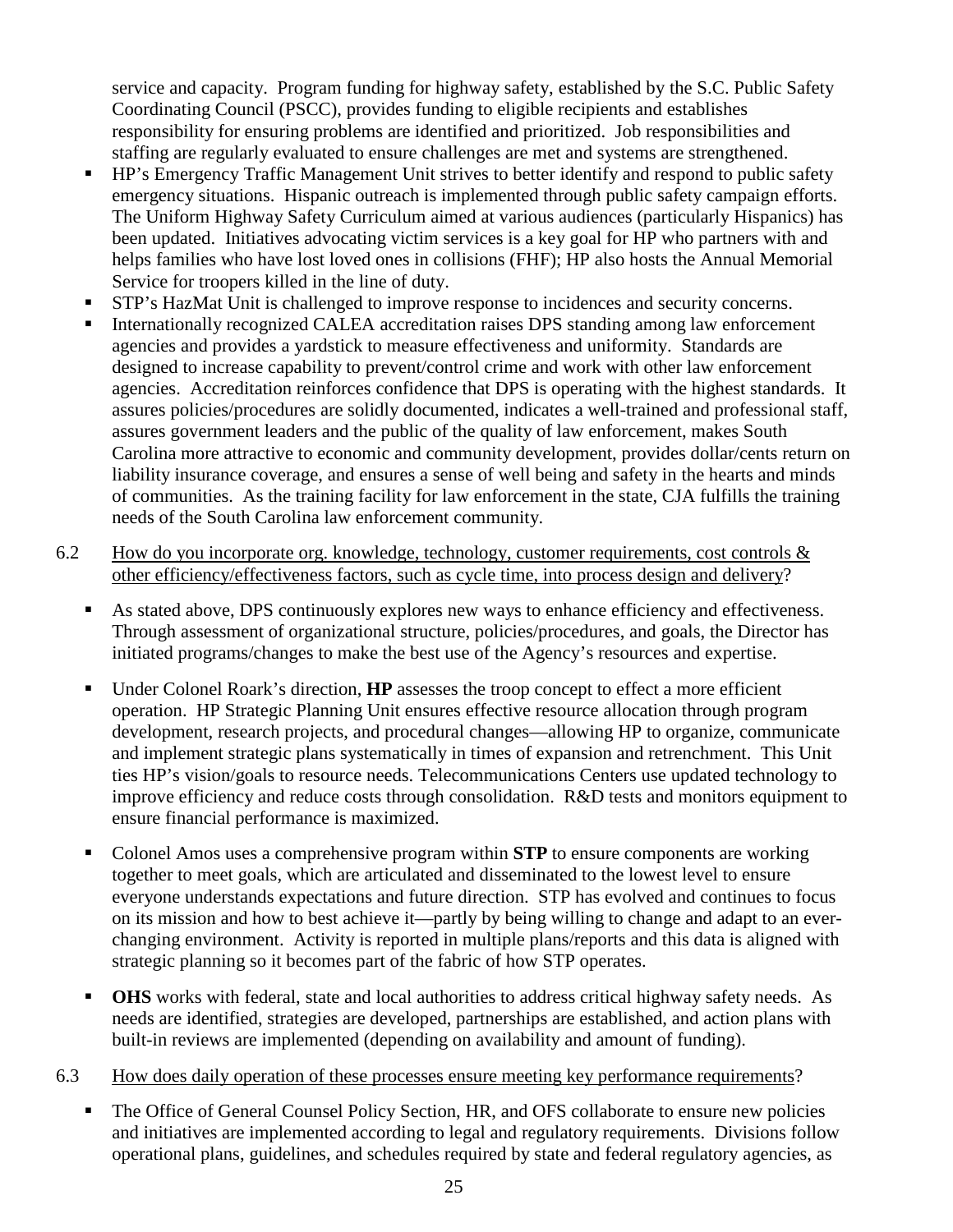well as funding authorities. Management is responsible for ensuring employees comply with policies and that performance requirements are met.

- **HP** units/functions discussed in 6.2 are tasked with developing, implementing and evaluating processes/activities in their areas. Results of their efforts ensure goals are attained, technology is identified, plans are carried out, and equipment is tested and purchased at minimum costs.
- **STP** collaboration and coordination must be implemented at every level; therefore, the Division works closely with state, federal and local partners, as well as the industry, to improve processes and procedures—keeping performance goals in the forefront of accomplishments.
- **BPS** interacts daily with its customer base making key performance fairly easy to assess.

#### 6.4 How do you systematically evaluate/improve your key product and service-related processes?

- The DPS Strategic Plan identifies partnerships as a way to maximize benefits to the public. Partnerships have been established with DOT and other state agencies, the transportation industry, local law enforcement, tax offices, the media, lien holders, driving schools, medical community, Hospital Association, AAMVA, state technical colleges/universities, and others.
- **The HP**'s R&D Unit and IT staff ensure quality equipment is acquired at the lowest cost. CREP Impact Analysis determines troopers' effectiveness in crash reduction. The Emergency Traffic Management Unit strives to improve response to public safety emergencies. After-action reports enable HP to identify problems and initiate change and remedies for the future.
- **STP** submits a Commercial Vehicle Safety Plan annually to the Federal Motor Carrier Safety Administration to address CMV safety concerns. The CVSP provides a framework for continuous improvement by establishing annual goals. The Size and Weight Unit Plan, which includes established goals, is submitted to DOT annually.
- **BPS** evaluates service-related processes through regularly monitoring the number of security incidents and how they are handled, as well as feedback and security contract renewals.
- **CJA** regional training sites are equipped to receive and deliver advanced/specialized training in local jurisdictions where officers live and work. Workshops are held annually to train and refresh new and current training officers in certification and compliance processes and to get feedback concerning the impact on the law enforcement community throughout the state.
- **OHS** special teams work with schools and other law enforcement agencies to promote grant and other funding sources to provide safety events, such as those targeting high-risk drivers. The S.C. Law Enforcement Network (LEN) is a key partnership comprising 16 judicial circuits across the state, each represented by local and state law enforcement. The purpose of LEN is to work proactively to address traffic/highway safety issues, coordinate joint enforcement efforts and develop safety campaigns.
- **OJP** continues to enhance collaborative efforts with other organizations to provide assistance in grants funding for programs aimed at reducing crime and increasing public safety.
- Administrative Offices: OFS evaluates audit reports and implements recommendations to improve processes, manages vendor relationships to ensure DPS is properly serviced and vendors perform as required; works with other sections in developing complex procurement specifications and proposals to ensure understanding and satisfaction with the end results; conducts training in areas where repeated errors occur to ensure efficiency and expedition of processes. IT documents work orders, identifies and implements more effective use of technology, and initiates user involvement in process improvement.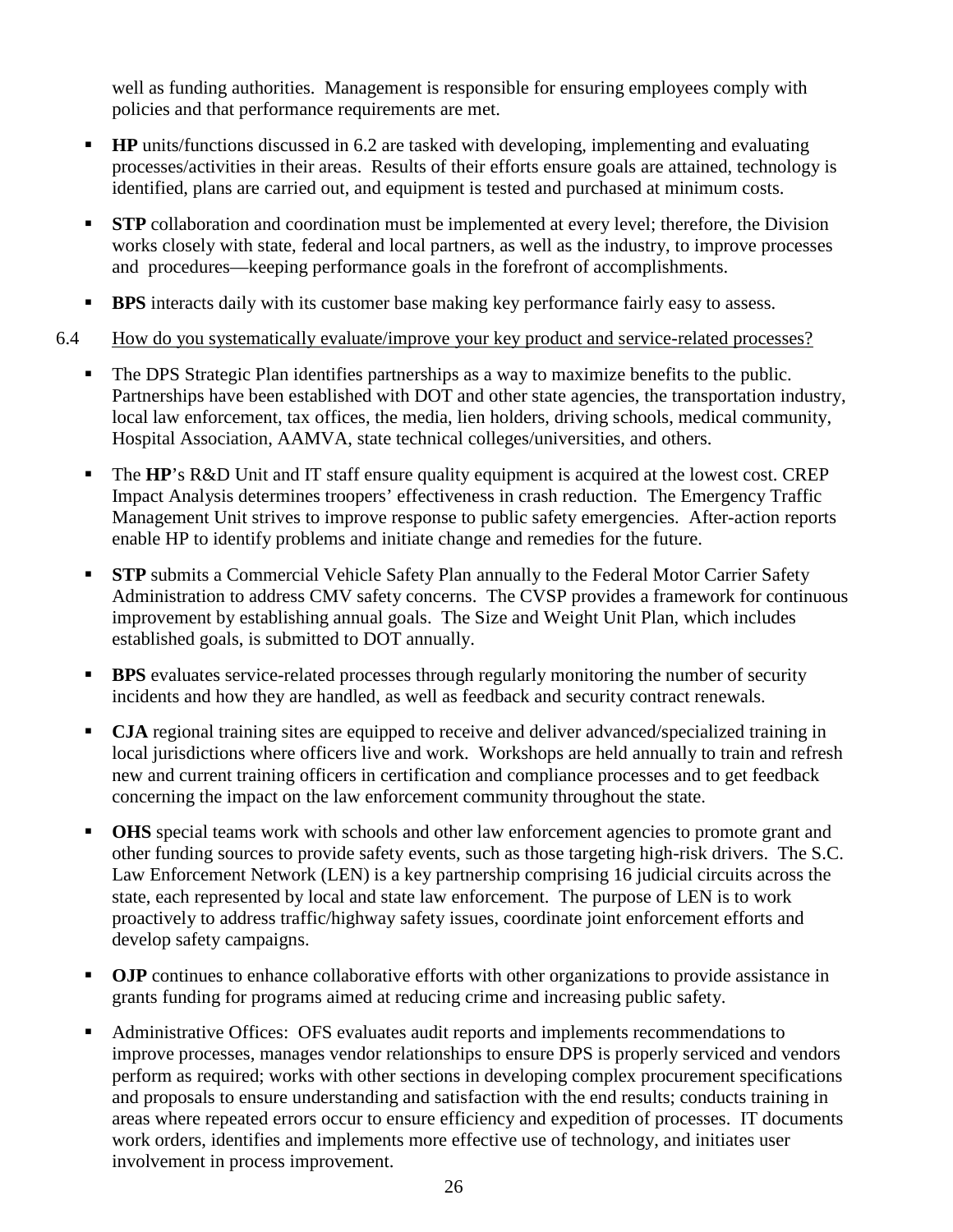| <b>Key Processes</b>                                                              | <b>Requirements</b>                                                         | <b>Measures</b>                                         | <b>Standards</b>                                                         | <b>Control</b>                                            |
|-----------------------------------------------------------------------------------|-----------------------------------------------------------------------------|---------------------------------------------------------|--------------------------------------------------------------------------|-----------------------------------------------------------|
|                                                                                   |                                                                             |                                                         |                                                                          | <b>Strategies</b>                                         |
| <b>Human Resources</b><br>(hiring/evaluating)                                     | HR Knowledge<br>Communication and<br>Interviewing skills<br>Professionalism | Cycle Time<br>Number of Hires<br><b>EPMS</b> Compliance | State and Federal<br>Regulations<br>Policies and<br>procedures           | <b>State/Federal Laws</b><br>and Regulations;<br>Feedback |
| <b>Financial Services</b><br>(Financial Reporting,<br>Procurement &<br>Supply)    | Knowledge<br>Accuracy<br><b>Timeliness</b>                                  | Cycle Time<br>Accuracy<br>Employee complaints           | Industry, State and<br><b>Federal Regulations</b>                        | Feedback<br><b>Audits</b><br>State laws/<br>Regulations   |
| <b>Information</b><br><b>Technology</b><br>(providing technical<br>assistance)    | Knowledge<br><b>Timeliness</b><br>Technical skills                          | Downtime<br>Calls Handled<br>Response time              | Industry                                                                 | Certified Technicians;<br>Feedback                        |
| <b>Executive Affairs</b><br>(Communicating with)<br>media                         | Knowledge<br>Timeliness<br>Professionalism                                  | Number of contacts<br><b>Response Time</b>              | Professional industry<br>standards; Agency<br>Policies and<br>Procedures | Feedback                                                  |
| <b>General Counsel</b><br>(Agency representation<br>and interpretation of<br>law) | Knowledge of law<br>Professionalism                                         | Cases handled<br>Judgments                              | State/Fed Law<br>Policy/Procedures<br><b>Professional Canons</b>         | Certified Technicians;<br>Feedback                        |

#### **7. Results**

7.1 Performance levels/trends for key measures of mission accomplishment and org. effectiveness?

- Because DPS comprises components with distinct functions, figures, including performance levels and trends for key measures involve data collected and tracked from each division:
- **HP** relies on data tracked through OHS indicating how HP impacts highway safety—ultimately affecting performance. Although there was an increase in 2004/05, the overall mileage death rate has been decreasing during the last few decades (Chart 7.2 A). Community Relations Officers handle requests for testing/exercises by HP's Emergency Traffic Management Unit regarding hurricanes, dams, nuclear facilities, etc. CREP Impact Analysis is used to assess enforcement initiatives to ensure activities are concentrated in problem locations and has resulted in updating of the Uniform Highway Safety Curriculum, Hispanic outreach efforts, Families of Highway Fatalities, the PEER Support Team and other services and initiatives to enhance effectiveness.
- **STP** relies on data tracked by OHS, as well as CMV inspection activity (Charts 7.2F and 7.2G) including alcohol/controlled substance checks, drug interdiction searches, drug interdiction arrests, and traffic enforcement, Level VI inspections and size/weight enforcement. Training procedures and cooperating agencies continue to be reviewed. STP was recognized for Best Practice for its Level VI Program, as well as its timeliness in uploading crash and data reports.
- **BPS** tracks security occurrences (Chart 7.2I) and reports regarding number of incidents, trends, potential problems and feedback. Daily interaction with the majority of its customer base allows performance to be assessed firsthand. Despite budget cuts and RIFs, the number of incidents and property loss has declined. This can be attributed to the maximum use of existing personnel.
- **CJA** follows the highest standards in training law enforcement officers in the state. National CALEA accreditation, involving an experienced team reviewing mission accomplishment, key measures and performance levels, assures quality training to support the Agency's mission of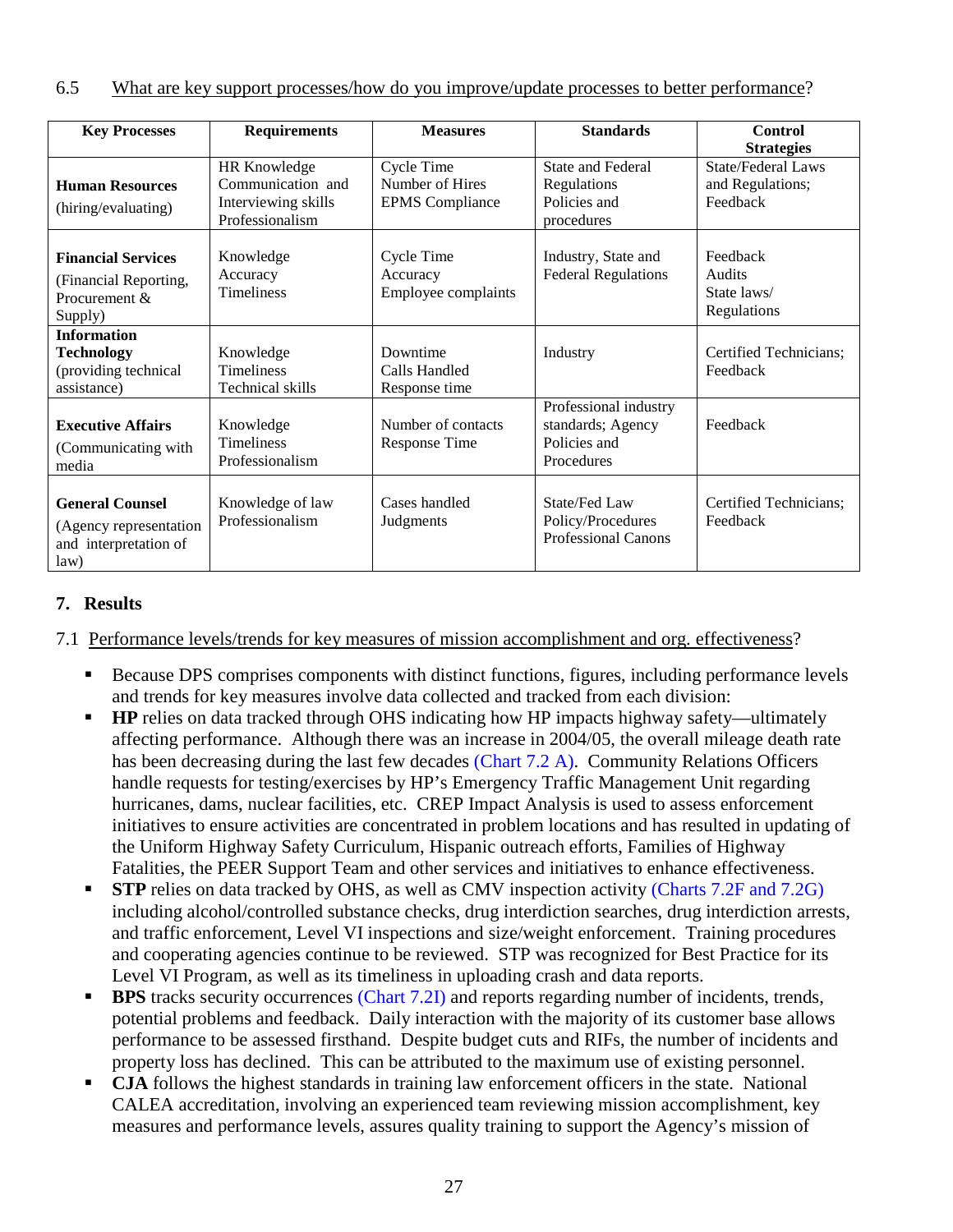serving the public through education, prevention and enforcement (Chart 7.2H). Students feedback is used in planning; evaluations from students consistently indicate excellent ratings.

**OHS** plays a critical role in tracking crash data, DUI statistics, geographic trends. Efforts result in identifying patterns, problems, as well as improvements in fatalities and injury rates, thereby affecting public image, confidence, and customer service (Charts 7.2 A, B, C, D, E, and F. )

#### 7.2 What are your performance levels and trends for the key measures of customer satisfaction?

- Agency and Division strategic planning identifies key measures related to highway and public safety, which focuses on increasing public safety for citizens and visitors of the state through education, prevention and enforcement. Administrative offices work to enhance operational efficiency/effectiveness and support law enforcement. HP initiatives include community/civic outreach programs (See 1.3, pg. 13), often facilitated through HP's Community Relations Officers. Educational programs and victim services are emphasized throughout the state and include initiatives, such as "Final Exam" (Chart 7.2M) and Families of Highway Fatalities. The HP web site provides an avenue to increase awareness and request feedback from customers and stakeholders. Because of the mission, it's often difficult to measure customer satisfaction as much depends on public perception. STP relies on statistical data to analyze trends and identify problems. Partnerships, including advisory councils, and feedback are key to assessing customer satisfaction. BPS relies heavily on complaints, commendations and feedback from stakeholders and officers. As with any law enforcement efforts, much is done behind the scenes that customers and stakeholders may not witness. Building rapport and confidence becomes the largest component of effecting customer satisfaction in BPS. As long as there are no incidents, or if an incident does occur and it is handled well, satisfaction remains high.
- The following tables include many key measures and data related to highway safety, commercial motor vehicle inspections, security contracts, training of law enforcement officers, as well as examples of the Agency's community service and charitable involvement. Data collected on these key measures and other outcomes enable DPS to target law enforcement, highway safety, training, public information and other initiatives based on the greatest need for improvement.

#### *Key Measures of DPS Mission Accomplishment*:

- 1. Mileage Death Rate. Chart 7.2A
- 2. Traffic Collision Quick Facts Summary. Chart 7.2B
- 3. Restraint Usage. Chart 7.2C
- 4. Traffic Collisions by Primary Contributing Factor. Chart 7.2D
- 5. South Carolina Traffic Fatalities by County. Chart 7.2E
- 6. Commercial Motor Vehicles (CMV) Traffic Collision Quick Facts. Chart 7.2F
- 7. Economic Loss for CMV Collisions by County. Chart 7.G
- 8. Criminal Justice Academy Training Summary Trend. Chart 7.2H
- 9. Bureau of Protective Services Statistical Data for Fiscal Year 2002-2003. Chart 7.2I
- 10. Highway Patrol Telecommunication Center Consolidation Project. Chart 7.2J
- 11. Results of Aerial Enforcement effort in Aiken County on I-20. Chart 7.2K (pg. 38, bottom)
- 11. Highway Patrol Grant Project Results. Chart 7.2L
- 12. Highway Patrol "Final Exam" School Project. Chart 7.2M
- 13. Results of Highway Patrol Research & Development Projects. Chart 7.2N
- 14. Highway Patrol Training Efforts for Mid-Management. Chart 7.2O
- 15. Highway Patrol CRO Activities (July 2005 June 2006). Chart 7.2P
- 16. EEO Chart 7.2Q
- 17. "Buck-a-Cup" campaign. Chart 7.2R
- 18. "Free the Colonel" campaign. Chart 7.2S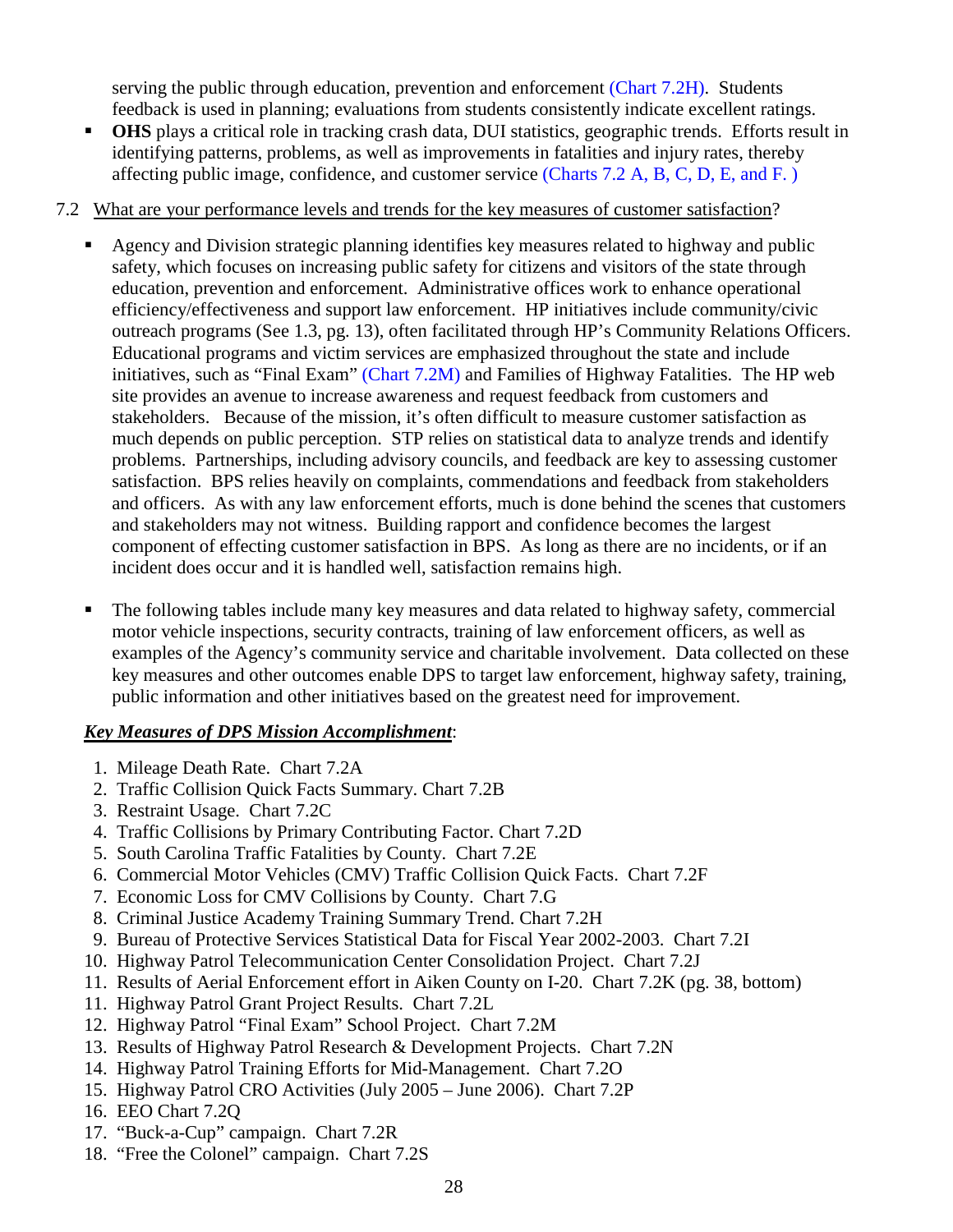



Source for U.S. data: National Highway Traffic Safety Administration. (NHTSA)

South Carolina's mileage death rate, MDR, (defined as the number of traffic fatalities per 100 million vehicle miles of travel) shows an overall declining trend over the past 25 years. Unlike the national trend however, the chart above shows that South Carolina has seen it's MDR increase in 9 of the 26 years represented. The national MDR has been either maintained or shown a decrease from the previous year's MDR for the same 25 year period, except for 2005 when it rose again to 1.5.

In 2003, South Carolina achieved an all time low MDR of 2.0, however it rose to 2.1 in 2004 and then to 2.2 in 2005.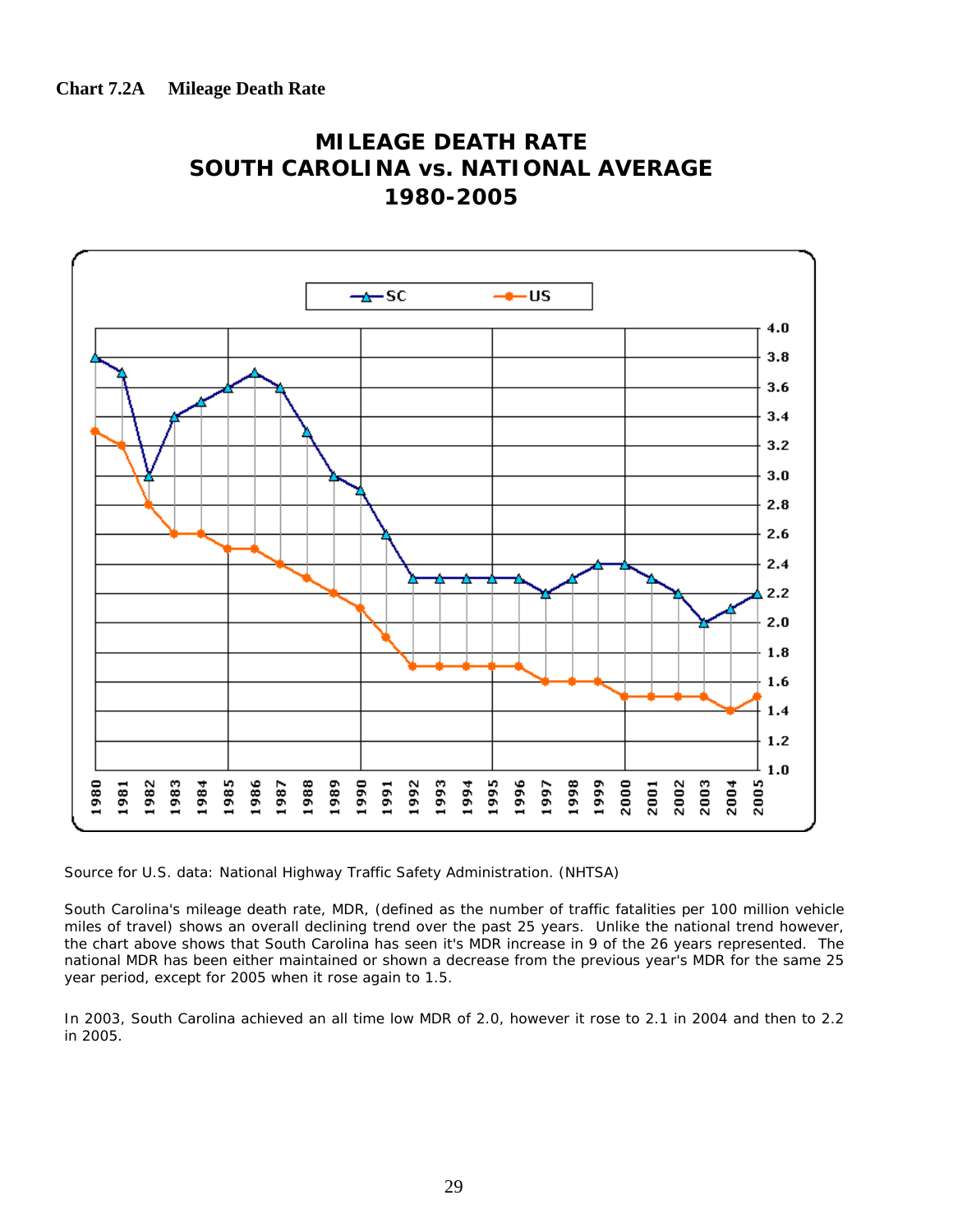### C**hart 7.2B - TRAFFIC COLLISION QUICK FACTS SUMMARY**

|                                                  |           |           |           |           | %<br>Change<br>$2004 -$<br>2005 |
|--------------------------------------------------|-----------|-----------|-----------|-----------|---------------------------------|
|                                                  | 2002      | 2003      | 2004      | 2005      |                                 |
| <b>Fatal Collisions</b>                          | 949       | 905       | 946       | 981       | 3.7%                            |
| <b>Injury Collisions</b>                         | 32,427    | 32,383    | 32,497    | 31,272    | $-3.8%$                         |
| <b>Property Damage Only</b><br><b>Collisions</b> | 74,904    | 75,598    | 76,586    | 79,247    | 3.5%                            |
| <b>Total Collisions</b>                          | 108,280   | 108,886   | 110,029   | 111,500   | 1.3%                            |
| <b>Fatalities</b>                                | 1,053     | 969       | 1,046     | 1,094     | 4.6%                            |
| <b>Non-fatal Injuries</b>                        | 52,095    | 51,267    | 51,226    | 49,419    | $-3.5%$                         |
| <b>Fatalities From Collisions Involving:</b>     |           |           |           |           |                                 |
| <b>Truck Tractor</b>                             | 86        | 74        | 85        | 95        | 11.8%                           |
| Motorcycle                                       | 88        | 88        | 85        | 94        | 10.6%                           |
| <b>Pedalcycle</b>                                | 16        | 15        | 21        | 17        | $-19.0%$                        |
| Pedestrian                                       | 97        | 79        | 86        | 97        | 12.8%                           |
| <b>Train</b>                                     | 6         | 4         | 10        | 5         | $-50.0%$                        |
| <b>Motorized Bike</b>                            | 4         | 3         | 5         | 11        | 120.0%                          |
| <b>School bus</b>                                | 4         | $\Omega$  | 4         | 3         | $-25.0%$                        |
| <b>SUV</b>                                       | 161       | 184       | 230       | 219       | -4.8%                           |
| <b>Economic Loss (billions)</b>                  | 2.41      | 2.53      | 2.60      | 2.67      | 2.7%                            |
| <b>Vehicle Miles Traveled</b><br>(billions)      | 47.07     | 47.82     | 48.77     | 49.20     | 0.9%                            |
| <b>Roadway Miles</b>                             | 66,195    | 66,231    | 66,252    | 66,240    | $-0.02%$                        |
| <b>Motor Vehicle</b><br><b>Registrations</b>     | 3,275,722 | 3,394,066 | 3,703,168 | 3,967,059 | 7.1%                            |
| <b>Licensed Drivers</b>                          | 2,931,697 | 2,982,926 | 3,341,153 | 3,705,438 | 10.9%                           |
| Mileage Injury Rate*                             | 111       | 107       | 105       | 100       | $-4.4%$                         |
| <b>Mileage Death Rate**</b>                      | 2.2       | 2.0       | 2.1       | 2.2       | 3.7%                            |

# **TRAFFIC COLLISION QUICK FACTS**

\*Traffic Injuries per 100 million vehicle miles of travel

\*\*Traffic Fatalities per 100 million vehicle miles of travel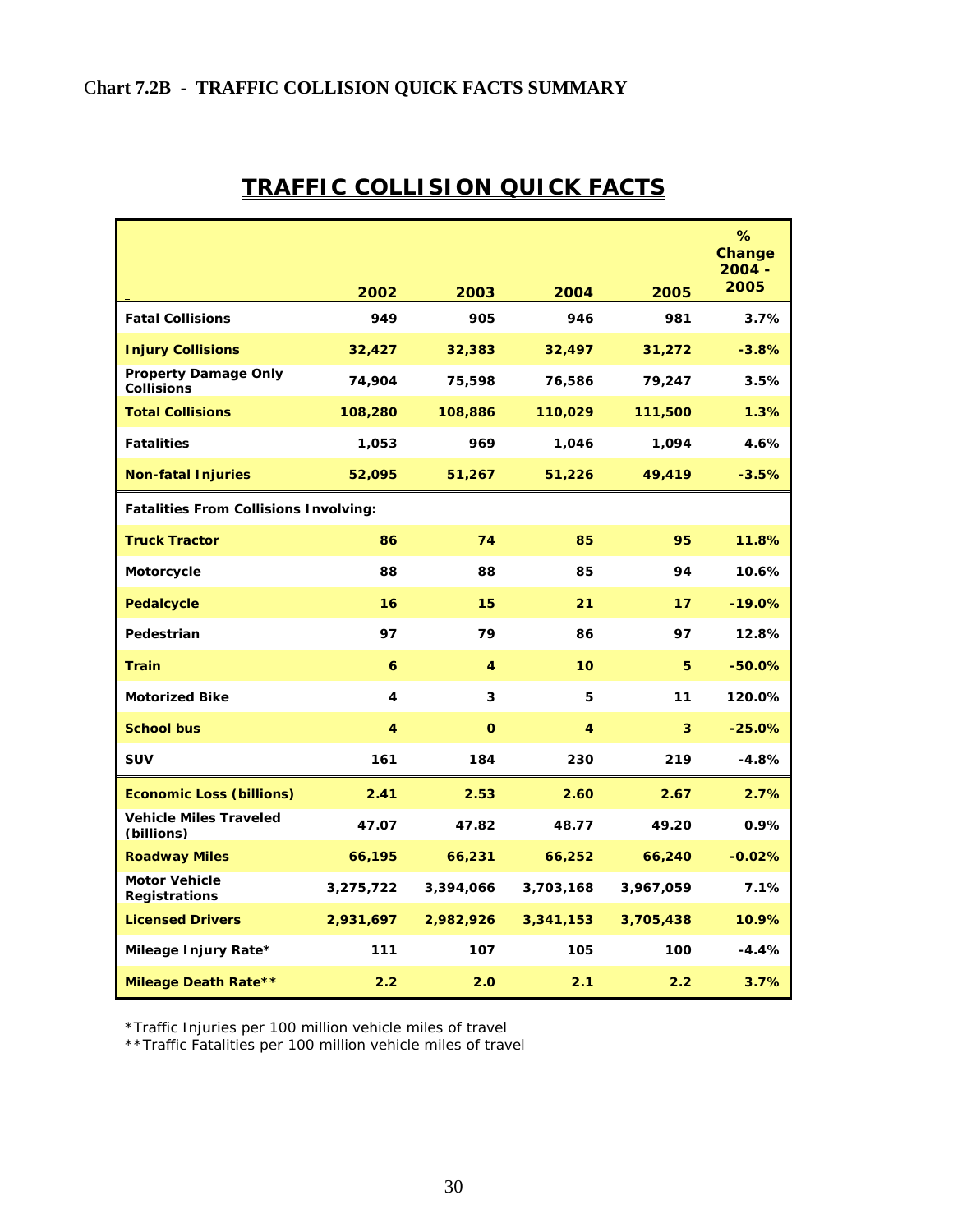# **INJURY SEVERITY BY OCCUPANT RESTRAINT USAGE\***

|                                            | <b>INJURY TYPE</b> |               |              |                |          |               |  |  |  |  |
|--------------------------------------------|--------------------|---------------|--------------|----------------|----------|---------------|--|--|--|--|
| <b>RESTRAINT USAGE</b>                     | <b>Not</b>         | Possible      | Non-In-      | $In-$          |          |               |  |  |  |  |
|                                            | Injured            | <b>Injury</b> | capacitating | capacitating   | Fatal    | <b>TOTALS</b> |  |  |  |  |
| None Used                                  | 1.089              | 578           | 419          | 208            | 66       | 2,360         |  |  |  |  |
| <b>TOTAL - NO RESTRAINT</b><br><b>USED</b> | 1,089              | 578           | 419          | 208            | 66       | 2,360         |  |  |  |  |
|                                            |                    |               |              |                |          |               |  |  |  |  |
| <b>Restraint Used</b>                      |                    |               |              |                |          |               |  |  |  |  |
| Shoulder Belt Only                         | 112                | 24            | $\mathsf o$  | $\mathfrak{D}$ | $\Omega$ | 147           |  |  |  |  |
| Lap Belt Only                              | 345                | 51            | 13           | 5              | 1        | 415           |  |  |  |  |
| Shoulder & Lap Belt Used                   | 24,846             | 3,216         | 1,161        | 195            | 15       | 29,433        |  |  |  |  |
| <b>Child Safety Seat Used</b>              | <b>20</b>          | 3             | $\Omega$     | $\Omega$       | $\Omega$ | 23            |  |  |  |  |
| <b>Other Restraint Used</b>                | 5                  | 0             | O            | 0              | $\Omega$ | 5             |  |  |  |  |
| TOTAL - RESTRAINT USED                     | 25,328             | 3,294         | 1,183        | 202            | 16       | 30,023        |  |  |  |  |
|                                            |                    |               |              |                |          |               |  |  |  |  |
| <b>UNKNOWN RESTRAINT</b><br><b>USAGE</b>   | 1,103              | 223           | 78           | 32             | 9        | 1,445         |  |  |  |  |
|                                            |                    |               |              |                |          |               |  |  |  |  |
| <b>GRAND TOTAL</b>                         | 27,520             | 4,095         | 1,680        | 442            | 91       | 33,828        |  |  |  |  |

\*Includes occupants seated inside the passenger compartment of automobiles, trucks, and vans only.

# **INJURY SEVERITY BY AIR BAG DEPLOYMENT\***

|                          | <b>INJURY TYPE</b> |                 |              |              |          |               |  |  |  |
|--------------------------|--------------------|-----------------|--------------|--------------|----------|---------------|--|--|--|
| <b>AIR BAG</b>           | <b>Not</b>         | <b>Possible</b> | Non-In-      | In-          |          |               |  |  |  |
|                          | <b>Injured</b>     | <b>Injury</b>   | capacitating | capacitating | Fatal    | <b>TOTALS</b> |  |  |  |
| Air Bag Deployed - Front | 1,439              | 623             | 367          | 104          | 18       | 2.551         |  |  |  |
| Air Bag Deployed - Side  | 51                 | 13              | 10           | 2            | $\Omega$ | 76            |  |  |  |
| Air Bag Deployed - Both  | 717                | 313             | 167          | 74           | 8        | 1,279         |  |  |  |
| Not Deployed             | 19,153             | 2,123           | 687          | 127          | 32       | 22,122        |  |  |  |
| Deployment Unknown       | 311                | 59              | 23           |              | 4        | 404           |  |  |  |
| Not Applicable           | 5.849              | 964             | 426          | 128          | 29       | 7,396         |  |  |  |
| <b>GRAND TOTAL</b>       | 27,520             | 4,095           | 1,680        | 442          | 91       | 33,828        |  |  |  |

\*Includes occupants seated inside the passenger compartment of automobiles, trucks, and vans only.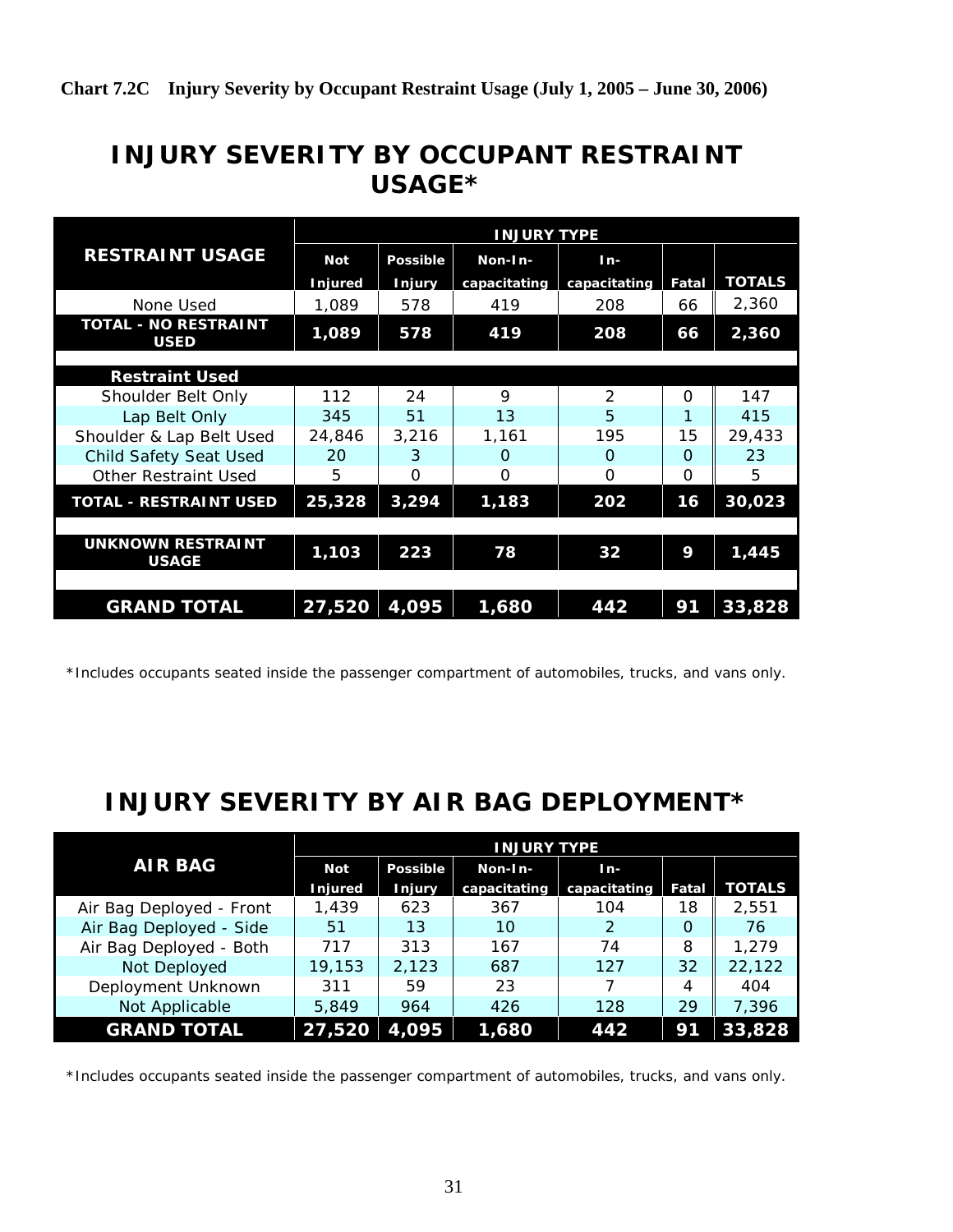|                                                                     | <b>Fatal</b>             | Injury               | PDO*                 | <b>Total</b>         | <b>Killed</b>                | <b>Injured</b> |
|---------------------------------------------------------------------|--------------------------|----------------------|----------------------|----------------------|------------------------------|----------------|
| Disregarded Signs, Signals                                          | 47                       | 2,299                | 3,571                | 5,917                | 58                           | 4,112          |
| Distracted / Inattention                                            | 36                       | 2,721                | 7,897                | 10,654               | 37                           | 4,187          |
| Driving Too Fast for Conditions                                     | 226                      | 7,680                | 20,545               | 28,451               | 248                          | 11,413         |
| <b>Exceeded Authorized Speed Limit</b>                              | 75                       | 338                  | 445                  | 858                  | 83                           | 552            |
| Failed to Yield Right-of-Way                                        | 110                      | 7,016                | 16,030               | 23,156               | 120                          | 12,377         |
| Ran Off Road<br>Fatigued/Asleep                                     | 52<br>18                 | 501<br>399           | 981<br>597           | 1,534<br>1,014       | 56<br>21                     | 634<br>570     |
| <b>Followed Too Closely</b>                                         | $\overline{\mathcal{A}}$ | 1,823                | 6,130                | 7,957                | $\overline{4}$               | 2,745          |
| Made an Improper Turn                                               | 3                        | 419                  | 1,955                | 2,377                | 3                            | 703            |
| <b>Medical Related</b>                                              | 12                       | 401                  | 223                  | 636                  | 12                           | 526            |
| Aggressive Operation of Vehicle                                     | 26                       | 442                  | 837                  | 1,305                | 32                           | 690            |
| Over-correcting/Over-steering                                       | 8                        | 116                  | 248                  | 372                  | 8                            | 171            |
| Swerving to Avoid Object                                            | 3                        | 117                  | 299                  | 419                  | 5                            | 175            |
| Wrong Side or Wrong Way                                             | 53                       | 542                  | 980                  | 1,575                | 62                           | 1,017          |
| Under the Influence                                                 | 153                      | 2,115                | 1,998                | 4,266                | 180                          | 3,239          |
| Vision Obscured (within Unit)                                       | $\mathbf 0$              | 34<br>802            | 136                  | 170<br>5,992         | $\Omega$<br>19               | 49             |
| Improper Lane Usage/Change<br>Cell Phone                            | 17<br>$\mathbf{O}$       | 31                   | 5,173<br>93          | 124                  | $\Omega$                     | 1,326<br>45    |
| Other Improper Action                                               | 10                       | 732                  | 3,679                | 4,421                | 10                           | 1,047          |
| Unknown                                                             | 31                       | 904                  | 2,585                | 3,520                | 36                           | 1,375          |
| <b>DRIVER SUBTOTAL</b>                                              | 884                      | 29,432               | 74,402               | 104,718              | 994                          | 46,953         |
| Debris                                                              | 0                        | 46                   | 264                  | 310                  | 0                            | 67             |
| Obstruction In Road                                                 | 1                        | 39                   | 155                  | 195                  | $\mathbf{1}$                 | 55             |
| Road Surface Condition (i.e., Wet)                                  | 0                        | 41                   | 153                  | 194                  | $\mathbf 0$                  | 53             |
| Rut Holes, Bumps                                                    | $\mathbf 0$              | 10                   | 15                   | 25                   | $\Omega$                     | 32             |
| Shoulders (None, Low, Soft, High)                                   | 0                        | 3                    | 11                   | 14                   | $\mathbf 0$                  | 5              |
| Traffic Control Device (i.e., Missing)                              | $\mathbf 0$              | 8                    | 38                   | 46                   | $\Omega$                     | 14             |
| Work Zone (Constr./Maint./Utility)                                  | 1                        | 5                    | 9                    | 15                   | $\mathbf{1}$                 | 6              |
| Worn Travel-Polished Surface<br>Other Roadway Factor                | 0<br>$\mathbf 0$         | $\overline{2}$<br>10 | $\overline{2}$<br>69 | $\overline{4}$<br>79 | $\mathbf{O}$<br>$\mathbf{O}$ | 3<br>17        |
| <b>ROADWAY SUBTOTAL</b>                                             | $\overline{\mathbf{c}}$  | 164                  | 716                  | 882                  | $\overline{\mathbf{c}}$      | 252            |
| Non-motorist Inattentive                                            | 3                        | 32                   | 55                   | 90                   | 3                            | 38             |
| Lying &/or Illegally in Roadway                                     | 29                       | 92                   | 20                   | 141                  | 30                           | 105            |
| Non-motorist Failed to Yield Right-of-Way                           | 9                        | 100                  | 26                   | 135                  | 9                            | 116            |
| Not Visible (Dark Clothing)                                         | 9                        | 22                   | 7                    | 38                   | 9                            | 23             |
| Non-motorist Disregarded Sign/Signal                                | $\overline{0}$           | 16                   | 8                    | 24                   | $\mathbf 0$                  | 18             |
| <b>Improper Crossing</b>                                            | 8                        | 91                   | 10                   | 109                  | 8                            | 95             |
| Darting                                                             | $\overline{2}$           | 66                   | 16                   | 84                   | $\overline{2}$               | 70             |
| Non-motorist Wrong Side of Road<br>Non-Motorist Under the Influence | 3                        | 27<br>26             | 5                    | 35<br>50             | 3<br>12                      | 29             |
| Other Non-motorist Factor                                           | 11<br>$\overline{c}$     | 43                   | 13<br>42             | 87                   | $\overline{2}$               | 33<br>45       |
| Unknown Non-motorist                                                | $\mathbf{1}$             | 16                   | 21                   | 38                   | $\mathbf{1}$                 | 22             |
| <b>NON-MOTORIST SUBTOTAL</b>                                        | 77                       | 531                  | 223                  | 831                  | 79                           | 594            |
| Animal in Road                                                      | 7                        | 519                  | 2,015                | 2,541                | 7                            | 676            |
| Glare                                                               | 0                        | 35                   | 65                   | 100                  | 0                            | 57             |
| Obstruction                                                         | $\mathbf 0$              | 29                   | 81                   | 110                  | $\overline{O}$               | 40             |
| <b>Weather Condition</b>                                            | $\overline{2}$           | 67                   | 244                  | 313                  | $\overline{2}$               | 85             |
| <b>Other Environmental Factor</b>                                   | $\mathbf 0$              | 22                   | 59                   | 81                   | $\overline{O}$               | 33             |
| Unknown Environmental Factor                                        | 0                        | 3                    | 9                    | 12                   | $\mathbf 0$                  | 3              |
| <b>ENVIRONMENTAL SUBTOTAL</b>                                       | 9                        | 675                  | 2,473                | 3,157                | 9                            | 894            |
| <b>Brakes</b>                                                       | $\mathbf{O}$             | 146                  | 318                  | 464                  | $\mathbf{O}$                 | 217            |
| Steering                                                            | 0                        | 35                   | 58                   | 93                   | $\mathbf 0$                  | 50             |
| Power Plant                                                         | 1                        | 8                    | 29                   | 38                   | $\mathbf{1}$                 | 14             |
| Tires/Wheels<br>Lights                                              | 4<br>$\mathbf{1}$        | 153<br>24            | 552<br>30            | 709<br>55            | 5<br>$\mathbf{1}$            | 268<br>39      |
| Signals                                                             | 0                        | 3                    | 4                    | 7                    | 0                            | 3              |
| Windows/Shield                                                      | $\mathbf 0$              | 1                    | 4                    | 5                    | $\overline{O}$               | $\mathbf{1}$   |
| <b>Restraint Systems</b>                                            | $\mathbf 0$              | 3                    | 14                   | 17                   | $\mathbf 0$                  | 3              |
| <b>Truck Coupling</b>                                               | $\mathsf{O}\xspace$      | $\overline{7}$       | 57                   | 64                   | $\mathbf{O}$                 | 8              |
| Cargo                                                               | 0                        | 28                   | 151                  | 179                  | $\mathbf 0$                  | 36             |
| <b>Fuel System</b>                                                  | 1                        | $\overline{4}$       | 17                   | 22                   | $\mathbf{1}$                 | 9              |
| Other Vehicle Defect                                                | 1                        | 43                   | 139                  | 183                  | $\mathbf{1}$                 | 55             |
| Unknown Vehicle Defect                                              | 1                        | 15                   | 60                   | 76                   | $\mathbf{1}$                 | 23             |
| <b>VEHICLE DEFECT SUBTOTAL</b>                                      | 9                        | 470                  | 1,433                | 1,912                | 10                           | 726            |
| <b>TOTALS</b>                                                       | 981                      | 31,272               |                      | 79,247 111,500 1,094 |                              | 49,419         |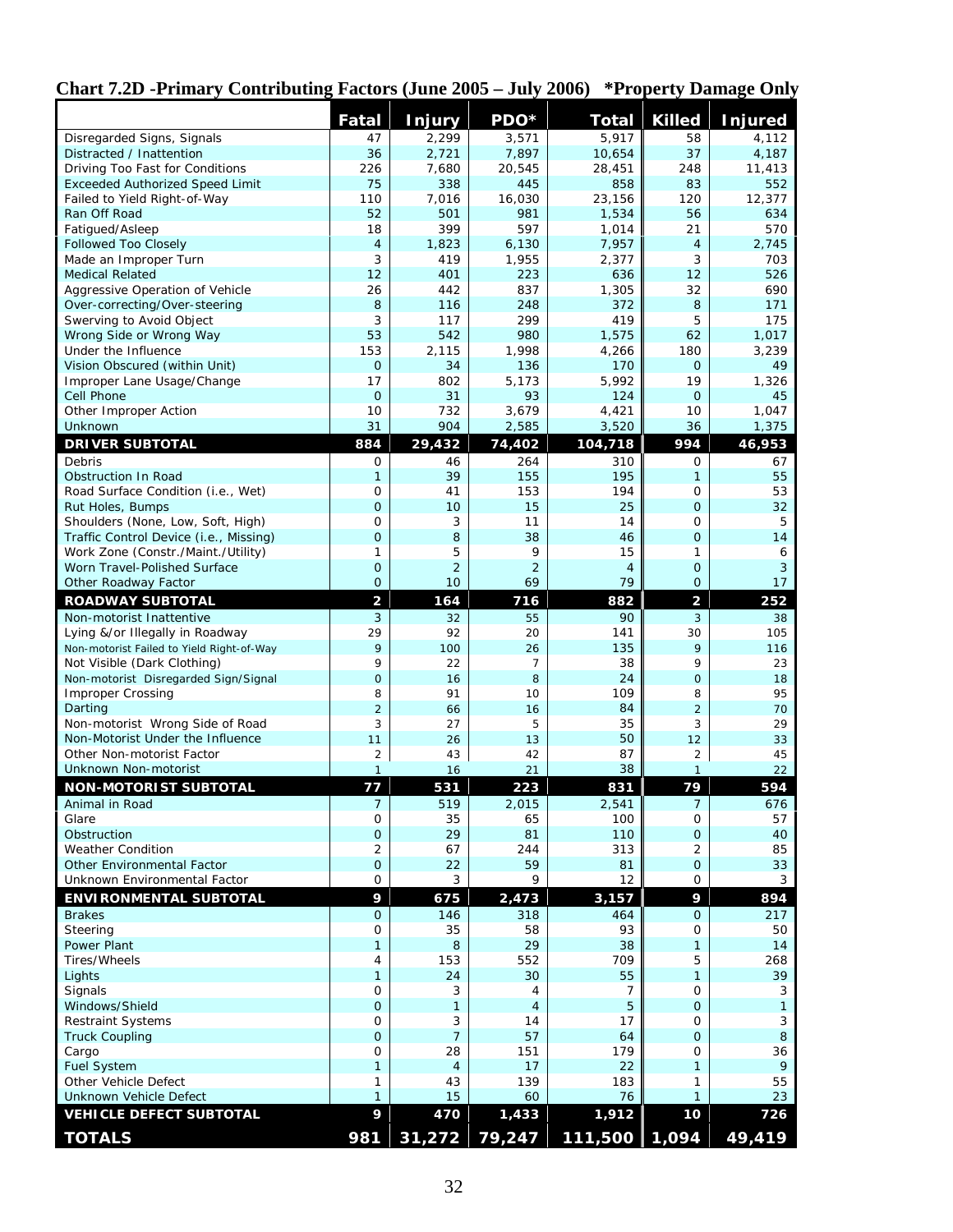| County          | <b>Total</b>   |
|-----------------|----------------|
| Abbeville       | 8              |
| Aiken           | 23             |
| Allendale       | $\mathfrak{Z}$ |
| Anderson        | 52             |
| Bamberg         | $\overline{4}$ |
| Barnwell        | 6              |
| <b>Beaufort</b> | 24             |
| Berkeley        | 37             |
| Calhoun         | 14             |
| Charleston      | 49             |
| Cherokee        | 13             |
| Chester         | 13             |
| Chesterfield    | 12             |
| Clarendon       | 16             |
| Colleton        | 17             |
| Darlington      | 21             |
| Dillon          | 17             |
| Dorchester      | 24             |
| Edgefield       | 9              |
| Fairfield       | 13             |
| Florence        | 35             |
| Georgetown      | 14             |
| Greenville      | 94             |
| Greenwood       | 14             |
| Hampton         | 9              |
| Horry           | 68             |
| Jasper          | 24             |
| Kershaw         | 15             |
| Lancaster       | 12             |
| Laurens         | 15             |
| Lee             | 11             |
| Lexington       | 27             |
| McCormick       | $\mathfrak{Z}$ |
| Marion          | 13             |
| Marlboro        | 8              |
| Newberry        | 10             |
| Oconee          | 17             |
| Orangeburg      | 54             |
| Pickens         | 20             |
| Richland        | 56             |
| Saluda          | 9              |
| Spartanburg     | 61             |
| Sumter          | 21             |
| Union           | 8              |
| Williamsburg    | 20             |
| York            | 24             |
| <b>TOTAL</b>    | 1,037          |

**Chart 7.2E - South Carolina Traffic Fatalities by County - July 1, 2005 – June 30, 2006**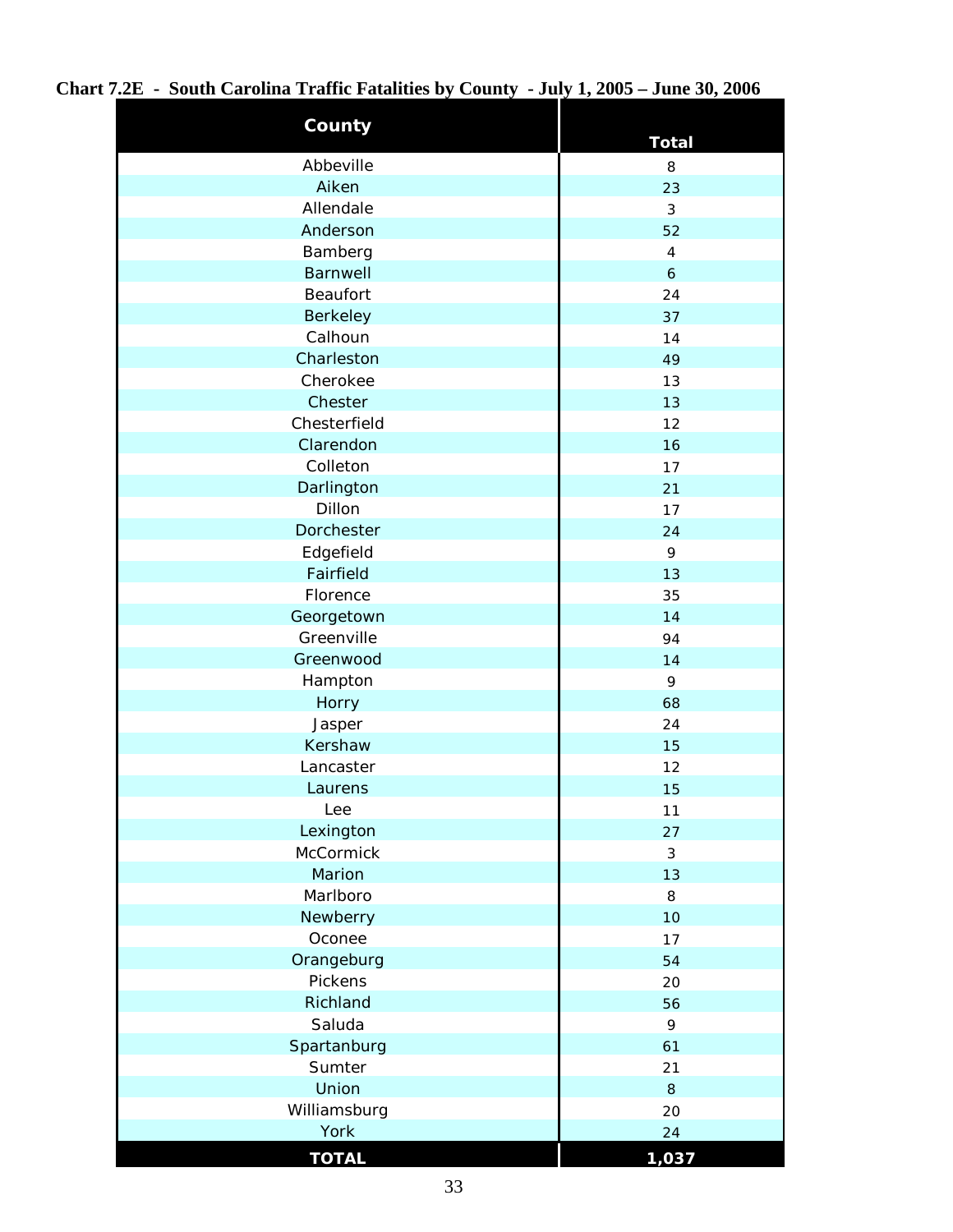**Chart 7.2F Commercial Motor Vehicles Traffic Collision Quick Facts (2005 data is preliminary)**

|                                   | 2004          | 2005          | <b>% CHANGE</b> |
|-----------------------------------|---------------|---------------|-----------------|
|                                   |               |               |                 |
| <b>FATAL COLLISIONS</b>           | 102           | 116           | 13.7%           |
| <b>INJURY COLLISIONS</b>          | 1,496         | 1,500         | 0.3%            |
| PROPERTY DAMAGE ONLY COLLISIONS   | 1,549         | 1,620         | 4.6%            |
| <b>TOTAL COLLISIONS</b>           | 3,147         | 3,236         | 2.8%            |
| <b>FATALITIES</b>                 | 115           | 131           | 13.9%           |
| <b>NON-FATAL INJURIES</b>         | 2,425         | 2,534         | 4.5%            |
| <b>ECONOMIC LOSS*</b>             | \$171,316,300 | \$185,072,100 | 8.0%            |
| TRUCK VEHICLE MILES TRAVELED      | 4,900,000,000 | 5,100,000,000 | 4.1%            |
| <b>ROADWAY MILES</b>              | 66,231        | 66,252        | 0.03%           |
| <b>TRUCK MILEAGE DEATH RATE**</b> | 2.1           | 2.3           | 9.5%            |

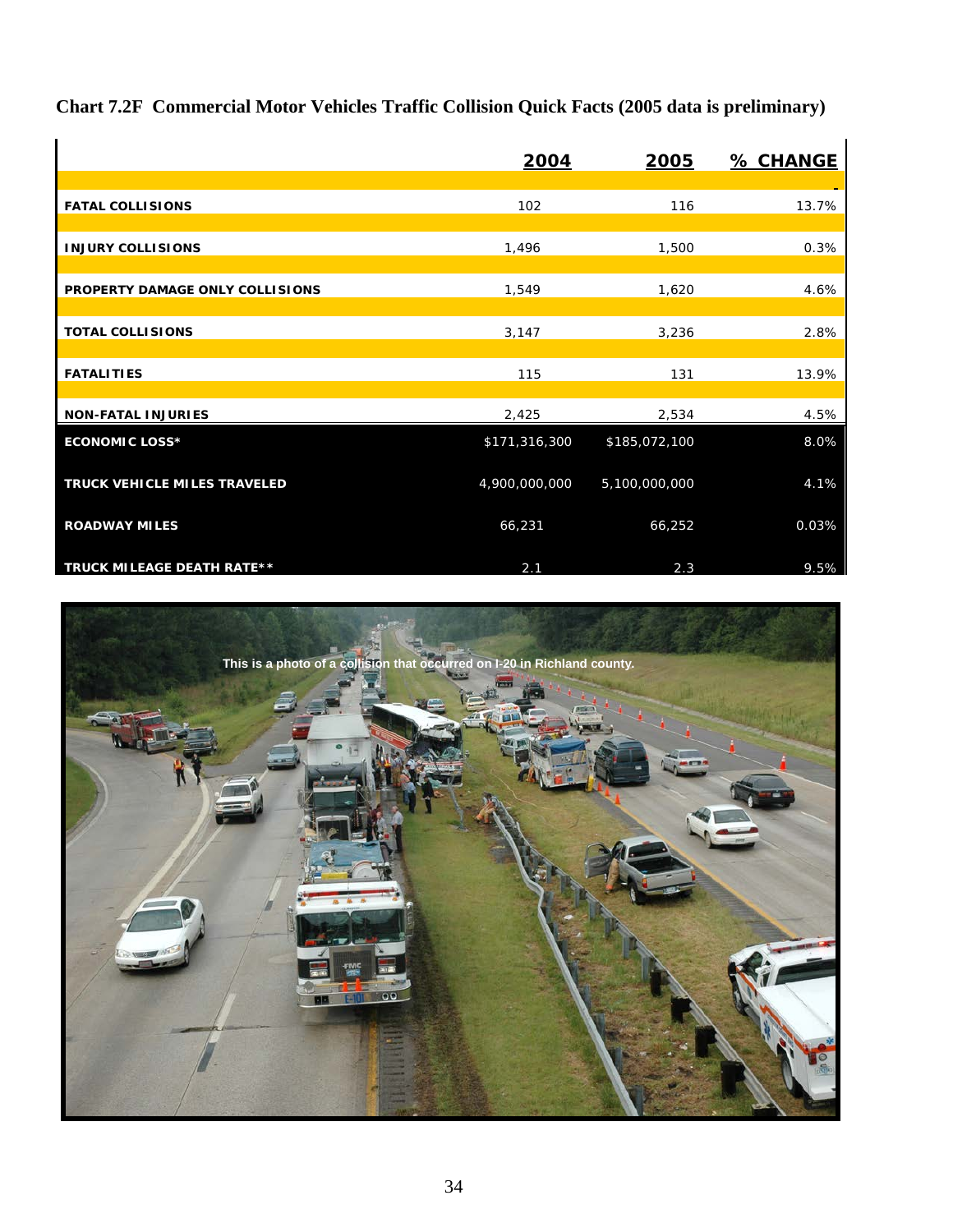| County<br>Jasper | Fatal<br>Collisions<br>9 | Injury<br>Collisions<br>47 | PDO <sup>*</sup><br>Collisions<br>52 | Total<br><b>Collisions</b><br>2005<br>108 | Persons<br>Killed<br>9 | Persons<br>Injured<br>94 | Total<br>Economic<br>Loss<br>\$12,641,000 | Rank in<br>Economic<br>Loss<br>$\mathbf{1}$ | Rank<br>in<br><b>Collisions</b><br>12 |
|------------------|--------------------------|----------------------------|--------------------------------------|-------------------------------------------|------------------------|--------------------------|-------------------------------------------|---------------------------------------------|---------------------------------------|
|                  |                          |                            |                                      |                                           |                        |                          |                                           |                                             |                                       |
| <b>York</b>      | 8                        | 48                         | 53                                   | 109                                       | 9                      | 72                       | \$12,093,400                              | 2                                           | 11                                    |
| Spartanburg      | 6                        | 90                         | 129                                  | 225                                       | $\overline{7}$         | 160                      | \$11,277,400                              | $\mathbf{3}$                                | $\overline{3}$                        |
| Greenville       | 6                        | 102                        | 138                                  | 246                                       | 6                      | 154                      | \$10,462,600                              | $\overline{4}$                              | $\mathbf{1}$                          |
| <b>Beaufort</b>  | $\overline{4}$           | 32                         | 29                                   | 65                                        | $\overline{7}$         | 63                       | \$9,870,900                               | 5                                           | 16                                    |
| <b>Richland</b>  | 5                        | 112                        | 119                                  | 236                                       | 5                      | 202                      | \$9,865,400                               | 6                                           | 2                                     |
| Lexington        | $\overline{4}$           | 108                        | 86                                   | 198                                       | $\overline{4}$         | 181                      | \$8,366,300                               | $\overline{7}$                              | 5                                     |
|                  |                          |                            |                                      |                                           |                        |                          |                                           |                                             |                                       |
| <b>Florence</b>  | 5                        | 49                         | 58                                   | 112                                       | 6                      | 79                       | \$8,329,100                               | 8                                           | 10 <sup>°</sup>                       |
| Horry            | 5                        | 64                         | 56                                   | 125                                       | 5                      | 129                      | \$8,246,500                               | 9                                           | 8                                     |
| <b>Marion</b>    | 3                        | 10                         | 18                                   | 31                                        | 6                      | 39                       | \$7,659,700                               | 10                                          | 33                                    |

# **Economic Loss for CMV Collisions by County**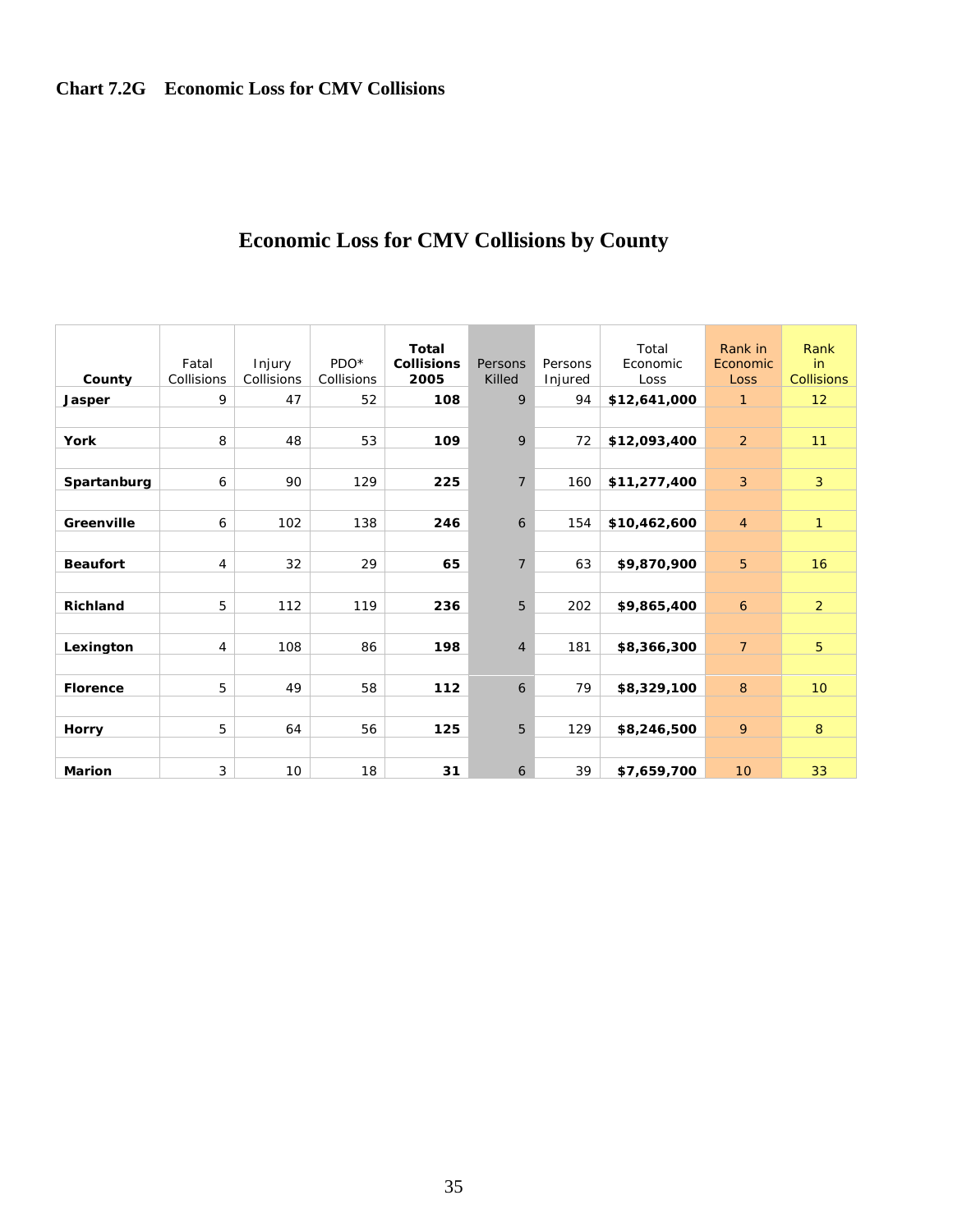#### **CRIMINAL JUSTICE ACADEMY**

#### **TRAINING SUMMARY TREND**

O= Offerings A= Attendees

|                                   |          | FY 99/00 |          | FY 00/01<br>FY 01/02 |                         |          | FY 02/03 |       | FY 03/04                |       | FY 04/05   |       |
|-----------------------------------|----------|----------|----------|----------------------|-------------------------|----------|----------|-------|-------------------------|-------|------------|-------|
|                                   | <u>୦</u> | Δ        | <u>୦</u> | ≜                    | $\overline{\mathbf{Q}}$ | <u>0</u> | ≜        | ◬     | $\overline{\mathbf{Q}}$ | Δ     | <u>୦</u>   | A     |
| Law Enforcement Basic/CJA         | 78       | 2275     | 74       | 2168                 | 77                      | 1956     | 89       | 2229  | 77                      | 1804  | 77         | 1816  |
| Law Enforcement Basic/Field       | 13       | 296      | 10       | 245                  | 11                      | 330      | 11       | 213   | 9                       | 197   | 11         | 223   |
| In Service Courses                | 248      | 4125     | 318      | 4527                 | 444                     | 8449     | 298      | 5376  | 147                     | 2759  | 189        | 1986  |
| Corrections **                    | 8        | 171      | 12       | 123                  | 8                       | 98       | 2        | 23    |                         |       | 0          | 0     |
| Supervisory/Management            | 10       | 213      | 10       | 195                  | 6                       | 96       | 9        | 181   | 4                       | 58    | 8          | 143   |
| Judicial                          | 22       | 646      | 25       | 698                  | 14                      | 236      | 6        | 139   | 2                       | 56    |            | 18    |
| Instructor                        | 27       | 436      | 36       | 590                  | 44                      | 636      | 32       | 443   | 35                      | 587   | 31         | 548   |
| <b>Instructor Recertification</b> | 6        | 57       | 6        | 59                   | 8                       | 76       | 6        | 45    | 5                       | 64    | 7          | 112   |
| Guest Instructor                  | 55       | 465      | 58       | 544                  | 65                      | 551      | 65       | 413   | 59                      | 416   | 47         | 445   |
| External                          | 181      | 11581    | 137      | 10774                | 125                     | 11252    | 101      | 7341  | 18                      | 5271  | 14         | 4909  |
| Distance Learning                 | 101      | 3151     | 106      | 6048                 | 81                      | 3632     | 120      | 3154  | 96                      | 2265  | 46         | 1696  |
| <b>Special Operations</b>         | 566      | 13606    | 513      | 12368                | 417                     | 11976    | 609      | 15676 | 411                     | 8528  | 514        | 12412 |
| $***$<br>Regional                 |          |          |          |                      |                         |          |          |       | 140                     | 3841  | <u>341</u> | 6820  |
| TOTAL                             | 1315     | 37022    | 1305     | 38339                | 1300                    | 39288    | 1348     | 35233 | 1003                    | 25846 | 1286       | 31128 |

(\*) During the year 1998-1999, Special Operations training was scheduled in the In-Service Courses training category

(\*\*) During the year 2003-2004, there are no numbers for Corrections because PPP Upgrade to Class1 Basic was complete

in 2002-2003 and reflected in LE Basic thereafter

(\*\*\*) Regional – Missing Registrations from the field not forwarded to CJA. Total estimated at 221 offerings and 4900 attendees.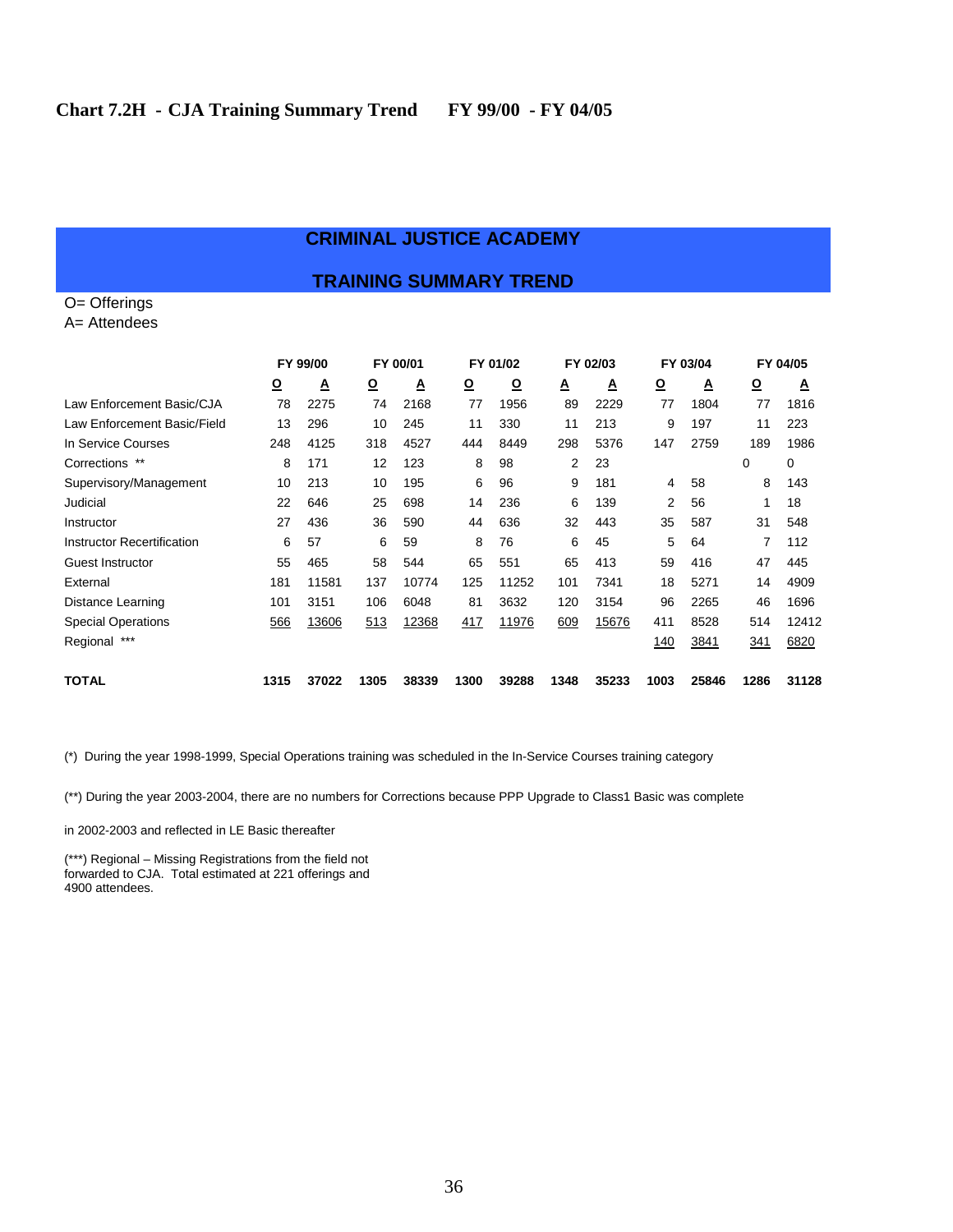# **Bureau of Protective Services (BPS) Statistical Data for Fiscal Year 2005 – 2006**

|                                                                         | 2005             |                |                |                |                  | 2006         |                  |                |                |              |                  |                |
|-------------------------------------------------------------------------|------------------|----------------|----------------|----------------|------------------|--------------|------------------|----------------|----------------|--------------|------------------|----------------|
|                                                                         | July             | Aug            | <b>Sept</b>    | Oct            | <b>Nov</b>       | <b>Dec</b>   | Jan              | Feb            | Mar            | Apr          | <b>May</b>       | June           |
| <b>Arrests</b><br>(Month to<br>Date)                                    | $\boldsymbol{0}$ | $\overline{3}$ | $\overline{4}$ | $\mathbf{1}$   | $\boldsymbol{0}$ | $\mathbf{1}$ | $\boldsymbol{0}$ | $\mathbf{1}$   | $\overline{3}$ | $\mathbf{1}$ | $\mathbf{1}$     | $\overline{4}$ |
| <b>Criminal</b><br><b>Incidents</b><br>(Month to<br>Date)               | 16               | $\overline{7}$ | 14             | 12             | $\,8\,$          | $\,8\,$      | 9                | 8              | 6              | 12           | 21               | 20             |
| Non-<br><b>Criminal</b><br><b>Incidents</b><br>(Month to<br><b>Date</b> | 12               | 15             | 18             | 14             | 15               | 5            | $6\,$            | $\overline{4}$ | 21             | 5            | 5                | 15             |
| <b>Unsecure</b><br>d Doors<br>(Month to<br>Date)                        | $\overline{4}$   | $\overline{2}$ | $\overline{3}$ | $\overline{7}$ | $\overline{2}$   | $\,8\,$      | $6\,$            | $\overline{2}$ | 21             | $\mathbf{1}$ | $\boldsymbol{0}$ | $\overline{2}$ |
| <b>Property</b><br>$Loss*$<br>(Month to<br>Date)                        | 21,975           | 6,196          | 13,263         | 797            | 102,472          | 4,611        | 16,453           | 1,250          | 1,305          | 2,330        | 9,355            | 14,107         |
| <b>Property</b><br>Recovery*<br>(Month to<br>Date)                      | 20               | $-0-$          | $-0-$          | $-0-$          | 13               | 4,404        | $-0-$            | $-0-$          | $-0 -$         | 1,500        | 6,000            | $-0-$          |

**\*NOTE**: The Property Loss and Property Recovered Sections are listed as dollar amounts.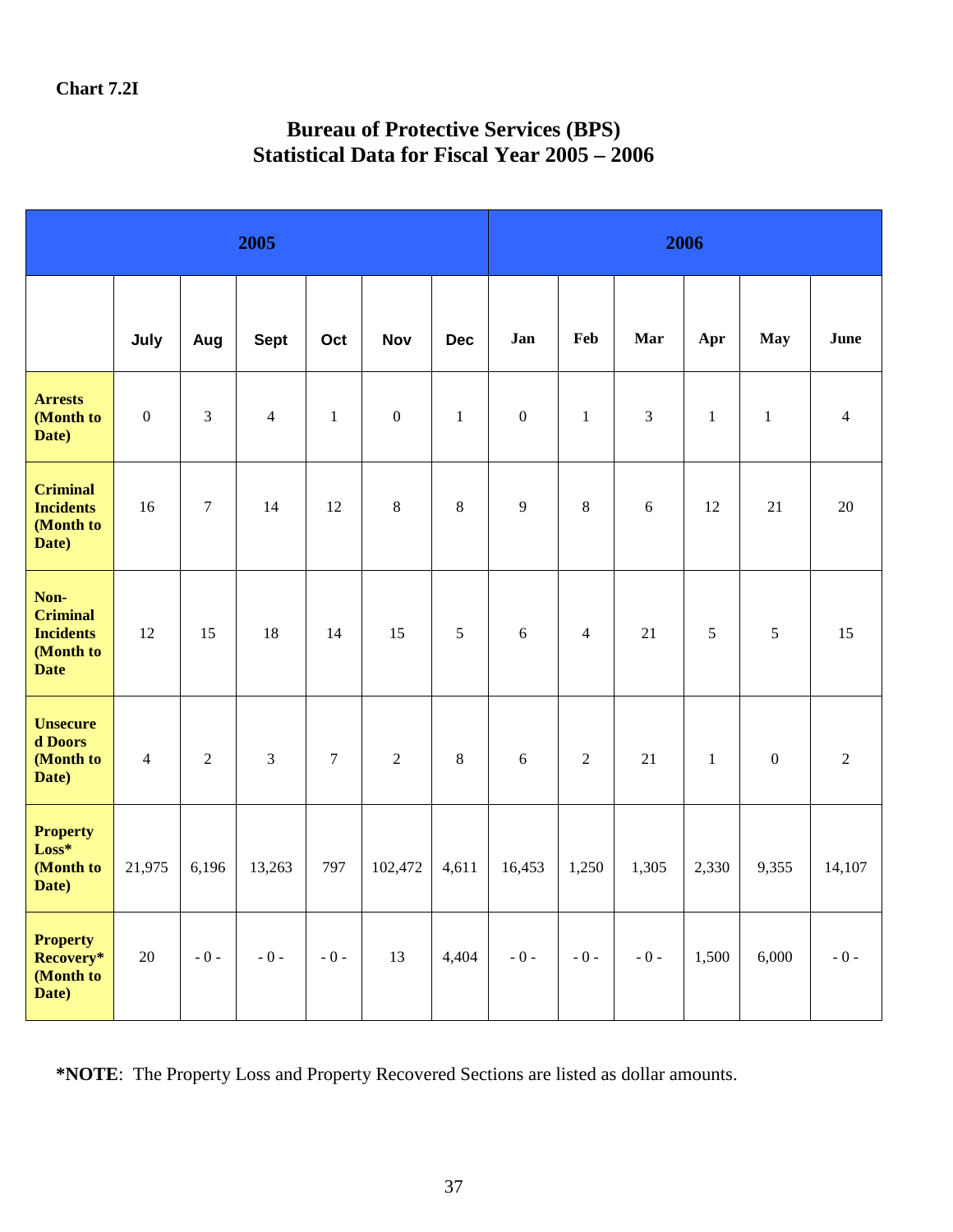### **HP Telecommunications Center Consolidation Project July 2005 – June 2006**

A statewide effort has been underway to consolidation HP Telecommunications Centers from thirteen to five (currently down to seven). The goal is to reduce maintenance costs and enhance efficiency. Construction of the new Charleston TCC has been completed enabling the Ridgeland and Walterboro Centers to move to Charleston.

| <b>Phase</b> | <b>Description</b>               | <b>Estimated</b>  |
|--------------|----------------------------------|-------------------|
|              |                                  | <b>Completion</b> |
|              |                                  | <b>Date</b>       |
|              | Move Ridgeland TCC to Charleston | Completed         |
|              | TCC.                             |                   |
|              | Move Walterboro TC to Charleston | Completed         |
|              | TCC                              |                   |

#### **Chart 7.2K - Results of Partnership with DNR Targeting Traffic Enforcement on I-20**

HP partnered with other law enforcement agencies to reduce incidents of speed and high-speed related crashes, injuries and fatalities on heavily traveled roadways. Dept. of Natural Resources provided an aircraft and pilot to monitor traffic.

#### *The following chart shows results of aerial enforcement in Aiken County on I-20 from March 21 – 24, 2006:*

| <i><b>Violations</b></i>          | <b>Cases Made</b>                         |
|-----------------------------------|-------------------------------------------|
| Violation of Window Tint          |                                           |
| Driving License Violations        | 5                                         |
| <b>Vehicle License Violations</b> | 2                                         |
| Violation of Seatbelt Law         | 6                                         |
| Speeding Code $41 > 11$           | $79*$ (driving 11 miles over speed limit) |
| Speeding Code $64 > 25$           |                                           |
| Disregard Stop Sign               |                                           |
| <b>Shifting Lanes Improperly</b>  | 4                                         |
| Following too Closely             |                                           |
| <b>Other Violations</b>           | 9                                         |
|                                   | <b>Total: 109</b>                         |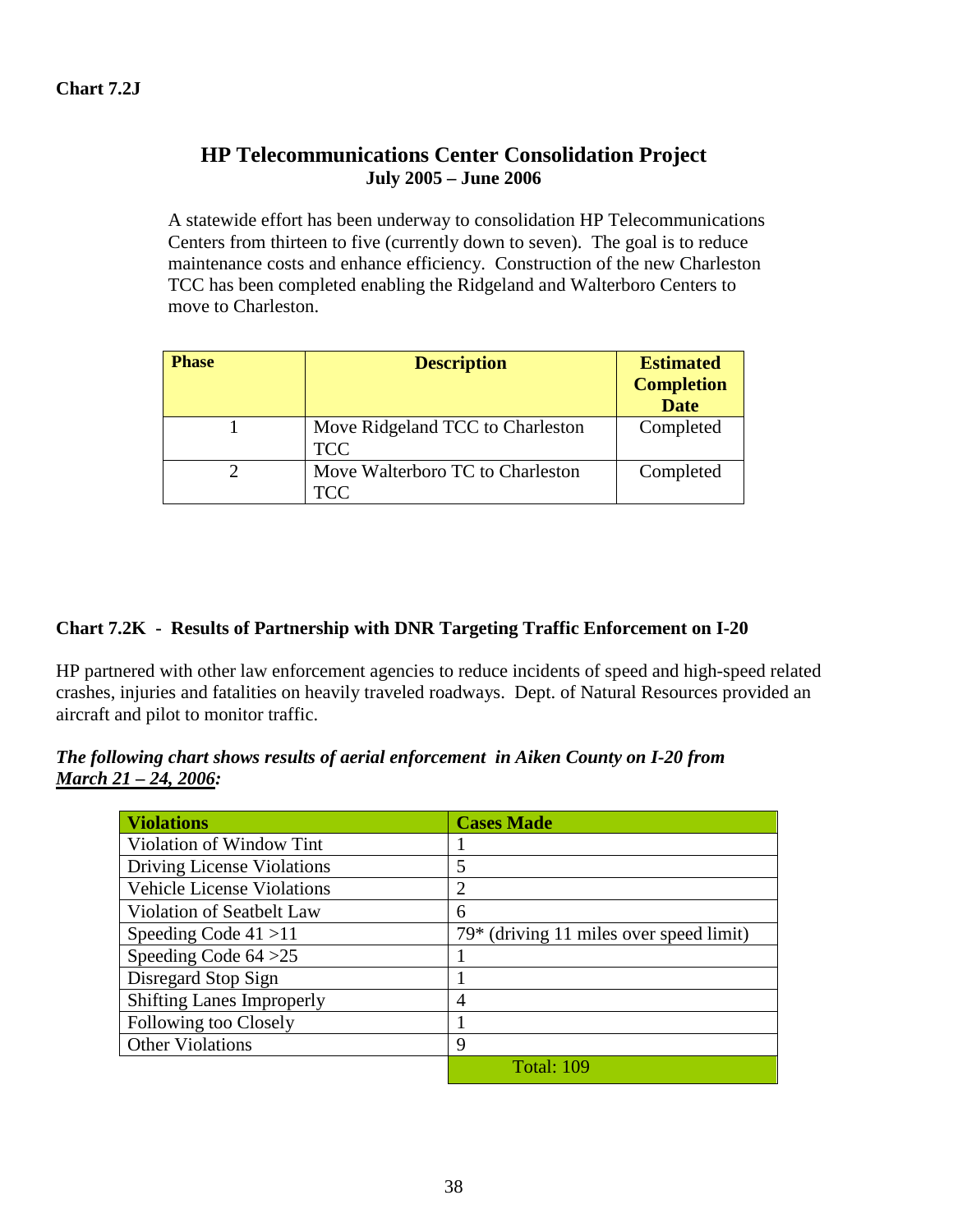| <b>Effect on Performance,</b><br><b>Safety and/or Service</b><br><b>Funding</b><br><b>Timeframe</b><br><b>Grant Project</b><br>Continuation into $2^{nd}$ & $3^{rd}$<br><b>COPS Universal Hiring</b><br>To hire 22 troopers<br>\$2,152,800<br>year; completed 1/31/06<br>Program (UHP)<br><b>Bulletproof Vest</b><br>To replace defective vest for<br>Grant phase: 3/31/06 to<br>\$84,680<br>DPS law enforcement<br><b>Replacement Program</b><br>8/15/06<br>officers<br>To enhance the Patrol's<br>\$41,400<br><b>Community Relations</b><br>Grant phase: $2/1/06$ –<br><b>Officer Enhancement</b><br>9/30/06<br>CRO Safety Program to<br>reach the Hispanic<br>Program<br>community.<br>To purchase 73 dual and<br>\$127,250<br><b>Median Barrier Speed</b><br>Grant phase: $2/1/06$ –<br><b>Enforcement Plan</b><br>LIDAR radars to enforce<br>9/30/06<br>traffic laws on designated<br>highways with median<br>barriers.<br>Methamphetamine<br>Grant phase: $8/1/05$ -<br>A trooper attended<br>11/30/05<br>Training and Education<br>specialized training re:<br>seizure & field<br>Program<br>\$<br>1,000<br>investigations of clandestine<br>labs and safety precautions<br>in addressing these hazards<br><b>PPE Suits/Intervention</b><br>Provide protective suits for<br>Grant phase: $5/1/05$ -<br>officers to be used during<br>6/30/06<br>Equipment<br>CBRNE events; to update<br>\$207,000<br><b>HP CERT Team intervention</b><br>equipment<br>To increase efficiency,<br><b>SCIBRS</b> Grant (Computer<br>Grant phase: $7/1/05$ -<br>\$90,000<br>6/30/07<br><b>Enhancement Project)</b><br>accuracy, security and<br>availability of criminal<br>justice information for HP<br>Fusion Center Equipment<br>Grant phase:<br>Provides DPS with an<br>7/1/04<br>5/31/06<br>electronic method of<br>Support<br>\$50,000<br>releasing all permissible<br>records to other law<br>enforcement entities for<br>analysis and or collaboration<br>(primarily SLED's Fusion<br>Center); funds provide for<br>services of software<br>integration contractor<br><b>SEOC-IRIS Database</b><br>Enables DPS CAD data<br>7/1/04<br>phase:<br>Grant | <b>Chart 7.2L</b><br>Highway Patrol Grant Project Results (7/1/05 – 6/30/06) |                          |  |         |  |  |  |  |  |  |
|---------------------------------------------------------------------------------------------------------------------------------------------------------------------------------------------------------------------------------------------------------------------------------------------------------------------------------------------------------------------------------------------------------------------------------------------------------------------------------------------------------------------------------------------------------------------------------------------------------------------------------------------------------------------------------------------------------------------------------------------------------------------------------------------------------------------------------------------------------------------------------------------------------------------------------------------------------------------------------------------------------------------------------------------------------------------------------------------------------------------------------------------------------------------------------------------------------------------------------------------------------------------------------------------------------------------------------------------------------------------------------------------------------------------------------------------------------------------------------------------------------------------------------------------------------------------------------------------------------------------------------------------------------------------------------------------------------------------------------------------------------------------------------------------------------------------------------------------------------------------------------------------------------------------------------------------------------------------------------------------------------------------------------------------------------------------------------------------------------------------------------------------------|------------------------------------------------------------------------------|--------------------------|--|---------|--|--|--|--|--|--|
|                                                                                                                                                                                                                                                                                                                                                                                                                                                                                                                                                                                                                                                                                                                                                                                                                                                                                                                                                                                                                                                                                                                                                                                                                                                                                                                                                                                                                                                                                                                                                                                                                                                                                                                                                                                                                                                                                                                                                                                                                                                                                                                                                   |                                                                              |                          |  |         |  |  |  |  |  |  |
|                                                                                                                                                                                                                                                                                                                                                                                                                                                                                                                                                                                                                                                                                                                                                                                                                                                                                                                                                                                                                                                                                                                                                                                                                                                                                                                                                                                                                                                                                                                                                                                                                                                                                                                                                                                                                                                                                                                                                                                                                                                                                                                                                   |                                                                              |                          |  |         |  |  |  |  |  |  |
|                                                                                                                                                                                                                                                                                                                                                                                                                                                                                                                                                                                                                                                                                                                                                                                                                                                                                                                                                                                                                                                                                                                                                                                                                                                                                                                                                                                                                                                                                                                                                                                                                                                                                                                                                                                                                                                                                                                                                                                                                                                                                                                                                   |                                                                              |                          |  |         |  |  |  |  |  |  |
|                                                                                                                                                                                                                                                                                                                                                                                                                                                                                                                                                                                                                                                                                                                                                                                                                                                                                                                                                                                                                                                                                                                                                                                                                                                                                                                                                                                                                                                                                                                                                                                                                                                                                                                                                                                                                                                                                                                                                                                                                                                                                                                                                   |                                                                              |                          |  |         |  |  |  |  |  |  |
|                                                                                                                                                                                                                                                                                                                                                                                                                                                                                                                                                                                                                                                                                                                                                                                                                                                                                                                                                                                                                                                                                                                                                                                                                                                                                                                                                                                                                                                                                                                                                                                                                                                                                                                                                                                                                                                                                                                                                                                                                                                                                                                                                   |                                                                              |                          |  |         |  |  |  |  |  |  |
|                                                                                                                                                                                                                                                                                                                                                                                                                                                                                                                                                                                                                                                                                                                                                                                                                                                                                                                                                                                                                                                                                                                                                                                                                                                                                                                                                                                                                                                                                                                                                                                                                                                                                                                                                                                                                                                                                                                                                                                                                                                                                                                                                   |                                                                              |                          |  |         |  |  |  |  |  |  |
|                                                                                                                                                                                                                                                                                                                                                                                                                                                                                                                                                                                                                                                                                                                                                                                                                                                                                                                                                                                                                                                                                                                                                                                                                                                                                                                                                                                                                                                                                                                                                                                                                                                                                                                                                                                                                                                                                                                                                                                                                                                                                                                                                   |                                                                              |                          |  |         |  |  |  |  |  |  |
|                                                                                                                                                                                                                                                                                                                                                                                                                                                                                                                                                                                                                                                                                                                                                                                                                                                                                                                                                                                                                                                                                                                                                                                                                                                                                                                                                                                                                                                                                                                                                                                                                                                                                                                                                                                                                                                                                                                                                                                                                                                                                                                                                   |                                                                              |                          |  |         |  |  |  |  |  |  |
|                                                                                                                                                                                                                                                                                                                                                                                                                                                                                                                                                                                                                                                                                                                                                                                                                                                                                                                                                                                                                                                                                                                                                                                                                                                                                                                                                                                                                                                                                                                                                                                                                                                                                                                                                                                                                                                                                                                                                                                                                                                                                                                                                   |                                                                              |                          |  |         |  |  |  |  |  |  |
|                                                                                                                                                                                                                                                                                                                                                                                                                                                                                                                                                                                                                                                                                                                                                                                                                                                                                                                                                                                                                                                                                                                                                                                                                                                                                                                                                                                                                                                                                                                                                                                                                                                                                                                                                                                                                                                                                                                                                                                                                                                                                                                                                   |                                                                              |                          |  |         |  |  |  |  |  |  |
|                                                                                                                                                                                                                                                                                                                                                                                                                                                                                                                                                                                                                                                                                                                                                                                                                                                                                                                                                                                                                                                                                                                                                                                                                                                                                                                                                                                                                                                                                                                                                                                                                                                                                                                                                                                                                                                                                                                                                                                                                                                                                                                                                   |                                                                              |                          |  |         |  |  |  |  |  |  |
|                                                                                                                                                                                                                                                                                                                                                                                                                                                                                                                                                                                                                                                                                                                                                                                                                                                                                                                                                                                                                                                                                                                                                                                                                                                                                                                                                                                                                                                                                                                                                                                                                                                                                                                                                                                                                                                                                                                                                                                                                                                                                                                                                   |                                                                              |                          |  |         |  |  |  |  |  |  |
|                                                                                                                                                                                                                                                                                                                                                                                                                                                                                                                                                                                                                                                                                                                                                                                                                                                                                                                                                                                                                                                                                                                                                                                                                                                                                                                                                                                                                                                                                                                                                                                                                                                                                                                                                                                                                                                                                                                                                                                                                                                                                                                                                   |                                                                              |                          |  |         |  |  |  |  |  |  |
|                                                                                                                                                                                                                                                                                                                                                                                                                                                                                                                                                                                                                                                                                                                                                                                                                                                                                                                                                                                                                                                                                                                                                                                                                                                                                                                                                                                                                                                                                                                                                                                                                                                                                                                                                                                                                                                                                                                                                                                                                                                                                                                                                   |                                                                              |                          |  |         |  |  |  |  |  |  |
|                                                                                                                                                                                                                                                                                                                                                                                                                                                                                                                                                                                                                                                                                                                                                                                                                                                                                                                                                                                                                                                                                                                                                                                                                                                                                                                                                                                                                                                                                                                                                                                                                                                                                                                                                                                                                                                                                                                                                                                                                                                                                                                                                   |                                                                              |                          |  |         |  |  |  |  |  |  |
|                                                                                                                                                                                                                                                                                                                                                                                                                                                                                                                                                                                                                                                                                                                                                                                                                                                                                                                                                                                                                                                                                                                                                                                                                                                                                                                                                                                                                                                                                                                                                                                                                                                                                                                                                                                                                                                                                                                                                                                                                                                                                                                                                   |                                                                              |                          |  |         |  |  |  |  |  |  |
|                                                                                                                                                                                                                                                                                                                                                                                                                                                                                                                                                                                                                                                                                                                                                                                                                                                                                                                                                                                                                                                                                                                                                                                                                                                                                                                                                                                                                                                                                                                                                                                                                                                                                                                                                                                                                                                                                                                                                                                                                                                                                                                                                   |                                                                              |                          |  |         |  |  |  |  |  |  |
|                                                                                                                                                                                                                                                                                                                                                                                                                                                                                                                                                                                                                                                                                                                                                                                                                                                                                                                                                                                                                                                                                                                                                                                                                                                                                                                                                                                                                                                                                                                                                                                                                                                                                                                                                                                                                                                                                                                                                                                                                                                                                                                                                   |                                                                              |                          |  |         |  |  |  |  |  |  |
|                                                                                                                                                                                                                                                                                                                                                                                                                                                                                                                                                                                                                                                                                                                                                                                                                                                                                                                                                                                                                                                                                                                                                                                                                                                                                                                                                                                                                                                                                                                                                                                                                                                                                                                                                                                                                                                                                                                                                                                                                                                                                                                                                   |                                                                              |                          |  |         |  |  |  |  |  |  |
|                                                                                                                                                                                                                                                                                                                                                                                                                                                                                                                                                                                                                                                                                                                                                                                                                                                                                                                                                                                                                                                                                                                                                                                                                                                                                                                                                                                                                                                                                                                                                                                                                                                                                                                                                                                                                                                                                                                                                                                                                                                                                                                                                   |                                                                              |                          |  |         |  |  |  |  |  |  |
|                                                                                                                                                                                                                                                                                                                                                                                                                                                                                                                                                                                                                                                                                                                                                                                                                                                                                                                                                                                                                                                                                                                                                                                                                                                                                                                                                                                                                                                                                                                                                                                                                                                                                                                                                                                                                                                                                                                                                                                                                                                                                                                                                   |                                                                              |                          |  |         |  |  |  |  |  |  |
|                                                                                                                                                                                                                                                                                                                                                                                                                                                                                                                                                                                                                                                                                                                                                                                                                                                                                                                                                                                                                                                                                                                                                                                                                                                                                                                                                                                                                                                                                                                                                                                                                                                                                                                                                                                                                                                                                                                                                                                                                                                                                                                                                   |                                                                              |                          |  |         |  |  |  |  |  |  |
|                                                                                                                                                                                                                                                                                                                                                                                                                                                                                                                                                                                                                                                                                                                                                                                                                                                                                                                                                                                                                                                                                                                                                                                                                                                                                                                                                                                                                                                                                                                                                                                                                                                                                                                                                                                                                                                                                                                                                                                                                                                                                                                                                   |                                                                              |                          |  |         |  |  |  |  |  |  |
|                                                                                                                                                                                                                                                                                                                                                                                                                                                                                                                                                                                                                                                                                                                                                                                                                                                                                                                                                                                                                                                                                                                                                                                                                                                                                                                                                                                                                                                                                                                                                                                                                                                                                                                                                                                                                                                                                                                                                                                                                                                                                                                                                   |                                                                              |                          |  |         |  |  |  |  |  |  |
|                                                                                                                                                                                                                                                                                                                                                                                                                                                                                                                                                                                                                                                                                                                                                                                                                                                                                                                                                                                                                                                                                                                                                                                                                                                                                                                                                                                                                                                                                                                                                                                                                                                                                                                                                                                                                                                                                                                                                                                                                                                                                                                                                   |                                                                              |                          |  |         |  |  |  |  |  |  |
|                                                                                                                                                                                                                                                                                                                                                                                                                                                                                                                                                                                                                                                                                                                                                                                                                                                                                                                                                                                                                                                                                                                                                                                                                                                                                                                                                                                                                                                                                                                                                                                                                                                                                                                                                                                                                                                                                                                                                                                                                                                                                                                                                   |                                                                              |                          |  |         |  |  |  |  |  |  |
|                                                                                                                                                                                                                                                                                                                                                                                                                                                                                                                                                                                                                                                                                                                                                                                                                                                                                                                                                                                                                                                                                                                                                                                                                                                                                                                                                                                                                                                                                                                                                                                                                                                                                                                                                                                                                                                                                                                                                                                                                                                                                                                                                   |                                                                              |                          |  |         |  |  |  |  |  |  |
|                                                                                                                                                                                                                                                                                                                                                                                                                                                                                                                                                                                                                                                                                                                                                                                                                                                                                                                                                                                                                                                                                                                                                                                                                                                                                                                                                                                                                                                                                                                                                                                                                                                                                                                                                                                                                                                                                                                                                                                                                                                                                                                                                   |                                                                              |                          |  |         |  |  |  |  |  |  |
|                                                                                                                                                                                                                                                                                                                                                                                                                                                                                                                                                                                                                                                                                                                                                                                                                                                                                                                                                                                                                                                                                                                                                                                                                                                                                                                                                                                                                                                                                                                                                                                                                                                                                                                                                                                                                                                                                                                                                                                                                                                                                                                                                   |                                                                              |                          |  |         |  |  |  |  |  |  |
|                                                                                                                                                                                                                                                                                                                                                                                                                                                                                                                                                                                                                                                                                                                                                                                                                                                                                                                                                                                                                                                                                                                                                                                                                                                                                                                                                                                                                                                                                                                                                                                                                                                                                                                                                                                                                                                                                                                                                                                                                                                                                                                                                   |                                                                              |                          |  |         |  |  |  |  |  |  |
|                                                                                                                                                                                                                                                                                                                                                                                                                                                                                                                                                                                                                                                                                                                                                                                                                                                                                                                                                                                                                                                                                                                                                                                                                                                                                                                                                                                                                                                                                                                                                                                                                                                                                                                                                                                                                                                                                                                                                                                                                                                                                                                                                   |                                                                              |                          |  |         |  |  |  |  |  |  |
|                                                                                                                                                                                                                                                                                                                                                                                                                                                                                                                                                                                                                                                                                                                                                                                                                                                                                                                                                                                                                                                                                                                                                                                                                                                                                                                                                                                                                                                                                                                                                                                                                                                                                                                                                                                                                                                                                                                                                                                                                                                                                                                                                   |                                                                              |                          |  |         |  |  |  |  |  |  |
|                                                                                                                                                                                                                                                                                                                                                                                                                                                                                                                                                                                                                                                                                                                                                                                                                                                                                                                                                                                                                                                                                                                                                                                                                                                                                                                                                                                                                                                                                                                                                                                                                                                                                                                                                                                                                                                                                                                                                                                                                                                                                                                                                   |                                                                              |                          |  |         |  |  |  |  |  |  |
|                                                                                                                                                                                                                                                                                                                                                                                                                                                                                                                                                                                                                                                                                                                                                                                                                                                                                                                                                                                                                                                                                                                                                                                                                                                                                                                                                                                                                                                                                                                                                                                                                                                                                                                                                                                                                                                                                                                                                                                                                                                                                                                                                   |                                                                              |                          |  |         |  |  |  |  |  |  |
|                                                                                                                                                                                                                                                                                                                                                                                                                                                                                                                                                                                                                                                                                                                                                                                                                                                                                                                                                                                                                                                                                                                                                                                                                                                                                                                                                                                                                                                                                                                                                                                                                                                                                                                                                                                                                                                                                                                                                                                                                                                                                                                                                   |                                                                              |                          |  |         |  |  |  |  |  |  |
|                                                                                                                                                                                                                                                                                                                                                                                                                                                                                                                                                                                                                                                                                                                                                                                                                                                                                                                                                                                                                                                                                                                                                                                                                                                                                                                                                                                                                                                                                                                                                                                                                                                                                                                                                                                                                                                                                                                                                                                                                                                                                                                                                   |                                                                              |                          |  |         |  |  |  |  |  |  |
|                                                                                                                                                                                                                                                                                                                                                                                                                                                                                                                                                                                                                                                                                                                                                                                                                                                                                                                                                                                                                                                                                                                                                                                                                                                                                                                                                                                                                                                                                                                                                                                                                                                                                                                                                                                                                                                                                                                                                                                                                                                                                                                                                   |                                                                              |                          |  |         |  |  |  |  |  |  |
|                                                                                                                                                                                                                                                                                                                                                                                                                                                                                                                                                                                                                                                                                                                                                                                                                                                                                                                                                                                                                                                                                                                                                                                                                                                                                                                                                                                                                                                                                                                                                                                                                                                                                                                                                                                                                                                                                                                                                                                                                                                                                                                                                   |                                                                              |                          |  |         |  |  |  |  |  |  |
|                                                                                                                                                                                                                                                                                                                                                                                                                                                                                                                                                                                                                                                                                                                                                                                                                                                                                                                                                                                                                                                                                                                                                                                                                                                                                                                                                                                                                                                                                                                                                                                                                                                                                                                                                                                                                                                                                                                                                                                                                                                                                                                                                   |                                                                              |                          |  |         |  |  |  |  |  |  |
|                                                                                                                                                                                                                                                                                                                                                                                                                                                                                                                                                                                                                                                                                                                                                                                                                                                                                                                                                                                                                                                                                                                                                                                                                                                                                                                                                                                                                                                                                                                                                                                                                                                                                                                                                                                                                                                                                                                                                                                                                                                                                                                                                   |                                                                              |                          |  |         |  |  |  |  |  |  |
|                                                                                                                                                                                                                                                                                                                                                                                                                                                                                                                                                                                                                                                                                                                                                                                                                                                                                                                                                                                                                                                                                                                                                                                                                                                                                                                                                                                                                                                                                                                                                                                                                                                                                                                                                                                                                                                                                                                                                                                                                                                                                                                                                   |                                                                              |                          |  |         |  |  |  |  |  |  |
|                                                                                                                                                                                                                                                                                                                                                                                                                                                                                                                                                                                                                                                                                                                                                                                                                                                                                                                                                                                                                                                                                                                                                                                                                                                                                                                                                                                                                                                                                                                                                                                                                                                                                                                                                                                                                                                                                                                                                                                                                                                                                                                                                   | Upgrade                                                                      | server to interface with |  | 9/30/05 |  |  |  |  |  |  |
| \$75,000<br>emergency operations                                                                                                                                                                                                                                                                                                                                                                                                                                                                                                                                                                                                                                                                                                                                                                                                                                                                                                                                                                                                                                                                                                                                                                                                                                                                                                                                                                                                                                                                                                                                                                                                                                                                                                                                                                                                                                                                                                                                                                                                                                                                                                                  |                                                                              |                          |  |         |  |  |  |  |  |  |
| systems within the SEOC-                                                                                                                                                                                                                                                                                                                                                                                                                                                                                                                                                                                                                                                                                                                                                                                                                                                                                                                                                                                                                                                                                                                                                                                                                                                                                                                                                                                                                                                                                                                                                                                                                                                                                                                                                                                                                                                                                                                                                                                                                                                                                                                          |                                                                              |                          |  |         |  |  |  |  |  |  |
| IRIS database; funds provide                                                                                                                                                                                                                                                                                                                                                                                                                                                                                                                                                                                                                                                                                                                                                                                                                                                                                                                                                                                                                                                                                                                                                                                                                                                                                                                                                                                                                                                                                                                                                                                                                                                                                                                                                                                                                                                                                                                                                                                                                                                                                                                      |                                                                              |                          |  |         |  |  |  |  |  |  |
| contractual services of CAD                                                                                                                                                                                                                                                                                                                                                                                                                                                                                                                                                                                                                                                                                                                                                                                                                                                                                                                                                                                                                                                                                                                                                                                                                                                                                                                                                                                                                                                                                                                                                                                                                                                                                                                                                                                                                                                                                                                                                                                                                                                                                                                       |                                                                              |                          |  |         |  |  |  |  |  |  |
| vendor                                                                                                                                                                                                                                                                                                                                                                                                                                                                                                                                                                                                                                                                                                                                                                                                                                                                                                                                                                                                                                                                                                                                                                                                                                                                                                                                                                                                                                                                                                                                                                                                                                                                                                                                                                                                                                                                                                                                                                                                                                                                                                                                            |                                                                              |                          |  |         |  |  |  |  |  |  |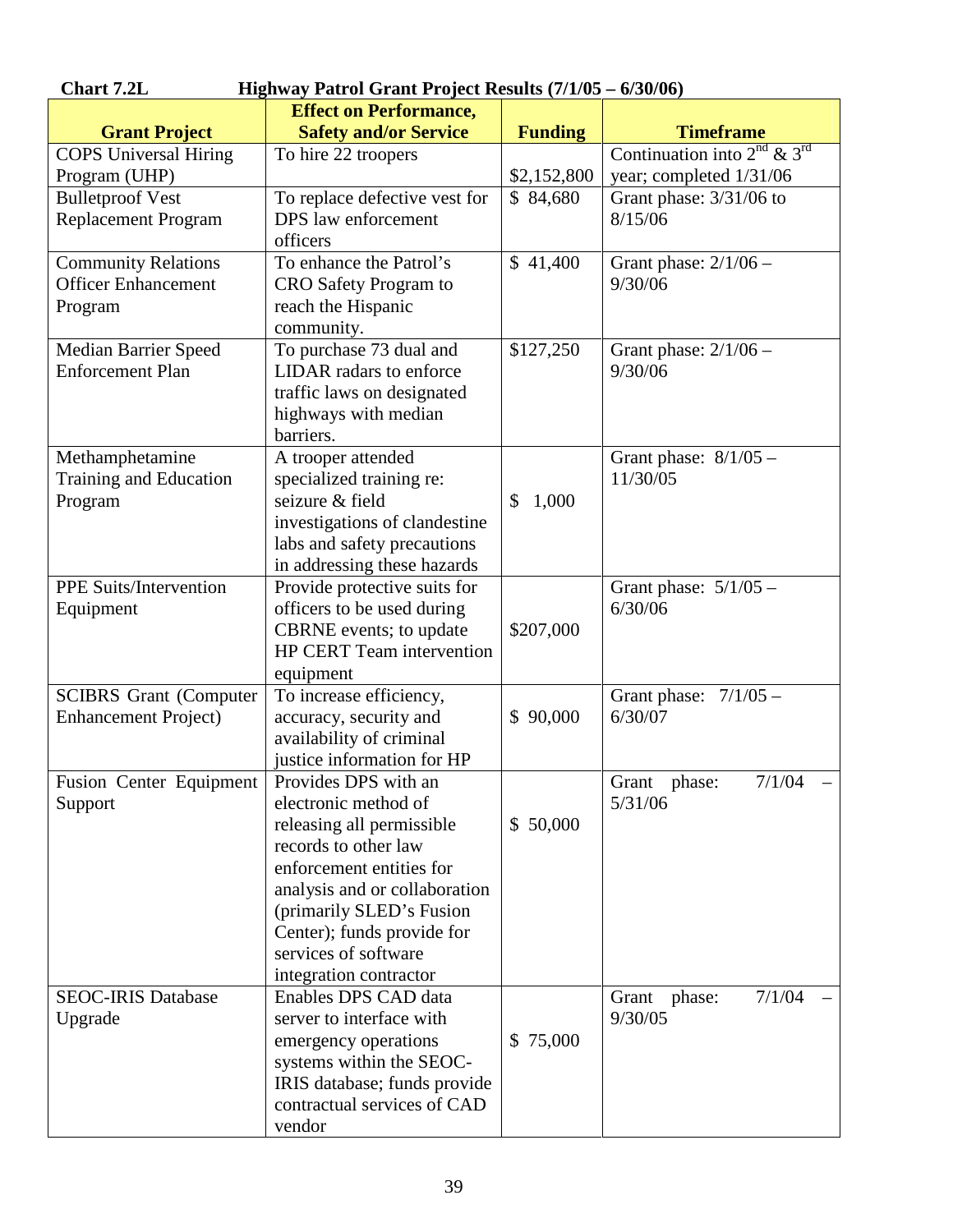

Designed to target high school zones and teenage drivers, this initiative was conducted again at the end of the school year. The South Carolina Department of Public Safety's primary mission is to serve and protect the public in South Carolina with the Highway Patrol's primary mission focusing on collision reduction, particularly in the area of traffic fatalities. Data related to causes of collisions is continually reviewed to identify primary factors and combat the problems through education, training, prevention and enforcement. Assigned troopers conducted a campaign in high school zones from *April – May 14 2006*.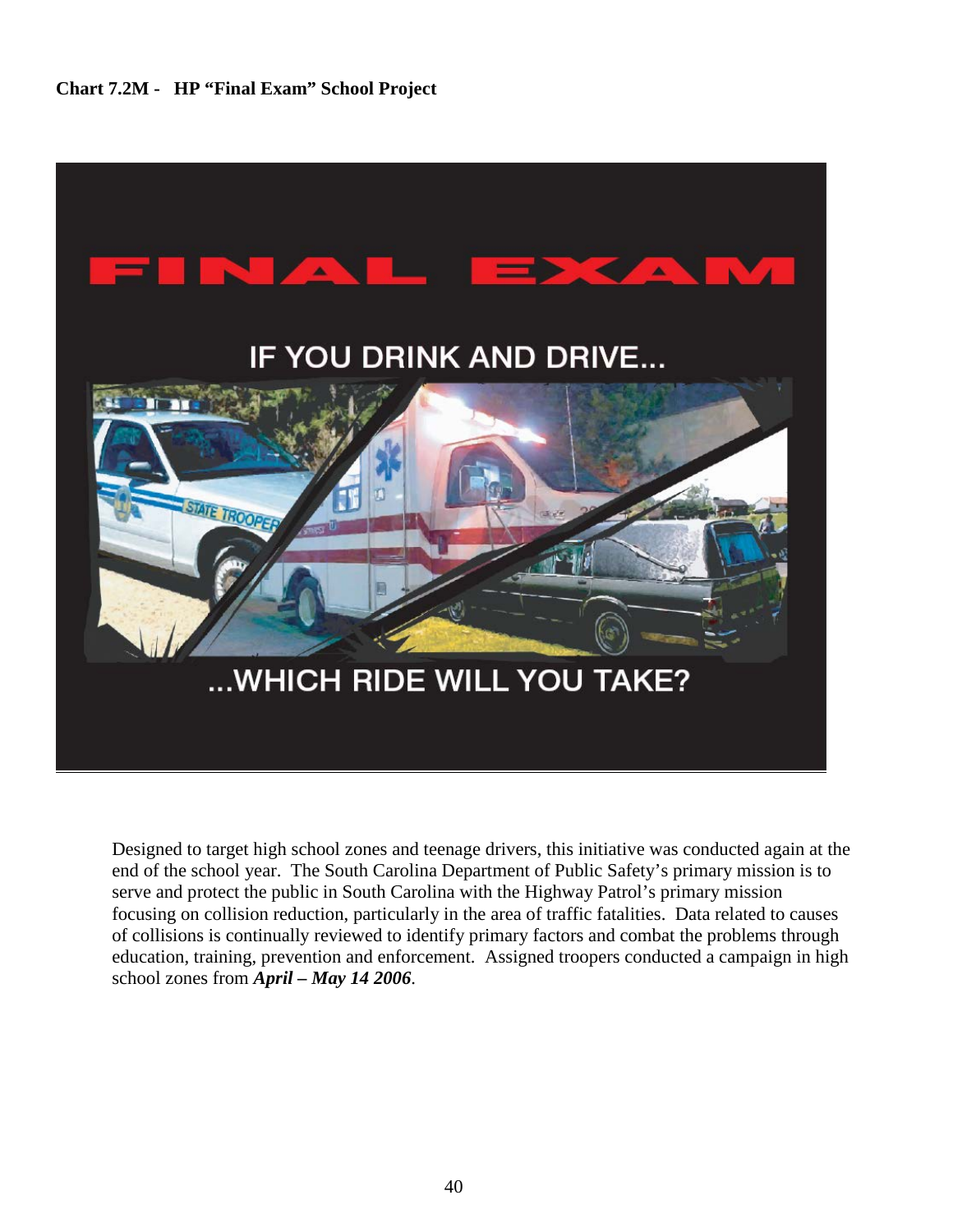#### **Chart 7.2N Results of Highway Patrol Research and Development Projects (July 2005 – June 2006)**

# **Patrol Supply:**

| <b>Project</b>                            | <b>Activity</b>                                                                                                 | <b>Results</b>                                                                                                                                                                                |
|-------------------------------------------|-----------------------------------------------------------------------------------------------------------------|-----------------------------------------------------------------------------------------------------------------------------------------------------------------------------------------------|
| Taser                                     | Director's Office and Command<br>Staff are reviewing legal issues<br>before Tasers can be purchased             |                                                                                                                                                                                               |
| <b>Shotguns</b>                           | 100 new shotguns have arrived and<br>will be issued during summer/early<br>fall                                 |                                                                                                                                                                                               |
| Wind Shirt                                | New wind shirts have arrived and<br>will be issued in late summer/early<br>fall                                 |                                                                                                                                                                                               |
| <b>Traffic Vests</b>                      | Completed testing of various<br>manufacturers' traffic vests at USC<br>and Clemson footfall games               | Procurement of approximately 1,000<br>vests (cost about \$35.00); color will be<br>lime yellow with 3M reflective<br>material to meet ANSI standards;<br>"State Trooper" on back; plain front |
| Gloves                                    | The R&D Unit has begun testing<br>puncture-proof gloves: Turtleskin,<br>Rocky, Hatch, Damascus                  | $(Cost - approximately $35.00/pair)$                                                                                                                                                          |
| OC Spray                                  | Completed study last year with a<br>statewide test of 232 troopers using<br>new OC spray (Saber Red)            | Department has had six (6) sprayings<br>with 100% effectiveness; new spray<br>will be issued to all troopers at the<br>2006 in-service                                                        |
| 800 MHz Walkie<br><b>Talkie Batteries</b> | <b>Testing Walkie Talkie batteries</b><br>from various manufacturers to find<br>the best replacement for Agency |                                                                                                                                                                                               |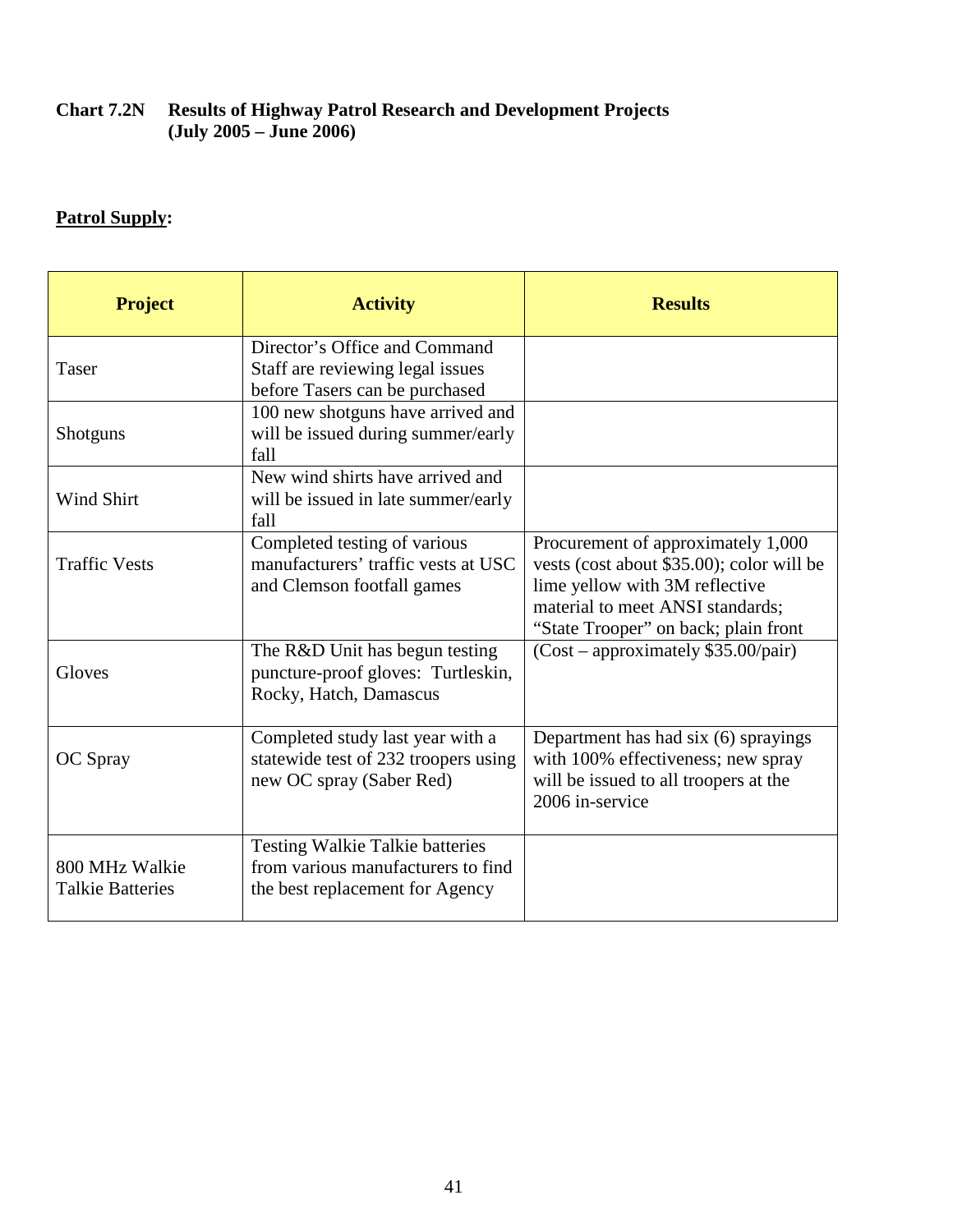# **Chart 7.2N (cont'd) Results of Highway Patrol Research and Development Projects (7/2005-6/2006)**

| <b>Project</b>               | <b>Activity</b>                                                                                                                                                                                                                                         | <b>Results</b>                                                                                                                                                                                                                                                         |
|------------------------------|---------------------------------------------------------------------------------------------------------------------------------------------------------------------------------------------------------------------------------------------------------|------------------------------------------------------------------------------------------------------------------------------------------------------------------------------------------------------------------------------------------------------------------------|
| Vehicles                     | Completed vehicle testing and<br>studies previous year                                                                                                                                                                                                  | Issued 123 new 2006 vehicles (2)<br>Honda motorcycles, 2 MAIT Team<br>pickup trucks, 10 Chevy mini-vans for<br>ITO and 109 enforcement vehicles;<br>13 Dodge Chargers will be issues by<br>late August; 2007 model vehicles will<br>be arriving late fall/early spring |
| Radars                       |                                                                                                                                                                                                                                                         | 73 new Golden Eagle Radars and 7<br>new Kustom handheld lazer radars<br>have been issued to enforcement<br>officers; 366 new Golden Eagle Radars<br>will be purchased for fiscal year 2006-<br>2007                                                                    |
| <b>Laptop Mounts</b>         |                                                                                                                                                                                                                                                         | New Laptop Mount implemented to<br>accommodate the bench seats in new<br>vehicles                                                                                                                                                                                      |
| <b>LED Blue Lights</b>       | Currently testing new LED visor<br>lights to go in semi-marked and<br>unmarked vehicles                                                                                                                                                                 | Now standard on all DPS enforcement<br>vehicles                                                                                                                                                                                                                        |
| <b>Vehicle Battery Saver</b> | Testing battery saver on one (1)<br>enforcement vehicle; once<br>battery's voltage drops below a set<br>level, the battery saver will cut<br>power to the vehicle's equipment<br>to save enough voltage to restart<br>the vehicle without jumper cables |                                                                                                                                                                                                                                                                        |

### **DPS Fleet Shop:**

### **Building Projects:**

| <b>Projects</b>                                                          |
|--------------------------------------------------------------------------|
| 1. Remodeling the Florence Radio Room                                    |
| 2. Completing work on the Saluda Patrol Office                           |
| 3. Repainting Troop 1 Headquarters Office and Richland Office            |
| 4. Shop personnel will complete backup radio room at CJA in early August |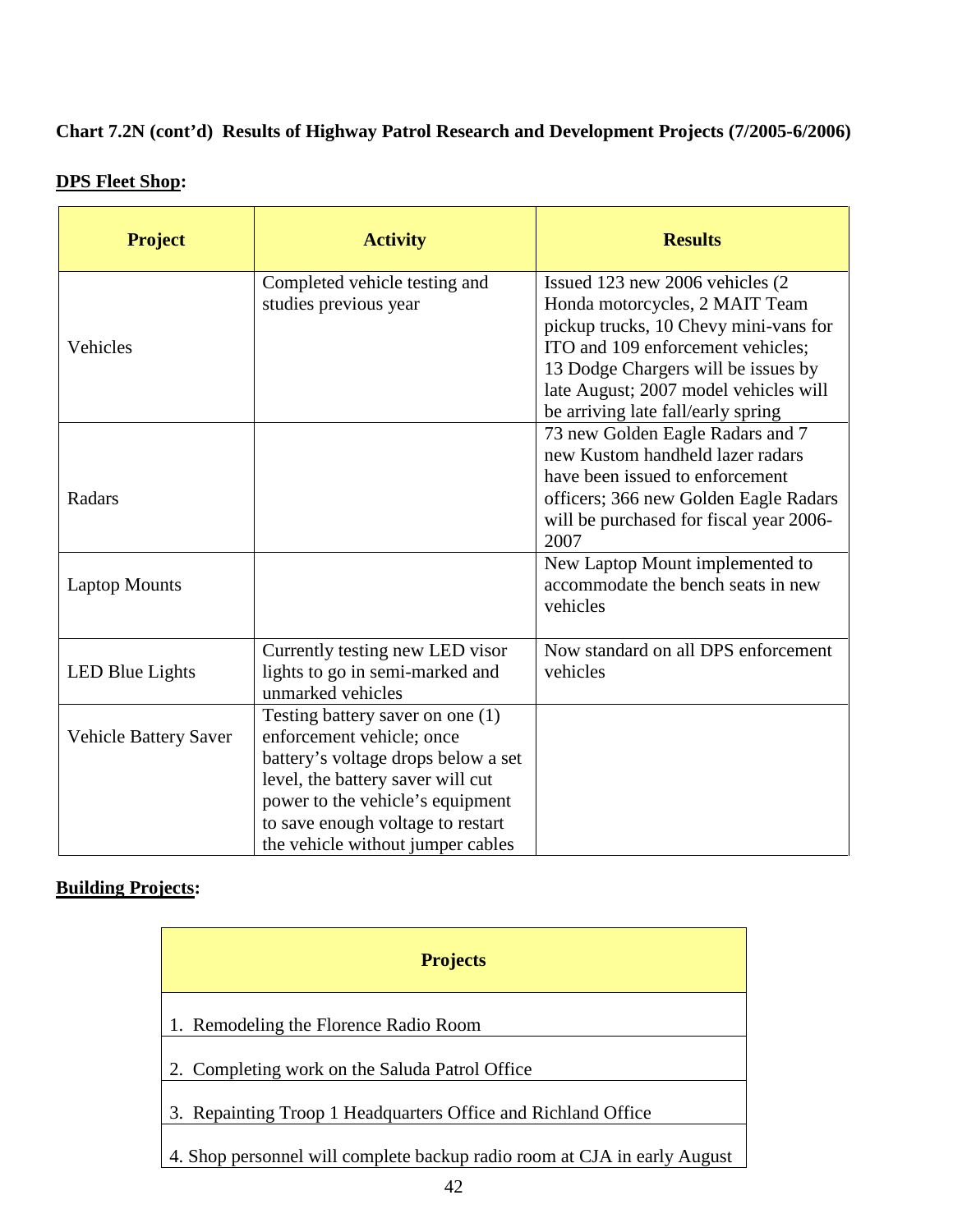### **Chart 7.2O Highway Patrol Training Efforts for Mid-Management (July 2005 – June 2006)**

The Highway Patrol Commander understands the necessity for advanced training for leadership, particularly for middle management. Funds have been earmarked to provide executive leadership training to mid-level supervisors by participating in the following nationally recognized police/criminal justice training programs, as well as local and state programs.\*

| <b>School/College</b>                                         | <b>Program</b>                                                                              | <b>Overview</b>                                                                                                                                                                                                                                           | <b>Participation</b><br><b>June 2005 - July 2006</b> |
|---------------------------------------------------------------|---------------------------------------------------------------------------------------------|-----------------------------------------------------------------------------------------------------------------------------------------------------------------------------------------------------------------------------------------------------------|------------------------------------------------------|
| Northwestern University<br>Chicago, Illinois                  | Public Safety School of<br>Police Staff and<br>Command                                      | Provides students with<br>knowledge/skills to<br>assume increased<br>administrative duties in<br>staff or line command<br>positions                                                                                                                       | <b>Two First Sergeants</b><br>attended               |
| North Carolina State<br>University<br>Raleigh, North Carolina | Administrative Officer<br><b>Management Program</b><br>(AOMP)                               | Partnership that brings<br>together theoretical<br>perspective of faculty<br>and practical experience<br>of officers to produce<br>the most effective public<br>management techniques<br>demanded in these<br>complex times                               | <b>Two First Sergeants</b><br>attended               |
| University of Louisville<br>Louisville, Kentucky              | <b>Southern Police</b><br>Institute's<br><b>Administrative Officers</b><br>Course           | 12-week accredited,<br>college-level program<br>designed to develop<br>informed, effective,<br>ethically and technically<br>competent law<br>enforcement managers                                                                                         | One Captain<br>One Sergeant                          |
| FBI National Academy<br>Quantico, VA                          | Course of study for<br><b>United States and</b><br>international law<br>enforcement leaders | Specialized training to<br>raise law enforcement<br>standards, knowledge<br>and cooperation<br>worldwide; to prepare<br>law enforcement leaders<br>for complex, dynamic<br>and contemporary<br>challenges forging<br>partnerships throughout<br>the world | One Lieutenant                                       |

#### **"Education is not the filling of the pail, but the lighting of the fire."**

**\***Two Lieutenants attended the S. C. B&CB's Certified Public Manager Program.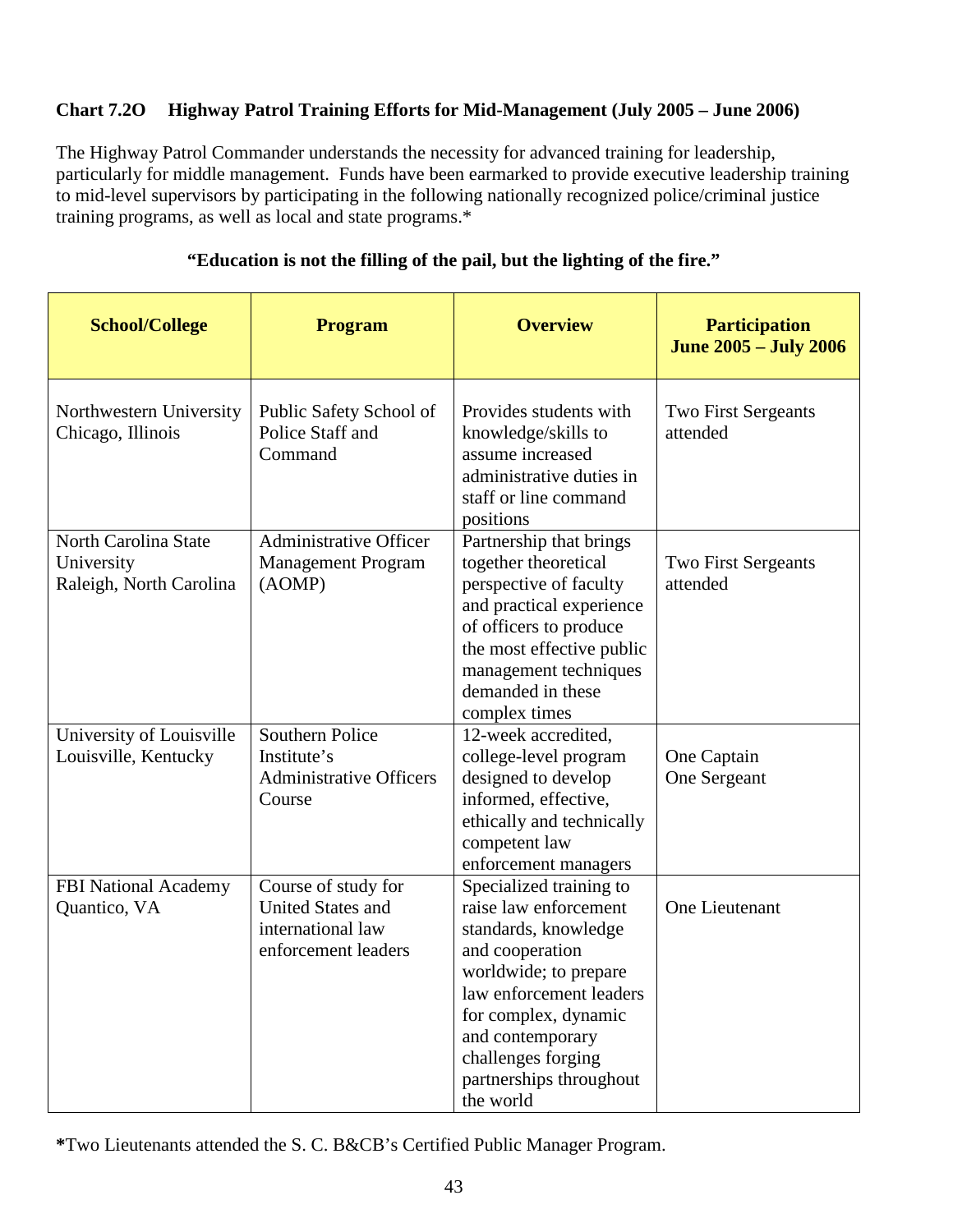|  |  |  |  | Chart 7.2P Highway Patrol CRO Activities for July 1, 2005 - June 30, 2006 |
|--|--|--|--|---------------------------------------------------------------------------|
|--|--|--|--|---------------------------------------------------------------------------|

| <b>Activity</b>                                       | <b>Overview</b>                                       |
|-------------------------------------------------------|-------------------------------------------------------|
| <b>Child Seat Checks</b>                              | conducted 197 checks with 820 seats checked and       |
|                                                       | 45 given away; many one-on-one appointments           |
| <b>Media Contacts</b>                                 | 3,585 contacts (some unreported press                 |
|                                                       | conferences); 105 personal interviews                 |
| <b>Presentations</b>                                  | 681 conducted; 77,728 attendees at events             |
| <b>Fairs</b>                                          | 188 fairs; displays, materials, talks with visitors   |
| <b>Material Distribution</b>                          | 34,158 pieces of material distributed at events       |
| <b>Law Enforcement Actions</b>                        | include court appearances, traffic stops, wrecks      |
| <b>Significant Events</b>                             | 61 where CROs made contacts, prepared site visits     |
|                                                       | and provided materials                                |
| <b>Town Hall Meetings</b>                             | Patrol Command staff and community leaders in         |
|                                                       | Newberry, Berkeley, Colleton, Orangeburg,             |
|                                                       | Georgetown and Greenville counties                    |
| <b>Families of Highway Fatalities (FHF)</b>           | three first-time events (special training/seminars)   |
| <b>CPS Video</b>                                      | partnered with State Kiwanis to produce video for     |
|                                                       | viewing on statewide website                          |
| <b>Black Expo</b>                                     | participated in Regional Black Expos in Manning       |
|                                                       | and Statewide Black Expo in Columbia                  |
| <b>School Zone Safety</b>                             | conducted activities at elementary schools in each    |
|                                                       | troop during August (involved parents)                |
| <b>Safety Breaks</b>                                  | partnered with FHF volunteers to distribute           |
|                                                       | materials at Welcome Centers and Rest Areas           |
| <b>Hands Across the Border</b>                        | Labor Day event (Tri-State Enforcement Press          |
|                                                       | Conference                                            |
| <b>Coffee with the Colonel</b>                        | selected sites, made contacts (inc. media) for events |
|                                                       | in Orangeburg, Newberry and Chester counties;         |
|                                                       | provides opportunity to meet with key patrol staff    |
|                                                       | regarding community issues                            |
| <b>Traffic Victim's Memorial Service</b>              | assisted with annual service in Columbia              |
| <b>Hurricanes</b>                                     | deployment exercise; town hall meetings on coast      |
| <b>Christmas Events</b>                               | Operation Christmas Child—Troop 4; Toy Trot;          |
|                                                       | Santa's Cause-Greenwood (regional outreach)           |
| <b>Bike Weeks</b>                                     | Harley Davidson Week in Myrtle Beach; Atlantic        |
|                                                       | <b>Bike Week</b>                                      |
| <b>Memorial Services</b><br><b>Parent-Teen Forums</b> | assisted with services for fallen troopers            |
|                                                       | conducted 15 forums at churches across the state      |
| <b>Cadet Camp (at CJA)</b>                            | assisted with this American Legion sponsored event    |
| <b>Miscellaneous activities/events:</b>               | Set up firstassisted with Black Caucus Luncheon at    |
|                                                       | Brookland Baptist Church to recognize legislative     |
|                                                       | leaders passing the primary seatbelt law; handled     |
|                                                       | media for Aerial Enforcement in Aiken County          |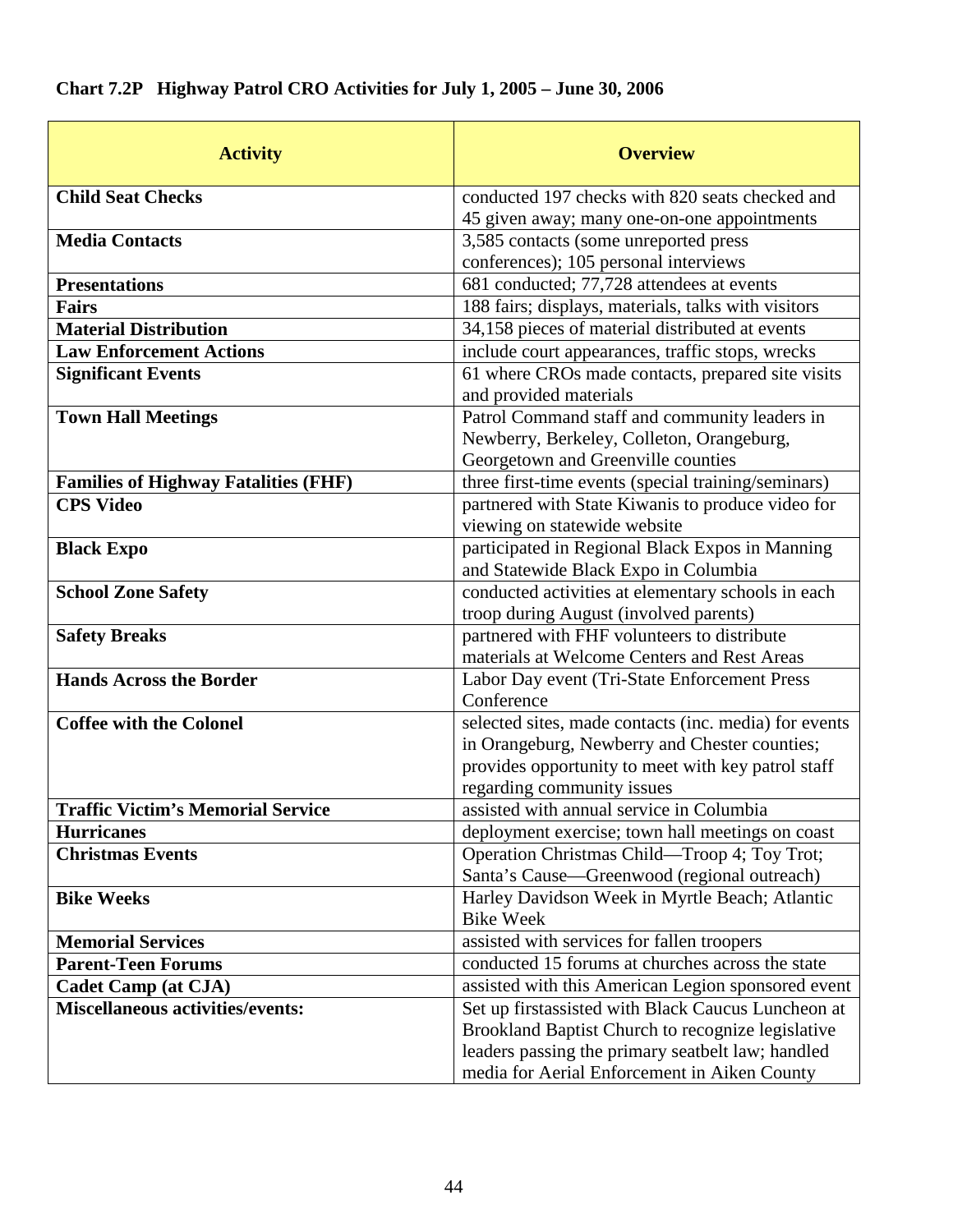## **Chart 7.2Q EEO Level of Goal Attainment**



#### **SOUTH CAROLINA DEPARTMENT OF PUBLIC SAFETY LEVEL OF GOAL ATTAINMENT**

### **Level of Goal Attainment:**

| 2002-2003: | 79.6% |
|------------|-------|
| 2003-2004: | 79.9% |
| 2004-2005: | 81.3% |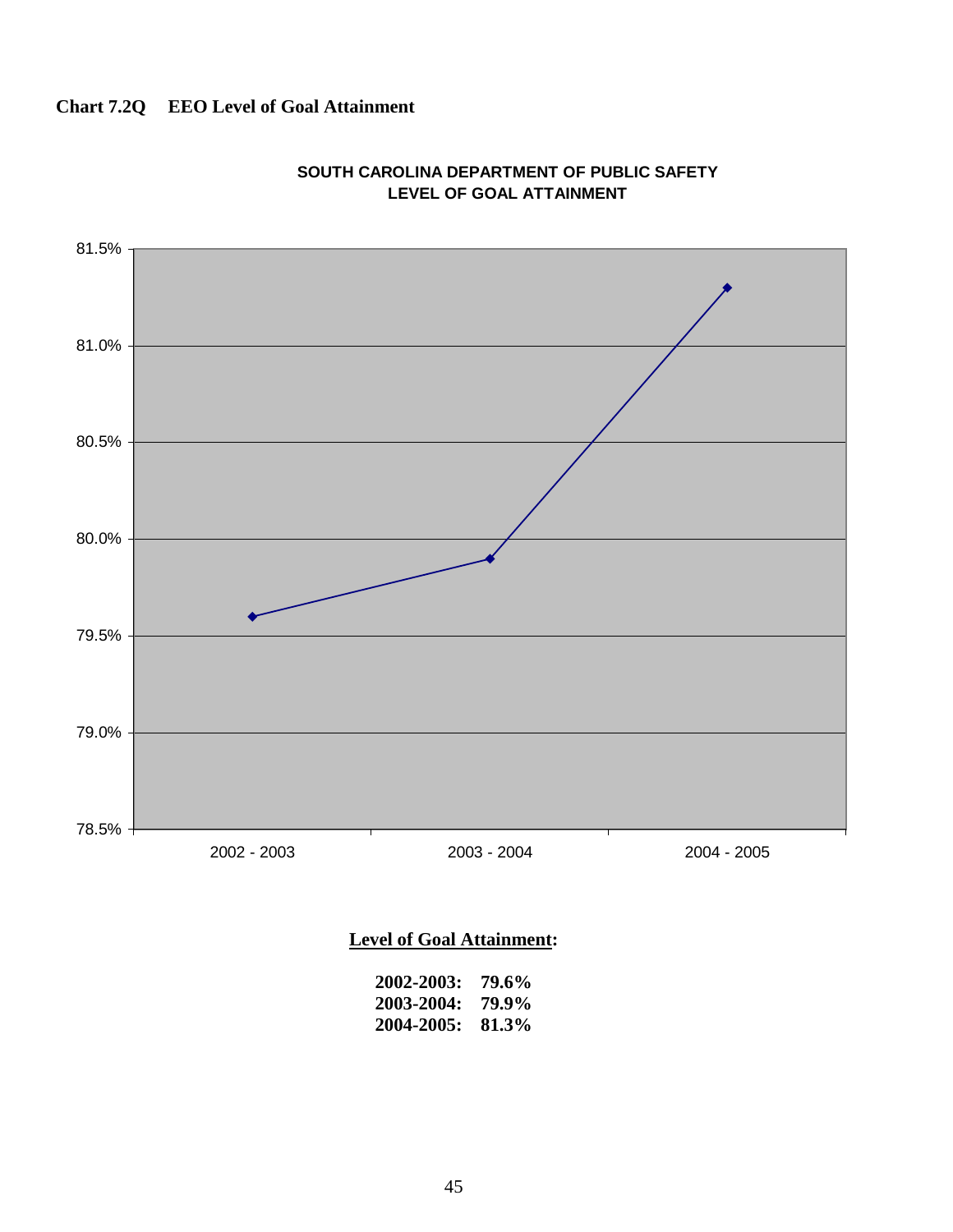| HР                    |             |
|-----------------------|-------------|
| <b>SCHP Troop 1</b>   | \$8,290.04  |
| <b>SCHP Troop 2</b>   | 20,211.75   |
| <b>SCHP Troop 3</b>   | 10,825.95   |
| <b>SCHP Troop 4</b>   | 9,638.00    |
| <b>SCHP Troop 5</b>   | 1,300.00    |
| <b>SCHP Troop 6</b>   | 7,072.00    |
| <b>SCHP Troop 7</b>   | 3,036.23    |
| <b>SCHP HQ</b>        | 1,025.00    |
| <b>Total for SCHP</b> | \$61,398.97 |

# **"Buck-a-Cup" Campaign**

| tal | 2000<br>υ∪ |
|-----|------------|

| 24 D  |                         |  |
|-------|-------------------------|--|
| Total | <b>¢1.522</b><br>كطفوعه |  |

**\*Buck-a-Cup** is an annual campaign beginning late February and ended mid-April. The HP and other law enforcement groups sell buttons to the public for a dollar. Free coffee is provided throughout the day at participating restaurants with the purchase of a button. Contributions go to the Easter Seals.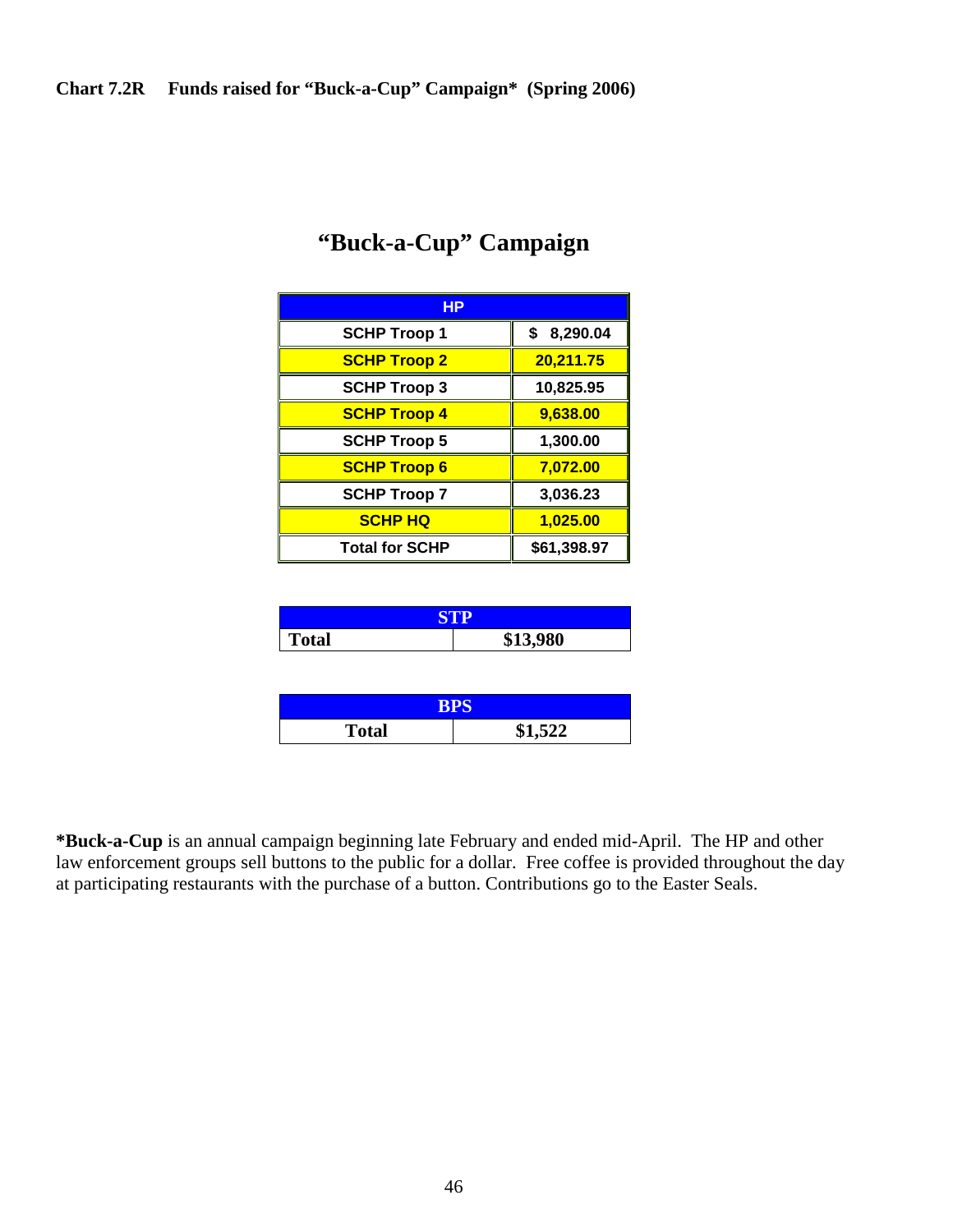**Chart 7.2.S "Free the Colonel"** (\*Campaign to benefit the Muscular Dystrophy Association – 2005)

## **"Free the Colonel"**



**Colonel Russell F. Roark**



*Please Help Me!!!* I have been "arrested" for a good

cause and will be "locked up" for the **Muscular Dystrophy Association (MDA) November 17.** I need *your* financial assistance to post my bond. My bail been set at: \$2,400!!

*Your DONATION IS 100% tax-deductible and* will help continue research into the cause and the possible cure of 43 neuromuscular diseases as well as providing wheelchairs, clinic visits and summer camp for the families served by the Association in our local area.

**\***A web site was developed for this campaign.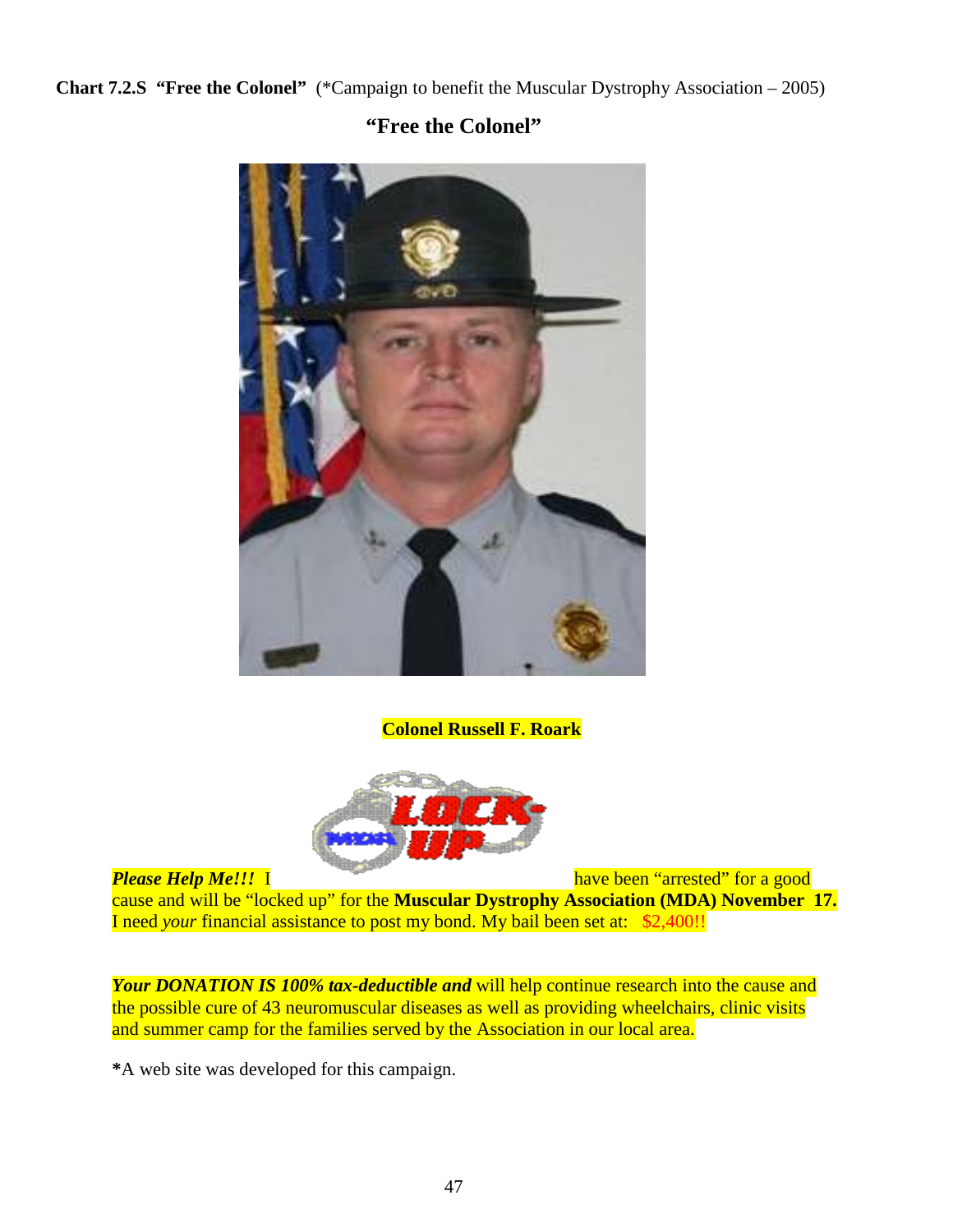#### 7.3 What are your performance levels for the key measures of financial performance?

- **DPS** uses an activity-driven, zero-based budgeting process. With continued financial uncertainty, the challenge remains to allocate resources according to urgency and priority as deemed by the Agency Director, his staff and/or the Governor's Office. Continued consolidation and organizational restructuring, as well as the rapid changes in technology, including using existing technology to its fullest potential, involve tremendous fiscal planning and logistics carried out by the Director, OFS, ITO, and others to allot and monitor funding to effect optimal operational performance, as well as support law enforcement in education, prevention and enforcement. The budget process has been streamlined to address activities vs. programs resulting in enhanced efficiency and effectiveness. A change in reporting procedures has resulted in cost savings. OFS also enhanced financial performance through cost containment measures, including implementing a database for fleet maintenance, automating the supply ordering process, and emphasizing use of the procurement card. IT purchases over \$50,000 submitted and approved by the Office of Information Technology to ensure feasibility.
- HP's R&D Unit researches, tests and analyzes projects, equipment and gear needs for HP. Decisions are made after data is analyzed and justification is obtained (Chart 7.2N). Grant projects are assessed, including costs, effect on performance and timeframes (Chart 7.2L).
- CJA focuses on alternative funding sources while streamlining and cutting back to essential activities—resulting from declining revenue.
- OHS evaluates program effectiveness and thereby measures financial performance by tracking statistics regarding traffic collisions, fatalities, etc., allowing comparison and measurement of performance from month to month, year to year, etc. (See Charts 7.2A, B, C, D, E, F, G.)
- OJP generates funding from alternative sources to make strides in funding programs that significantly increase public safety and reduce violent crimes.
- 7.4 What are your performance levels and trends for the key measures of Human Resources Results (i.e., work system performance, employee learning and development, employee well being, employee satisfaction, diversity, and retention)?

*(a) work system performance?* 

 DPS is placing a greater focus on developing programs/initiatives to improve work flow, ensure knowledge/skills are retained and emphasize leadership training and professional development. Organizational development is a key element of addressing work system performance and includes restructuring and redesign of IT functions throughout the Agency, continuing consolidation of telecommunications centers, and transitioning through the separation of CJA.

*(b) employee learning and development?* 

- **HP** is committed to professional development of law enforcement officers. Along with the Career Path Plan, the HP Command Center addresses the need for advanced officer training. Funds have been earmarked to provide executive leadership training through the University of Louisville, North Carolina State University and Northwestern University (Chart 7.2O). In addition, other supervisors have attended the FBI Academy and the B&CB's CPM Program. Along with encouraging professional development and participating in specialized programs, **STP** and **BPS** provide in-service training, advanced training, field training and other workshops and in-house training to augment officer experience. A three-level leadership program for law enforcement has been implemented by **CJA**, as well as supervisory training developed in conjunction with HP.
- HR offers internal training and provides a new-employee orientation program. DPS participates in the SATC, which provides training opportunities at no additional cost.